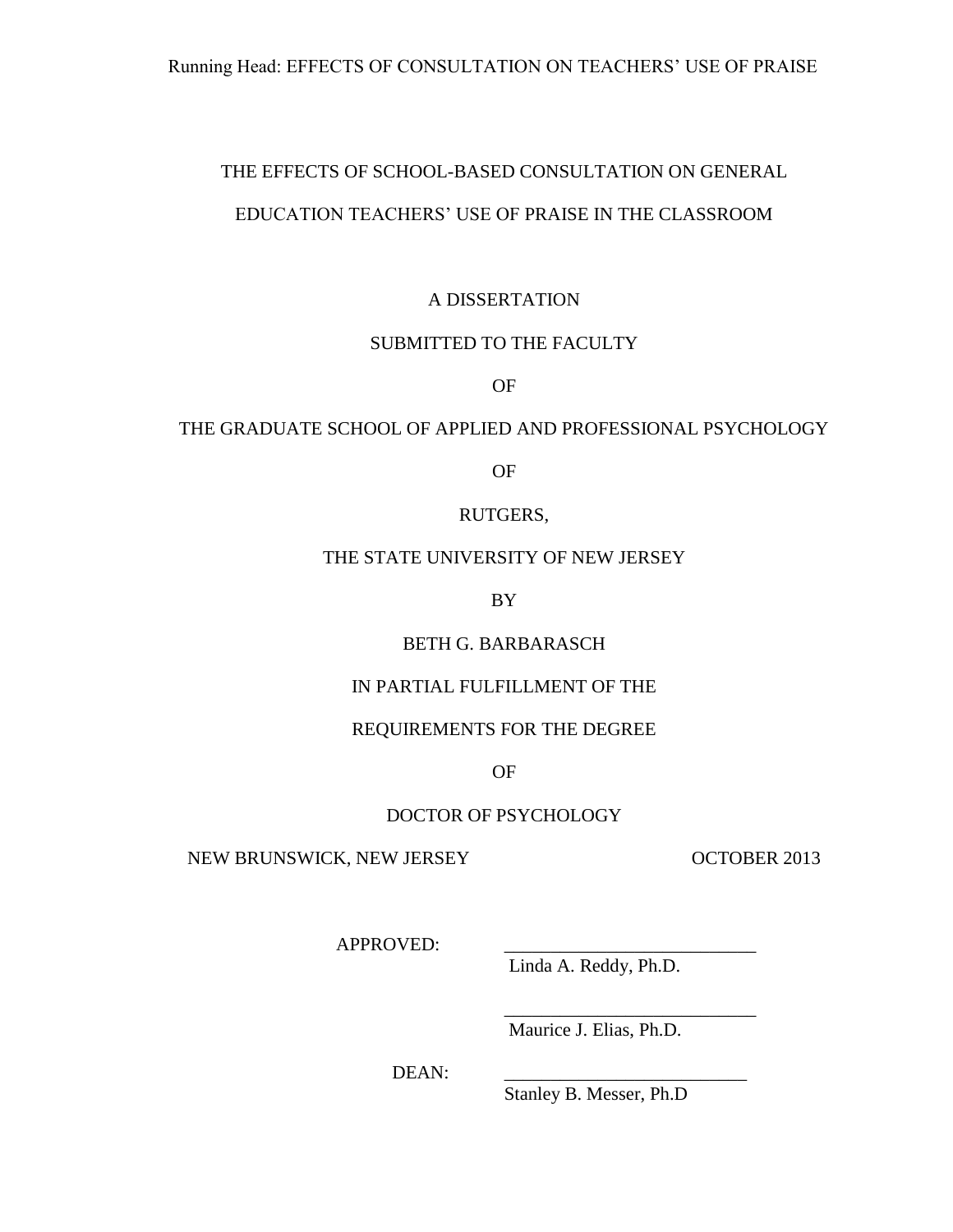### ABSTRACT

Decades of research has shown that the single most effective method of improving students' appropriate behavior in the classroom is behavioral praise, however it still continues to be one of the least used classroom practices in general education classrooms. Although teacher consultation has been deemed efficacious in improving teachers' skills and competencies, few studies have investigated the utility of consultation on improving educators' general classroom practices. The present study aimed to examine how teacher consultation can improve general education teachers' use of praise in the classroom as well as the behavior functioning of their students, as perceived by the teacher. The study included thirty nine general education teachers who were assigned to one of three groups based on their baseline use of academic and behavioral praise: (1) below average rates of both academic and behavioral praise, (2) below average rates of behavioral praise and average rates of academic praise and (3) below average rates of behavioral praise and above average rates of academic praise. Moderating variables were also examined, specifically if already existing use of academic praise in the teachers' daily practices could serve to increase their use of behavioral praise following consultation compared to teachers who use minimal academic praise at baseline. Within group effect sizes revealed that teachers' use of academic and behavioral praise significantly increased following consultation in all three groups. Analysis of Covariance (ANCOVA) did not reveal any differences between groups at post-test, indicating that pre-existing use of academic praise did not serve as a moderator to improving behavioral praise. While teachers reported improvements in their own behavior, they did not report improvements in their

ii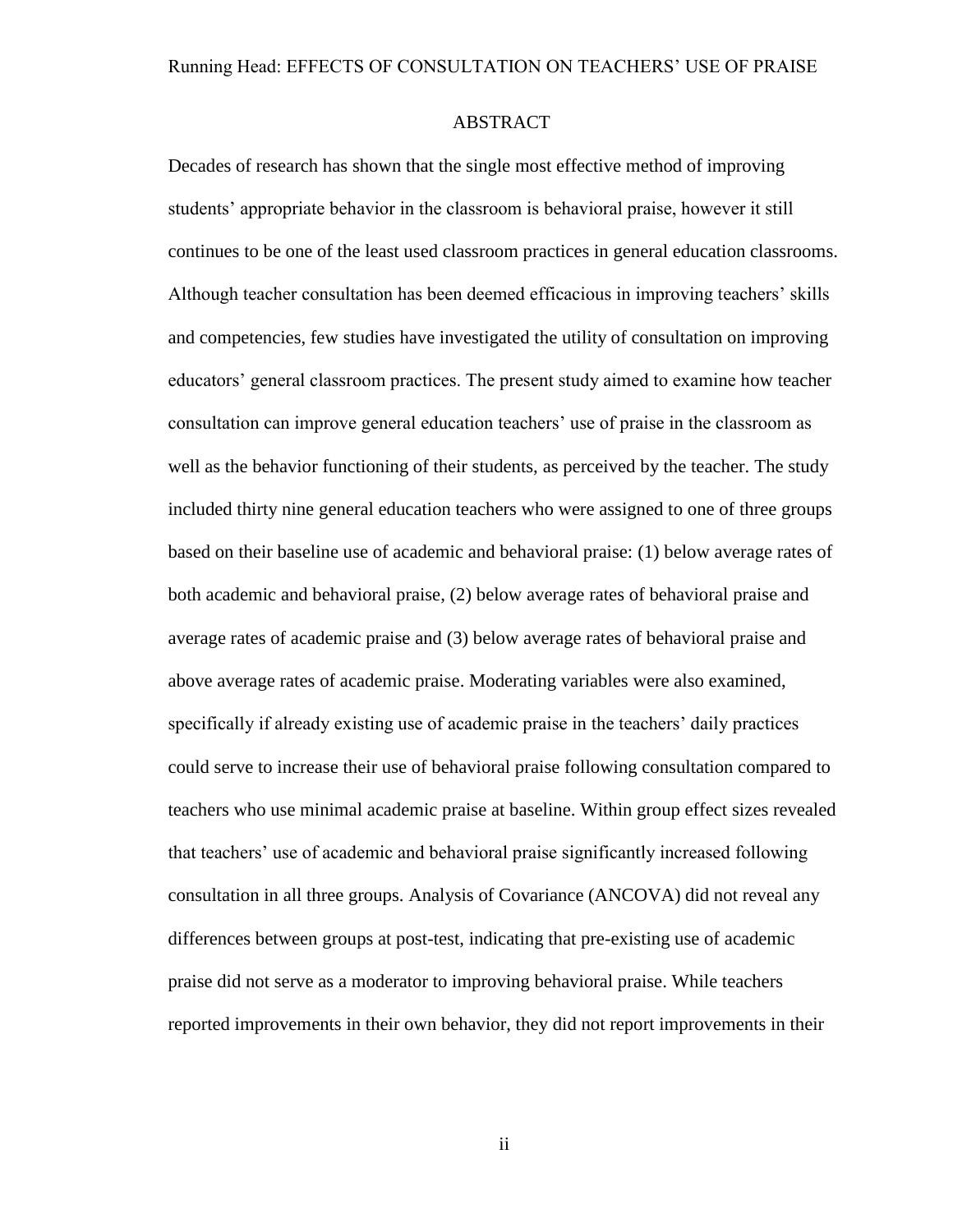Running Head: EFFECTS OF CONSULTATION ON TEACHERS' USE OF PRAISE

students' behavior functioning from baseline to post test. Implications for research and practice are outlined.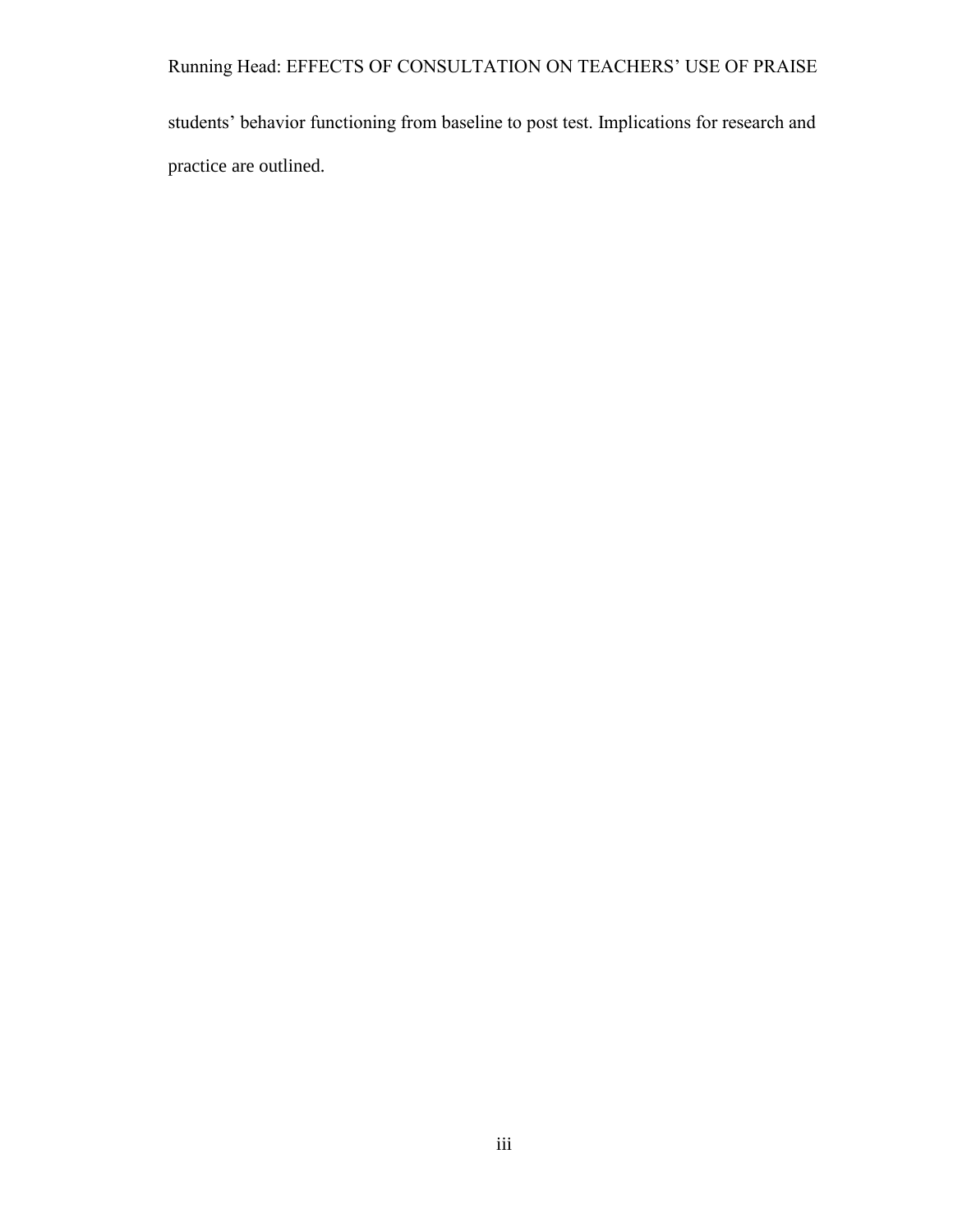### ACKNOWLEDGMENTS

The completion of this dissertation would not be possible without the support and guidance of many. First I would like to thank my dissertation chair Dr. Linda Reddy. Without Linda's knowledge, dedication, and support this dissertation would not have been possible. Your mentorship has been invaluable as you have taught me not only how to write a good dissertation, but how to be a good researcher and how to utilize those skills as a school psychologist. I would also like to thank Dr. Maurice Elias. As a member on my dissertation committee, I am thankful for your feedback, insight, encouragement and humor. Your support through the dissertation process is an archetypal of example of the support and guidance you have provided me through my undergraduate and graduate career. For this, I am eternally grateful.

I would also like to thank the incredible supervisors I have had the opportunity to learn how to be a school psychologist from during my practicum experiences at GSAPP. I am grateful for your support and dedication as you contributed to my training and professional growth. You have left an everlasting mark on my professional identity. It is from you that I learned what it means to be a great psychologist.

To my friends, thank you for lending an ear or a shoulder to lean on, for telling me I would finish, even when I was certain I would not, and for being my cheerleaders when I needed it the most. I am so grateful to have you in my life. Finally, to my parents and my family, this dissertation is dedicated to you. I wish there were words to express the love and appreciation I feel. Thank you for your unconditional love and unwavering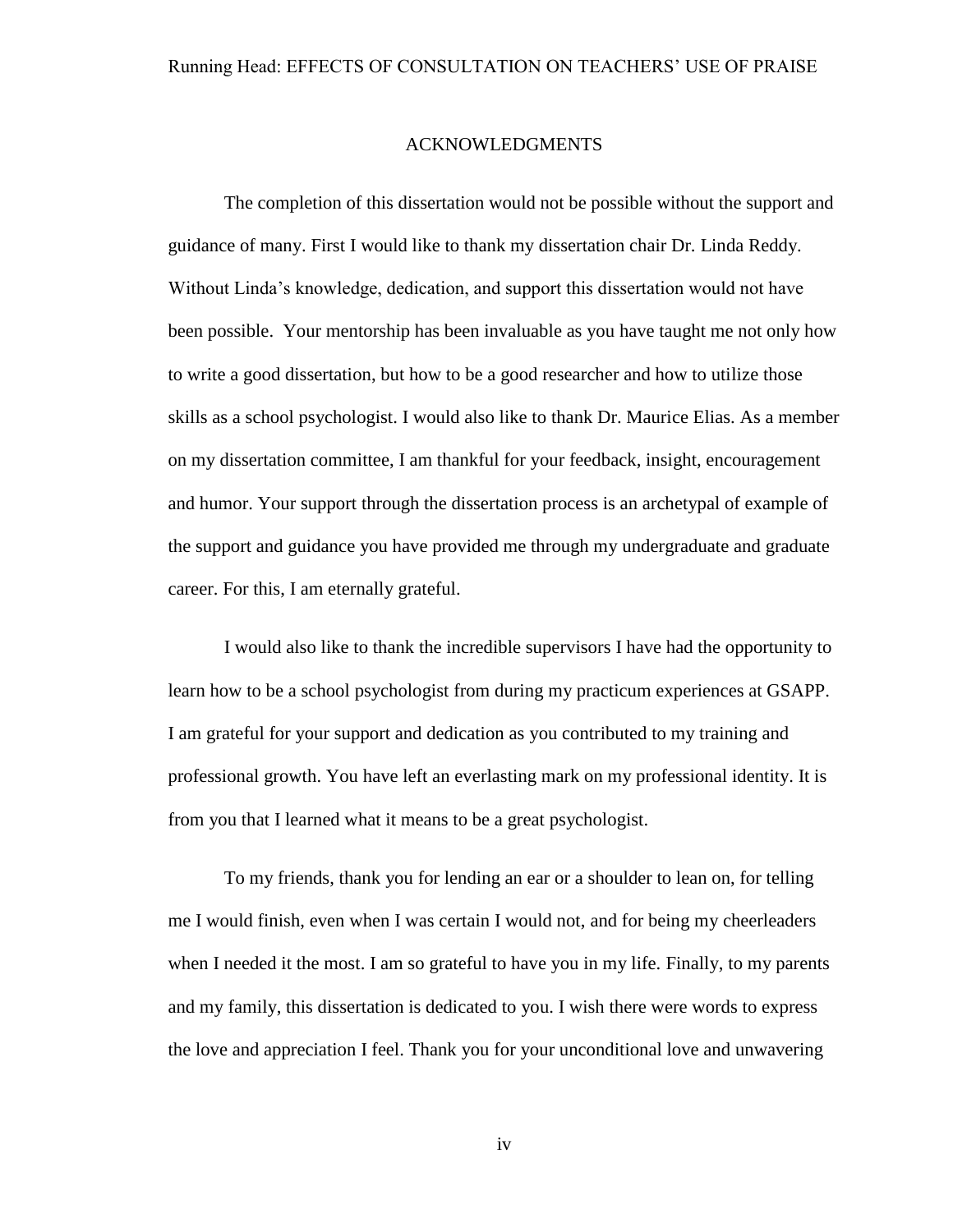Running Head: EFFECTS OF CONSULTATION ON TEACHERS' USE OF PRAISE

support. Thank you for believing in me when I did not believe in myself. I could not have done this without you.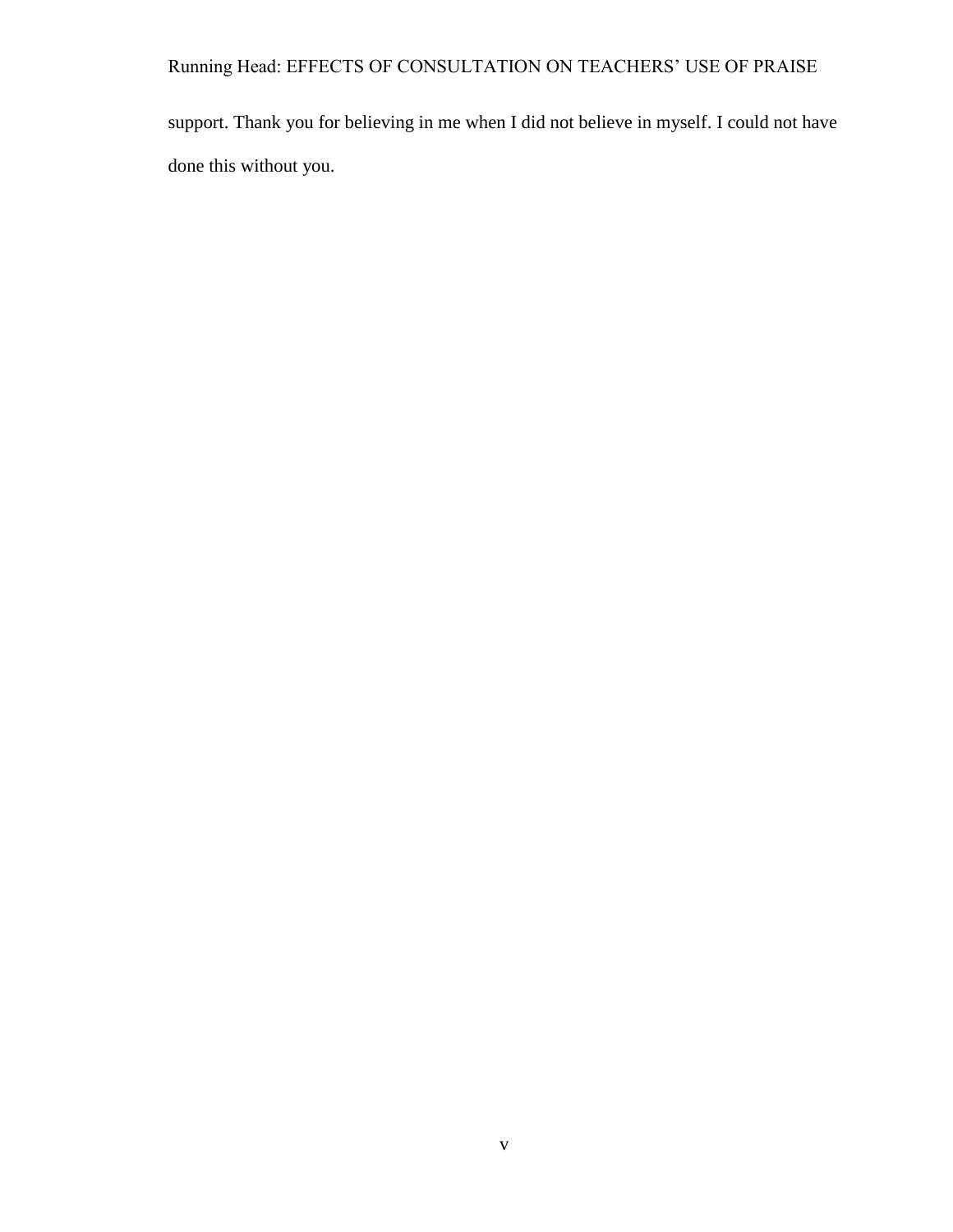# TABLE OF CONTENTS

| <b>CHAPTER</b> |  |
|----------------|--|

| I.  |                                                    |  |
|-----|----------------------------------------------------|--|
|     |                                                    |  |
|     |                                                    |  |
|     |                                                    |  |
|     | Teacher Approaches and Interventions for Praise 12 |  |
|     |                                                    |  |
|     |                                                    |  |
|     |                                                    |  |
| II. |                                                    |  |
|     |                                                    |  |
|     |                                                    |  |
|     |                                                    |  |
|     |                                                    |  |
|     |                                                    |  |
|     |                                                    |  |
|     |                                                    |  |
|     |                                                    |  |
|     |                                                    |  |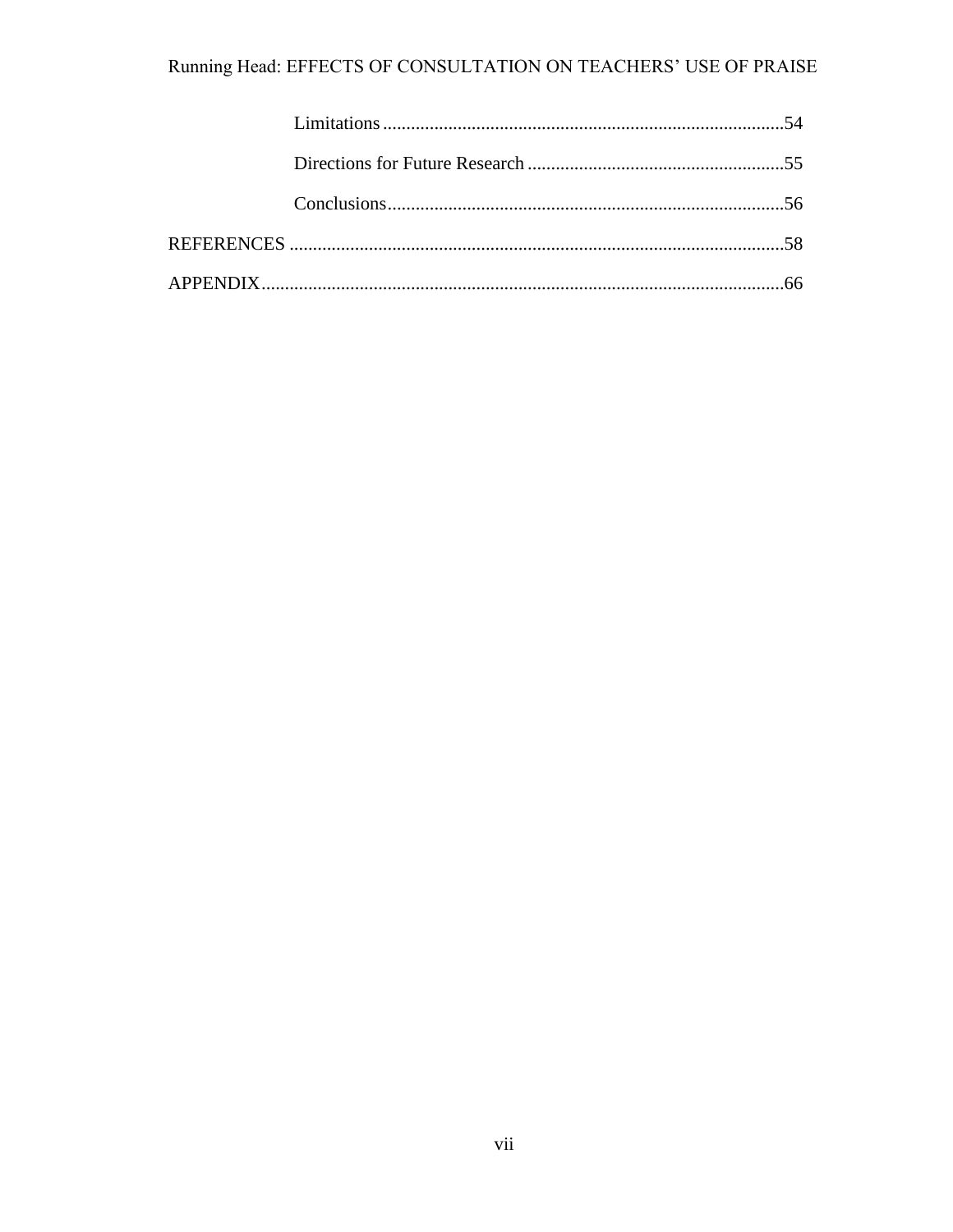# LIST OF TABLES

| Table 8 Analysis of Covariance for use of Academic Praise by Group 42             |
|-----------------------------------------------------------------------------------|
| Table 9 Analysis of Covariance for use of Behavior Praise by Group43              |
| Table 10 Descriptive Statistics for Teachers Ratings of Behavioral Functioning43  |
| Table 11 Analysis of Covariance for Teachers' Ratings of Classroom Functioning 43 |
|                                                                                   |
| Table 13 Descriptive Statistics for Teacher Consultation Evaluation Scale46       |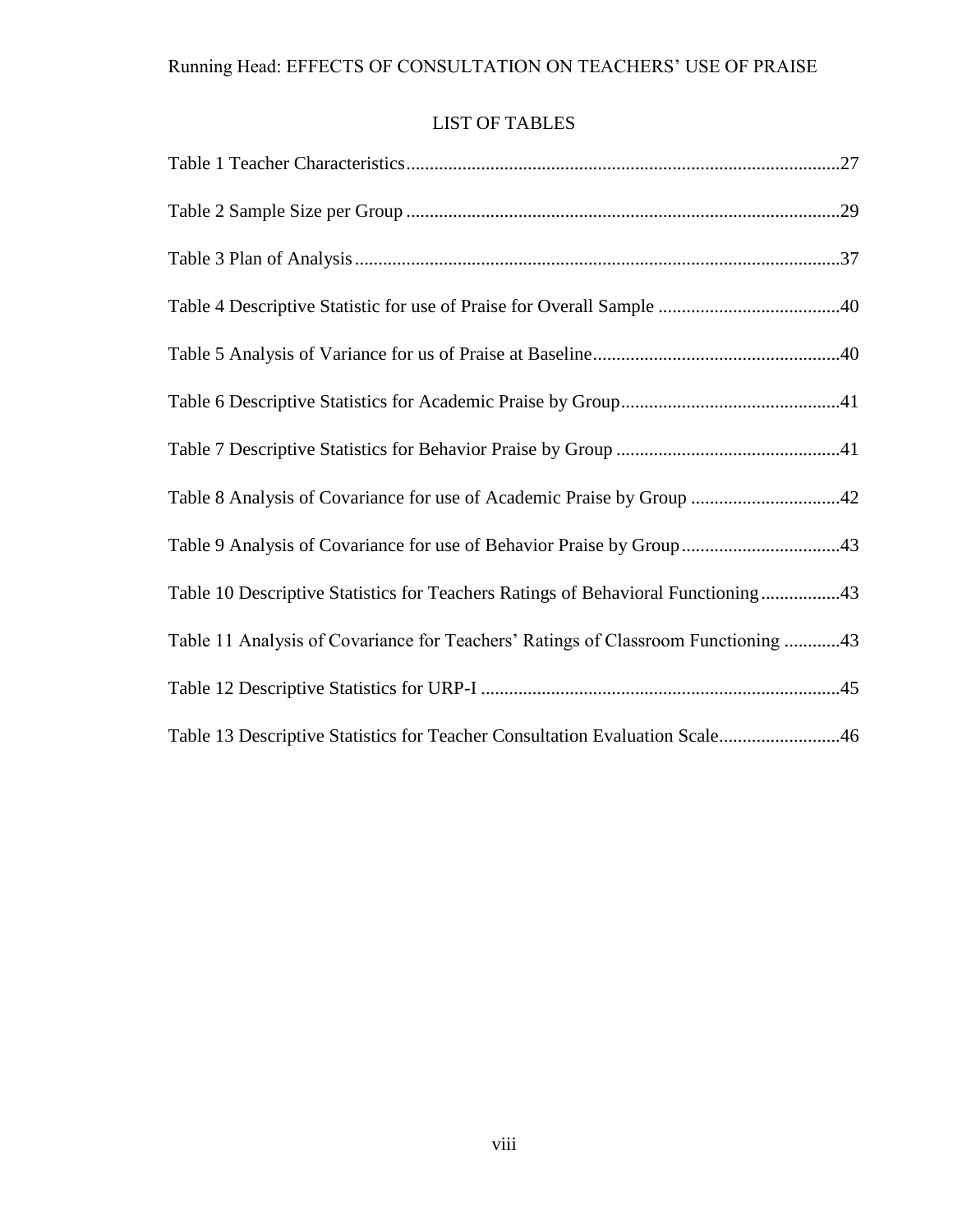### **Chapter I**

#### **Introduction**

It has been well established that the key to effective classroom management is prevention. While prevention can come in many shapes and sizes, its trademark seal is that it serves to reduce or prevent disruptive behaviors before they occur (Brophy 1981). Also coined as an antecedent strategy, prevention efforts address the needs of most students in the class. It seeks to establish a classroom environment that is positive, orderly, predictable, and motivating. These efforts result in increased student engagement that will ultimately promote appropriate behavior (Kern & Clemens 2007). Prevention strategies can include rewarding desirable behavior by providing praise, modeling desired behavior, token reinforcement, establishment of clear rules and shaping or extinguishing unwanted behavior through the use of planned ignoring, corrective feedback or punishment (Brophy 1982). While all are important for effective classroom management, positive reinforcement, especially the use of verbal praise can significantly improve behavior. Although positive reinforcement in the form of praise is a widely established evidenced based practice, it is often minimally or ineffectively used (Brophy 1981; Madsen, Becker & Thomas 1968; O'Leary & O'Leary 1977; Sutherland, Wehby & Copeland 2000). Verbal praise is a method of positive reinforcement that is easy to administer, inexpensive, and infinite in quantity. Unlike tangible rewards, one can never "run out of" verbal praise. Because praise can be a potent reinforcer it is important to not only understand the benefits of praise, but it is necessary for teachers to utilize it effectively.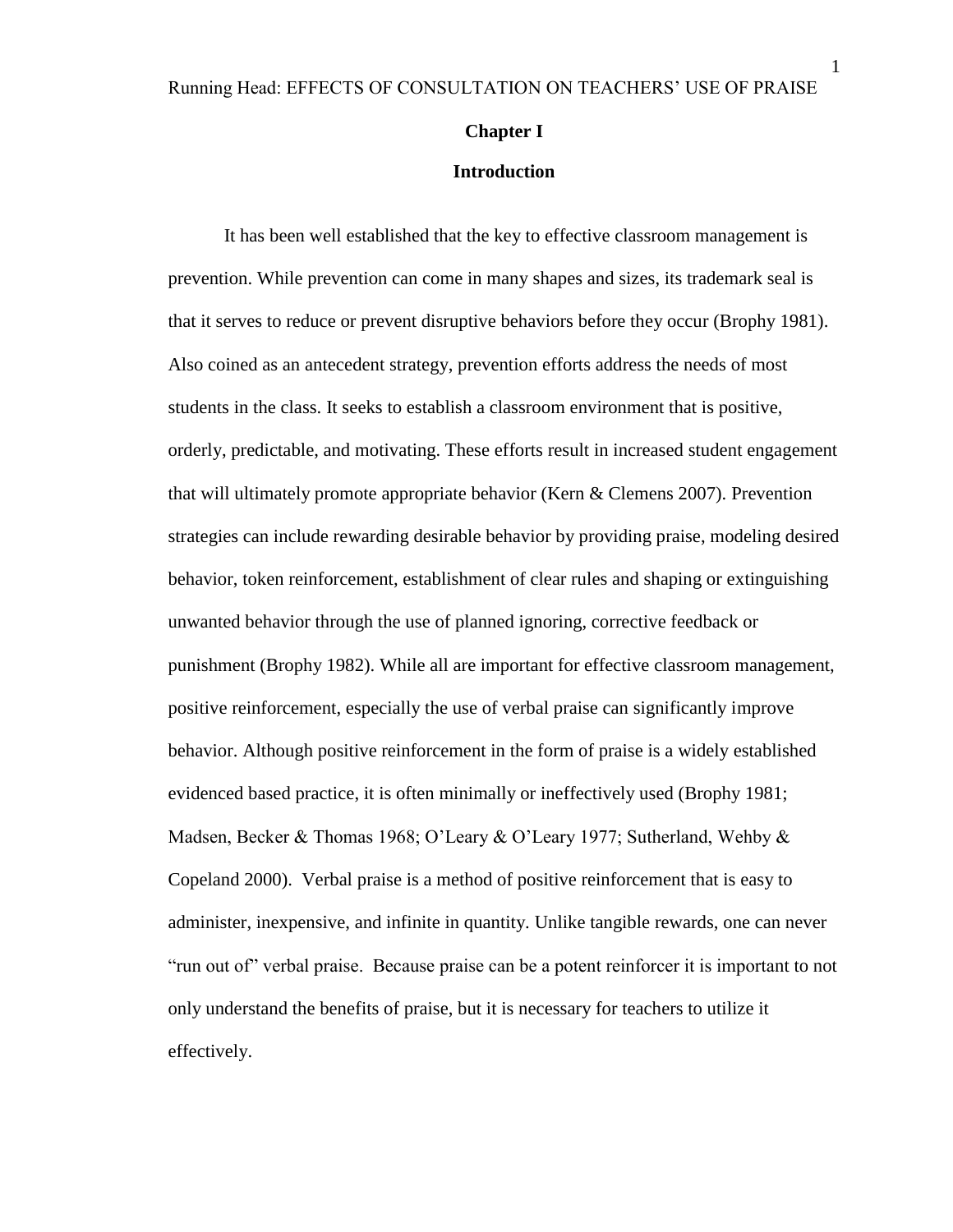### **Evidence for Praise**

The research supporting the use of praise in classrooms has been documented for the past five decades (e.g., Brophy 1981; Hattie 1992; Madsen et al 1968; Sutherland et al 2000; White 1975). In general, praise should be a means of positive reinforcement in which children are reinforced for their appropriate behavior. In its simplest form, praise is defined as "teacher approval or encouragements" (White 1975). Brophy (1981) expanded on this definition as he suggested that praise statements express positive teacher affect towards a child's behavior and/or places the student's behavior in context by giving information about its value or its implications about the student's status. In this context, praise allows for a direct statement of the contingency between the behavior and the reinforcer (Brophy 1981). Hattie (1992) conducted a meta-analysis on one hundred and thirty four studies and found that the most powerful single moderator that enhances student performance is feedback from the teacher about their behavior. Hattie also found that positive reinforcement for appropriate behavior had the greatest effect on student outcomes as he concluded, "The simplest prescription for improving education must be dollops of feedback" (Hattie 1992). As his meta-analysis suggested, it is positive reinforcement, including verbal praise for appropriate behavior that can have a significant impact on improving students' achievement.

In the Response to Intervention framework, behavioral praise is often viewed as a Tier one strategy. Tier one strategies are typically classroom wide interventions that address the needs of most students in a given class, as most students would benefit from some form of positive reinforcement (Kern & Clemens 2007). For most students, rewarding their appropriate behavior via the use of verbal praise will reinforce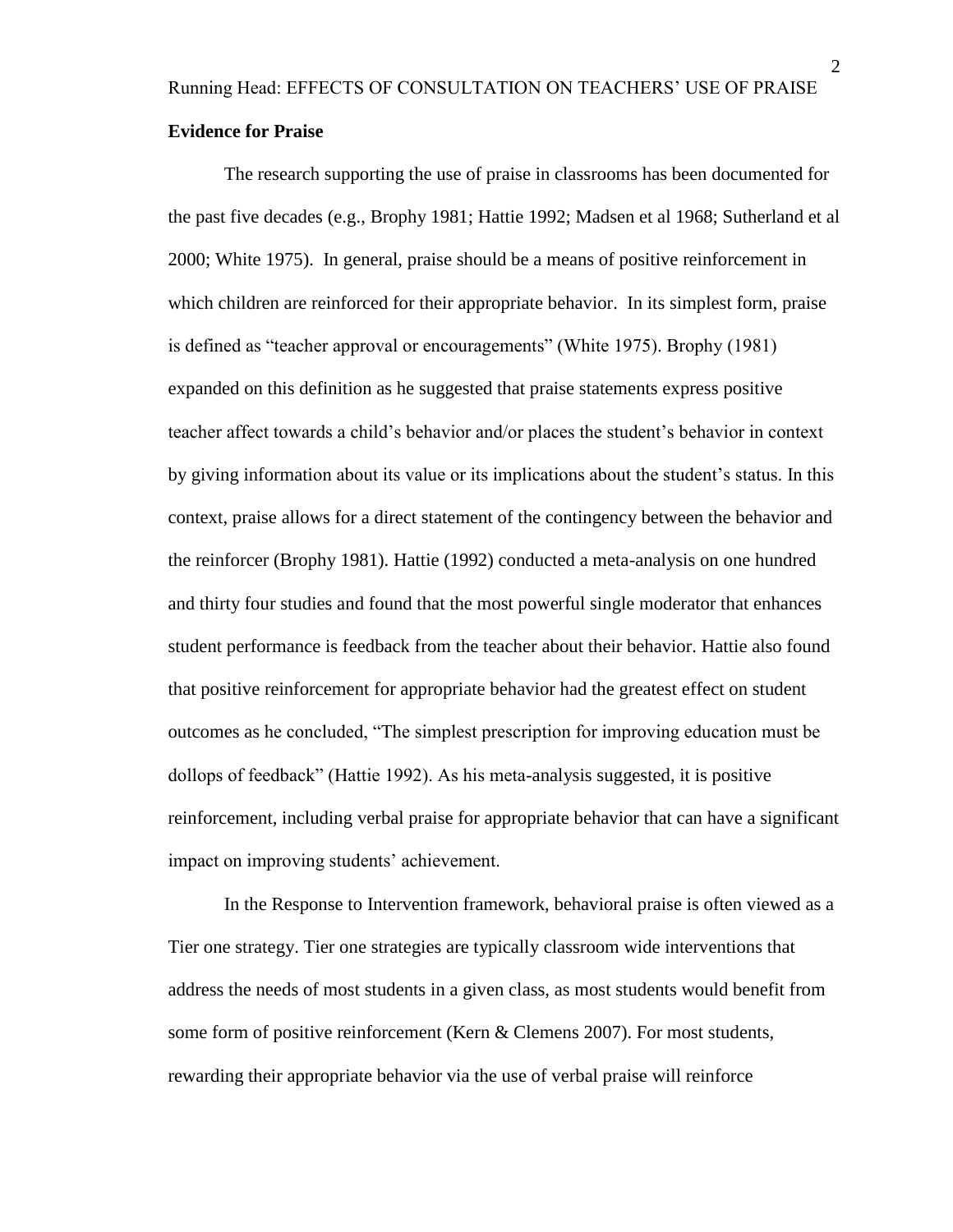Running Head: EFFECTS OF CONSULTATION ON TEACHERS' USE OF PRAISE appropriate behavior and serve to prevent inappropriate behavior from occurring. Madsen and colleagues (1968) found that praising appropriate behavior served to be the most effective in achieving pro-social classroom behavior. When teachers increased their use of behavioral praise (from 1.2-19.2 praise statements per fifteen minute interval to 18.2- 35.2 praise statements per fifteen minute interval), inappropriate behavior decreased from 47% to 15% on average, during a twenty minute interval. Comparatively, when only setting clear rules and planned ignoring were utilized, inappropriate behavior actually increased to approximately 66% in a twenty minute interval (Madsen et al 1968). Thus, behavioral praise served as an effective reinforcer to improve students' behavior. While rules and planned ignoring were not effective alone, they may have served to heighten the utility of praise as students were made aware what the expectations were and how to receive attention and rewards from the teacher.

When praise is used to provide encouragement to students, or made contingent on effort, it can have the benefit of building their self-esteem as well as a stronger studentteacher relationship (Brophy 1981; Gable, Hester, Rock & Hughes 2009). Utilizing praise in this manner can serve to improve the climate in the classroom as children excitedly wait for verbal praise and attention rather than being fearful of being chastised for doing something wrong. For example, Burnett (2002) studied the relationship between students' perceptions of the frequency of teacher praise and their perceptions of the classroom environment. Their results indicated that students who perceived that their teacher frequently provided positive feedback reported a more positive relationship with their teacher. Students who perceived receiving more negative feedback reported a more negative relationship with the teacher. Finally, students who reported having a positive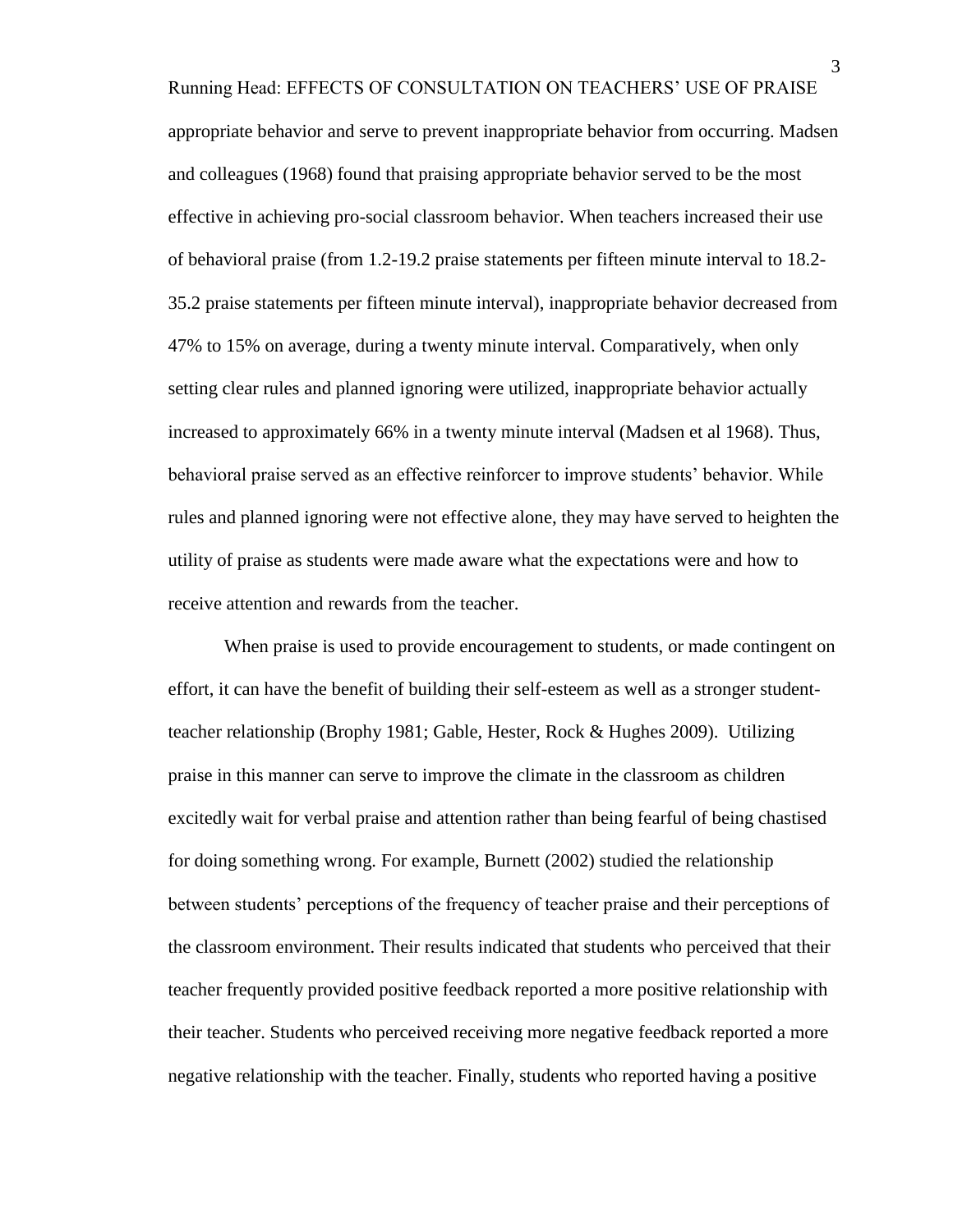Running Head: EFFECTS OF CONSULTATION ON TEACHERS' USE OF PRAISE relationship with their teachers were also found to perceive the classroom environment in a more positive way (Burnett 2002). Thus, the use of behavioral praise does not only serve to improve the behaviors of the students and make the classroom more manageable, but it improves both the student-teacher relationship and the climate of the classroom. These are two factors that are integral for student success.

Praise can also be vicarious. Research has illustrated that praise can have a vicarious effect in that students who observe others being praised for a particular behavior are more likely to engage in that behavior as well (Kazdin 1977; Kern & Clemens 2007). Through vicarious effects, it is hoped that the behavior of the observer will change in the same manner as that of the model. In Kazdin's (1977) investigation of vicarious praise, he demonstrated the effects of reinforcement delivered to some students on the attentive behavior of non-reinforced adjacent peers in a classroom setting. Kazdin found that contingent behavioral praise of attentive behavior in some students increased appropriate behavior in their adjacent peers. Across the thirty eight day study, fifty whole interval observations were conducted, lasting approximately eight minutes. At baseline the participants' attentive behavior ranged from approximately 20-52% per eight minute interval. However when half the participants received praise, their attentive behavior increased to between 74-85% per eight minute interval. Likewise, their adjacent, nonreinforced peers increased their attentive behaviors to between 64-77% (Kazdin 1997). Thus, contingent praise delivered to some students altered the behavior of adjacent peers who received no direct reinforcement (Kazdin 1977). This suggests that praising one student who is behaving appropriately can orient another student to not only what they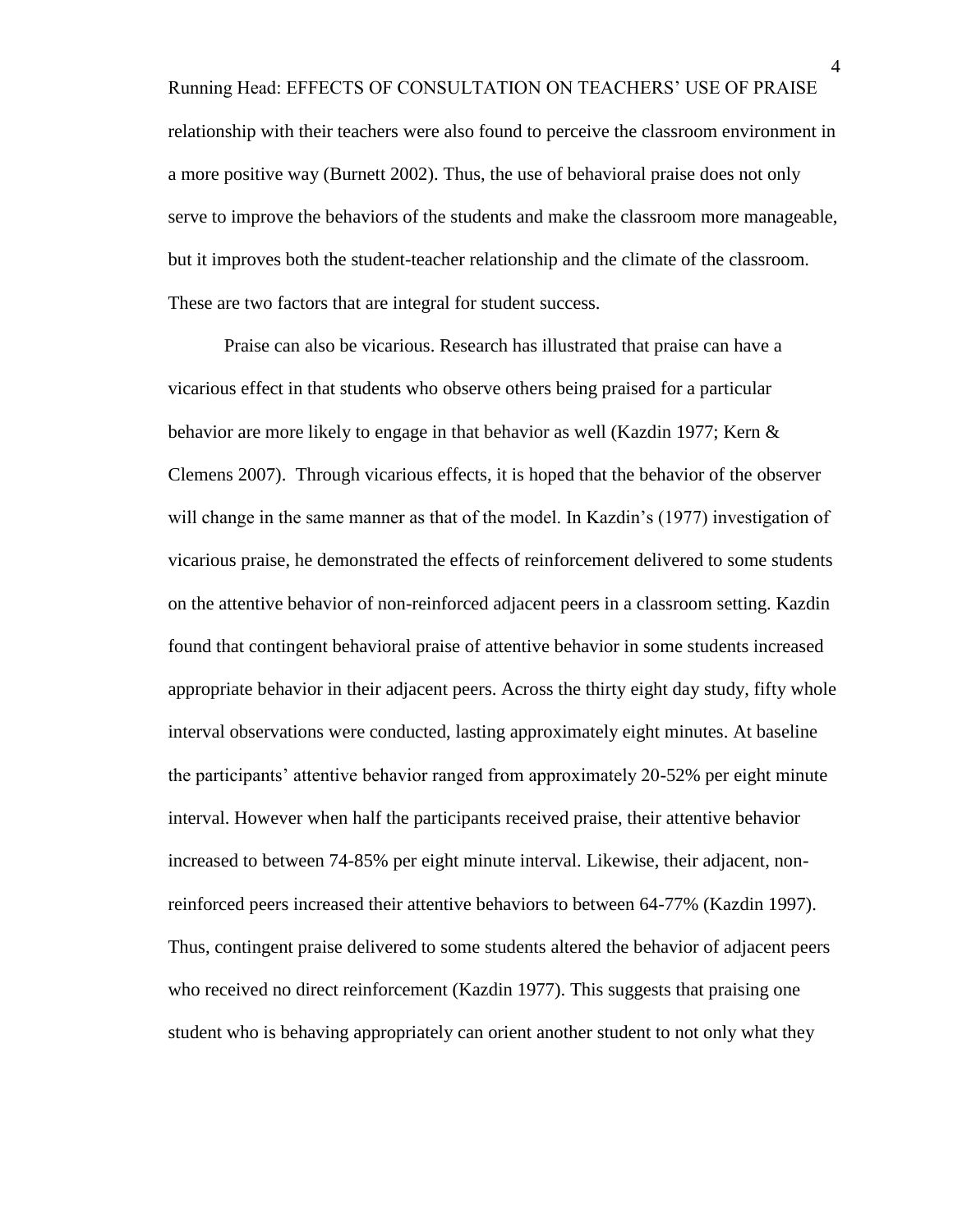Running Head: EFFECTS OF CONSULTATION ON TEACHERS' USE OF PRAISE should be doing, but that if they would like to receive praise, they should act in a similar manner.

While most research has focused on increasing pro-social behavior, some research has shown that praise can serve to increase students' academic engagement. Sutherland and colleagues (2000) operationalized academic engagement as sitting quietly, actively participating in the lesson and being on task while completing assignments (Sutherland, Wehby & Copeland 2000). Sutherland and his colleagues investigated the effects of behavior-specific praise on the on-task behavior of students with emotional and behavior disorders. They found that when teachers began using behavior-specific praise (from 1.3 praise statements at baseline to 6.7 statements, per fifteen minute interval) the percentage of intervals the students displayed on-task behavior increased from approximately 48% to 86%. When teachers decreased their use of praise (1.7 praise statements per 15 minute interval), on task behavior only decreased to 62% but increased back up to 83% when behavioral praise was reintroduced (Sutherland, Wehby & Copeland 2000). Thus, giving students positive attention and feedback on their on-task behavior served to increase such behavior in the future.

Finally, praise can be an effective method for improving academic performance. Research has shown that providing praise for students' correct answers as well as on task behavior can serve to be an effective reinforcer. For example, Walker and Hyman (1976) compared the effects of three methods of reinforcement in improving the academic achievement of students who were performing below grade level and engaged in inappropriate or off task behaviors. Students were placed in an experimental classroom for ten weeks and were randomly assigned to one of three experimental groups where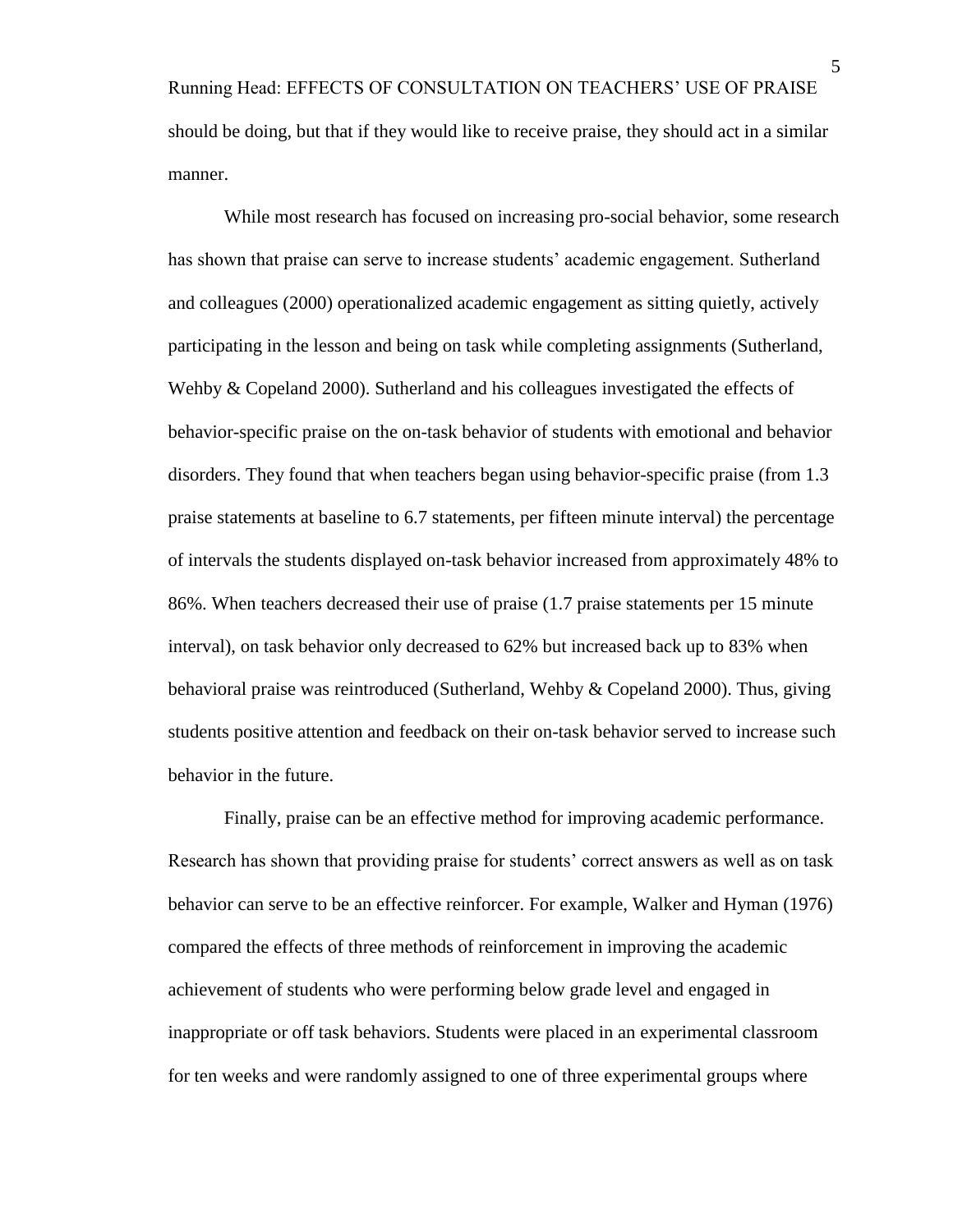Running Head: EFFECTS OF CONSULTATION ON TEACHERS' USE OF PRAISE they received either (1) praise for on-task behavior (2) praise for academic performance or (3) praise for both academic performance and behavior. Students were matched with control students in their home classroom. Measures of academic performance included improvement on two achievement tests in reading and mathematics. Results indicated that while there were no significant differences between experimental groups, treatment in the experimental classroom significantly increased the appropriate behavior and academic achievement of the experimental subjects compared to their matched control participants (Walker & Hyman 1976). Chadwick and Day (1971) found similar results in their investigation of low performing minority students. They found that academic performance (as indicated by accuracy of work, and rate of work completion) significantly increased with teacher verbal praise for academic performance and on task behavior, as well as the implementation of a token economy. Although no distinction was made between teachers' use of academic or verbal praise and changes in student behavior, this suggests that receiving positive feedback from the teacher had significant effects on students' behavior across both academic and behavioral domains.

More recently, Kamins and Dweck (1999) differentiated between person praise and process praise when praising for academic performance. In person praise, the child is praised for their intelligence (i.e. "you're so smart"). In process praise, the child is praised for their effort (i.e., "I like how hard you tried to answer that question") (Kamins & Dweck 1999). Chalk and Bizo (2004) investigated the effects of these two types of praise as they examined the effects of verbal praise for academic performance, for both correct answers and for effort. They compared the effects of specific versus positive praise on students on task behavior, reported self-efficacy, and enjoyment in learning.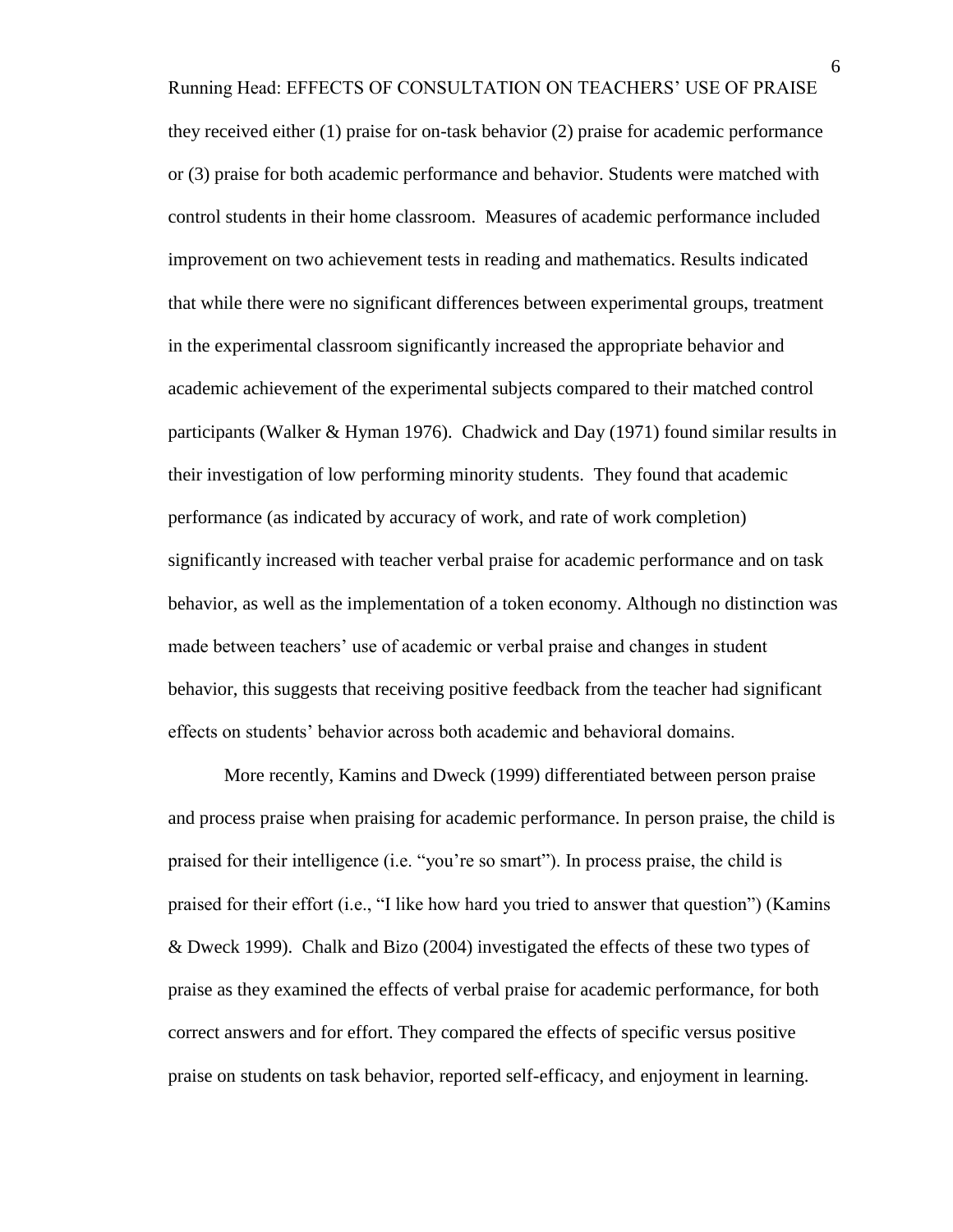Running Head: EFFECTS OF CONSULTATION ON TEACHERS' USE OF PRAISE

They defined positive praise as a general statement of approval, such as reaffirming a student's correct answer, or praising a student for their intelligence. Specific praise also expressed positive affect, but specified the particulars of the student's accomplishment, and included reinforcing the student for their effort (Chalk & Bizo 2004). After conducting a training for four teachers on the use of praise for both academics and behavior, Chalk and Bizo conducted three observations focused on teachers' use of positive and specific praise and their students' behavior. Although no data was collected on teachers' change n use of praise, their results indicated there were significant increases in both on task behavior and self-efficacy only in the specific-praise condition suggesting that specific verbal praise may be more effective than a general praise statement alone, regardless of if the praise is reinforcing behavior or academic performance (Chalk & Bizo 2004).

In sum, praise is widely recommended as an important positive reinforcement method for teachers. Praise has numerous benefits as it can increase students' appropriate behavior, academic engagement, build their self-esteem, provide encouragement, improve academic performance, as well as build close relationships between student and teachers.

#### **Natural and Suggested Use of Praise**

Despite its benefits, research has been inconsistent in its findings of teachers' natural rates as praise as well as a use of a consistent definition of what is optimal. Appendix A outlines the natural rates of praise found in the literature and highlights its lack of consistency. For example, White (1975), through her analysis of sixteen studies, showed that on average elementary school teachers praised 1.3 times per minute to once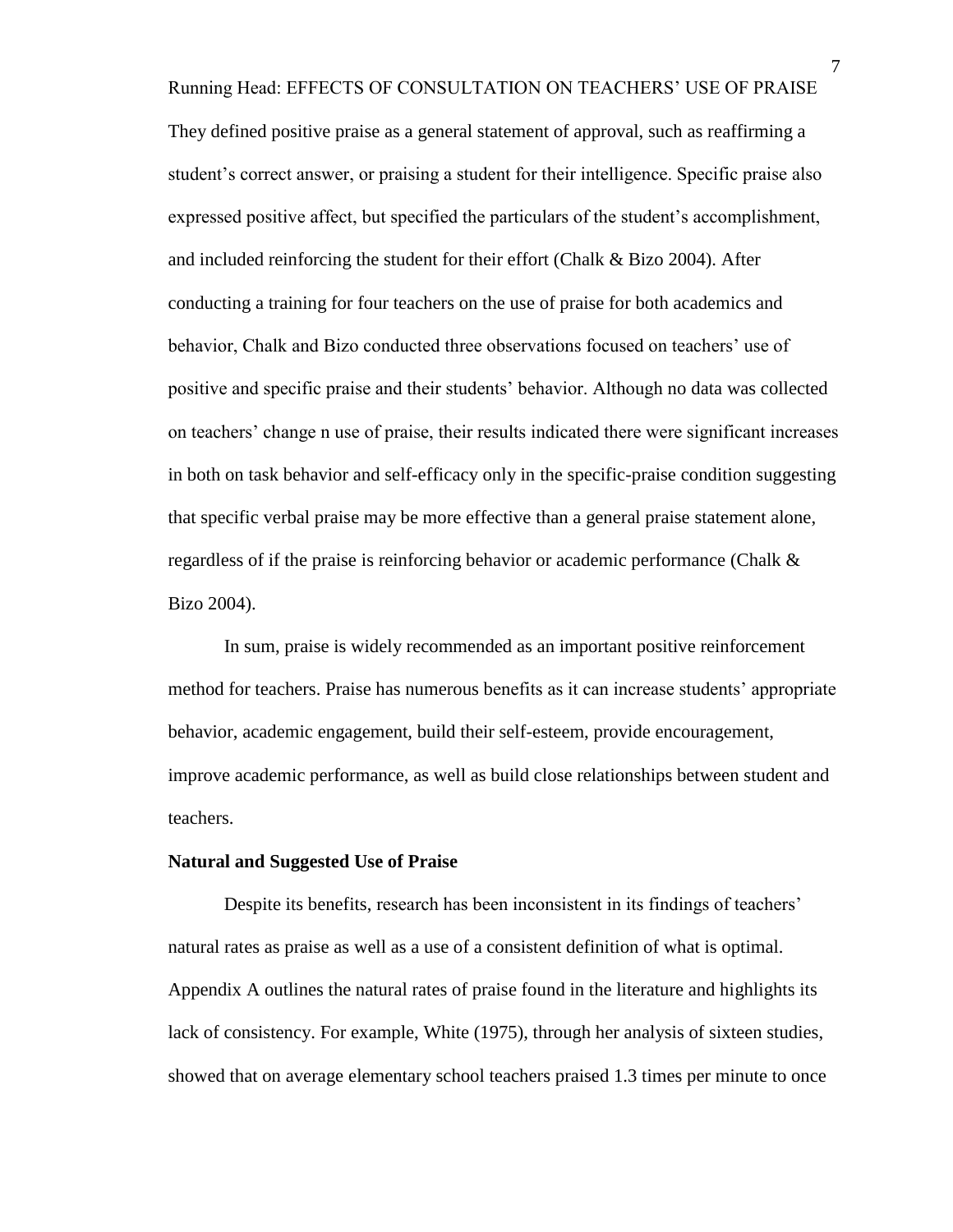Running Head: EFFECTS OF CONSULTATION ON TEACHERS' USE OF PRAISE every five minutes during a twenty minute observation. Specifically, teachers were praising students for academic performance on average 6.8 times in a twenty minute observation and 0.6 times for appropriate behavior. White found that in first and second grades this number was at its highest. However, as the grade increased, teachers' use of praise decreased, while their use of corrective feedback increased. Nafpaktis and Mayer found that as teachers' use of corrective feedback increased, so did students' off-task and disruptive behavior (Nafpakitis & Mayer 1985). Additionally, when teachers utilized praised, it was focused mostly on academic performance, while corrective feedback was mainly used to manage student behavior (White 1975). While White found that teacher praise for appropriate behavior was almost nonexistent, Nafpakitis found that almost a third of the behavioral praise statements observed were given at an inopportune time or were vague (Nafpakitis & Mayer 1985; White 1975).

More recently Swinson and Knight (2007) shed more light on the rate and effectiveness of praise to increase appropriate student behavior. Their research indicated that teachers praised students for appropriate behavior approximately 6.9% of a class lesson, yet provided corrective feedback approximately 72.9% of the time (Swinson  $\&$ Knight 2007). These statistics are consistent with previous findings in that teachers are found to be utilizing corrective feedback more than verbal praise (e.g. Nafpaktitis  $\&$ Mayer 1985; White 1975). It is important to note that Swinson's results are presented in percentages rather than rates, making comparisons between studies difficult. However, Swinson's research does add to previous research in its finding that teachers' use of behavioral praise was more effective than corrective feedback in increasing appropriate student behavior (Swinson & Knight 2007). Nonetheless, while these studies indicate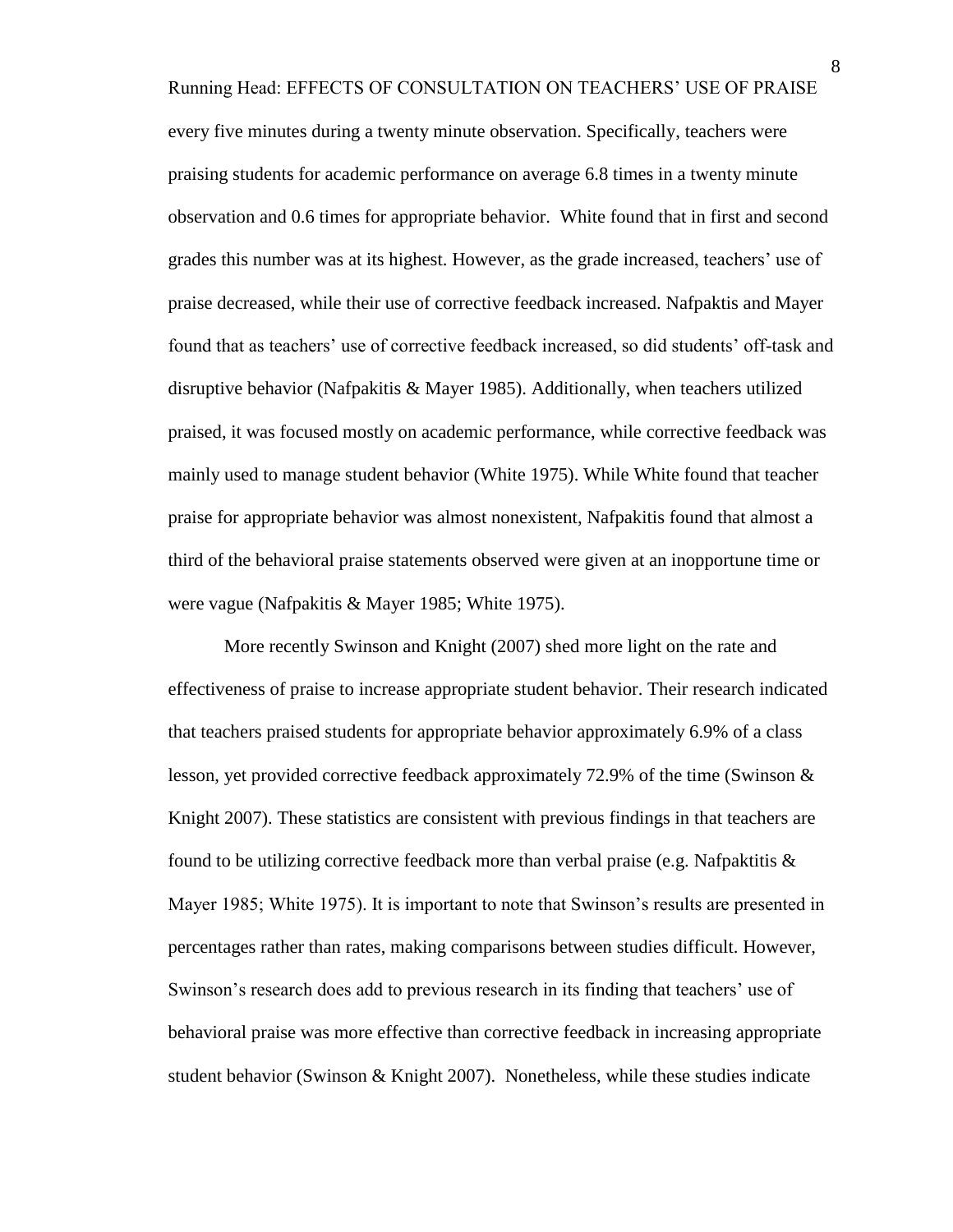Running Head: EFFECTS OF CONSULTATION ON TEACHERS' USE OF PRAISE that behavioral praise may be more effective than corrective feedback in increasing appropriate behavior, teachers are using praise at such inconsistent rates that it is often difficult to ascertain its effectiveness.

Although the scope of research on positive reinforcement suggest that it is not done enough, few have come forth to state how much praise is enough. However, in the 1970s Good and Growes (1977) studied over one hundred elementary school teachers to evaluate teaching effectiveness. Specifically, they examined teachers that had been identified as either "effective" or "ineffective" and investigated, for those that had been deemed effective, if there were any differences in their teaching practices that made them effective (Good & Growes 1977). What Good and Growes found was that in order for the teachers to be effective, there had to be a balance of praise and corrective feedback. Good and Growes suggest that for approximately every three praise statements, there should be one corrective feedback statement (Good & Growes 1977). Thus, the three to one ratio suggests that praise be predominately used in the classroom to increase appropriate student behavior, with corrective feedback used sparingly when necessary. Current research however suggests that this rule is not being implemented in general education classrooms. For example, Reddy and colleagues (2012) found that across 317 general education teachers, the mean use of praise was 11.35, while the average use of corrective feedback was 8.86. These rates reflect rates averaged across two 30- minute observations. HLM analyses revealed that grade level  $(K-5<sup>th</sup>)$  influenced teachers' use of praise statements with teachers assigned to lower grades using more praise than upper elementary school grades. In this investigation, praise for appropriate behavior and praise for academic performance was separated (Reddy, Fabiano & Dudek, 2012).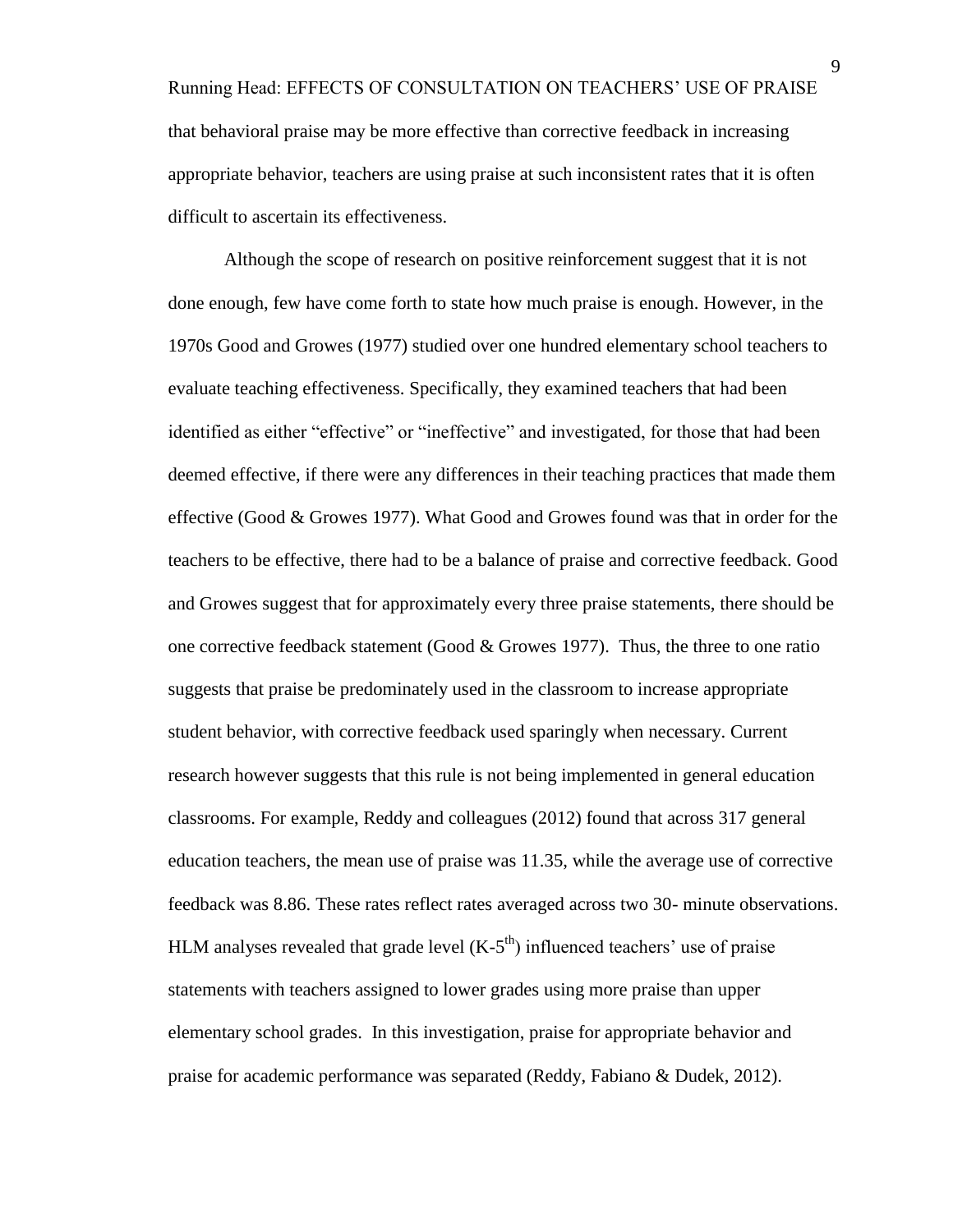Running Head: EFFECTS OF CONSULTATION ON TEACHERS' USE OF PRAISE Overall, these rates suggest that that teachers' use of praise is significantly lower than the guidelines established.

### **How to Use Praise Effectively**

As discussed, praise can be a powerful reinforcer, but only if done correctly. In general, praise can be given within four contexts; for academic achievement, pro-social behavior, following the rules, and for effort (Madsen et al 1968; Brophy 1981). Although any use of praise can be beneficial in creating a positive classroom climate and relationships between student and teachers, for it to effectively improve behavior, specific guidelines should be followed.

It should be no surprise that praise is most effective when given immediately after the desired behavior is observed (O'Leary & O'Leary 1977). If praise (as a reinforcer) is to be used to manage behavior, it should be delivered contingently on the student engaging in the desired behavior (Brophy 1981). In this sense, the child is aware that they received verbal praise because they engaged in desired and appropriate behavior. The potency of behavioral praise as a positive reinforcer significantly decreases as the time between the behavior and praise increases. Immediate praise also fosters students' attention to their own behavior as they foster appreciation of and desirable attributions about their behavior (Brophy 1981). This is important as students need to value their prosocial behavior. Praise should be a means of increasing awareness of its value.

Praise is also most effective when it is behavior specific. Through the use of praise, the teacher specifies to the student the behavior being reinforced (Brophy 1981; Partin 2010; Sutherland et al 2000). Brophy (1981) and O'Leary and O'Leary (1977) both identify specificity as imperative to effective praise. Telling a child "good job" after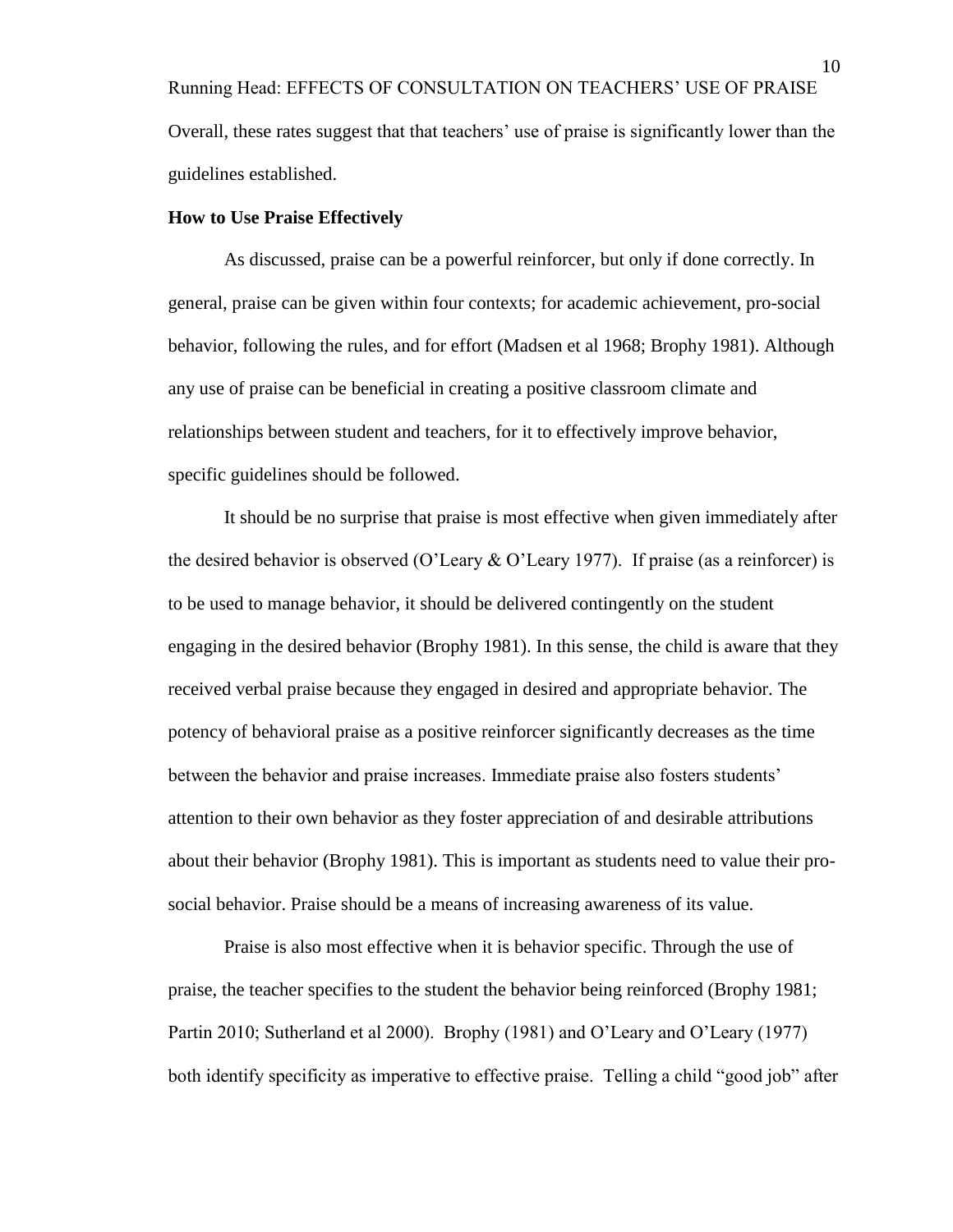Running Head: EFFECTS OF CONSULTATION ON TEACHERS' USE OF PRAISE they quietly went back to their seat tells the child that they are being praised for something. Stating "John, good job following directions and returning quietly to your seat" specifies to the child the particulars of this accomplishment. As Kazdin indicated, it can also have a vicarious effect as other students learn that if they follow directions and quietly sit down, they may be positively reinforced as well (Kazdin 1977). Such behavior specific statements also provide informative feedback on the appropriateness and successfulness of specific behavior or performances.

Finally, praise should be delivered with sincerity and spontaneity. Rather than give out praise on an interval schedule it should be done with some spontaneity, as the teacher sees the behavior occur. Utilizing this "catching a child being good" method suggests to the students that the teacher is paying clear attention to them, and is sincere in rewarding their accomplishments (Brophy 1981). This is especially true of students who frequently receive reprimands or corrective feedback, as spontaneous praise will make them aware that the teacher is conscious of their appropriate behavior. It also provides opportunities for positive interactions between the teacher and each student (Partin 2010). Finally, it is important to also praise students for their effort, especially for students who attempted a difficult task, both academically and behaviorally as it attributes successes to both effort and ability. It also helps the child foster endogenous attributions about themselves (Brophy 1981).

Latham (1992) illustrated the effects of increasing behavior specific praise through his investigation on increasing positive interactions between teachers and students. At baseline teachers and in-class paraprofessionals averaged seventeen praise statements and thirty four verbal corrective feedback statements per a forty five minute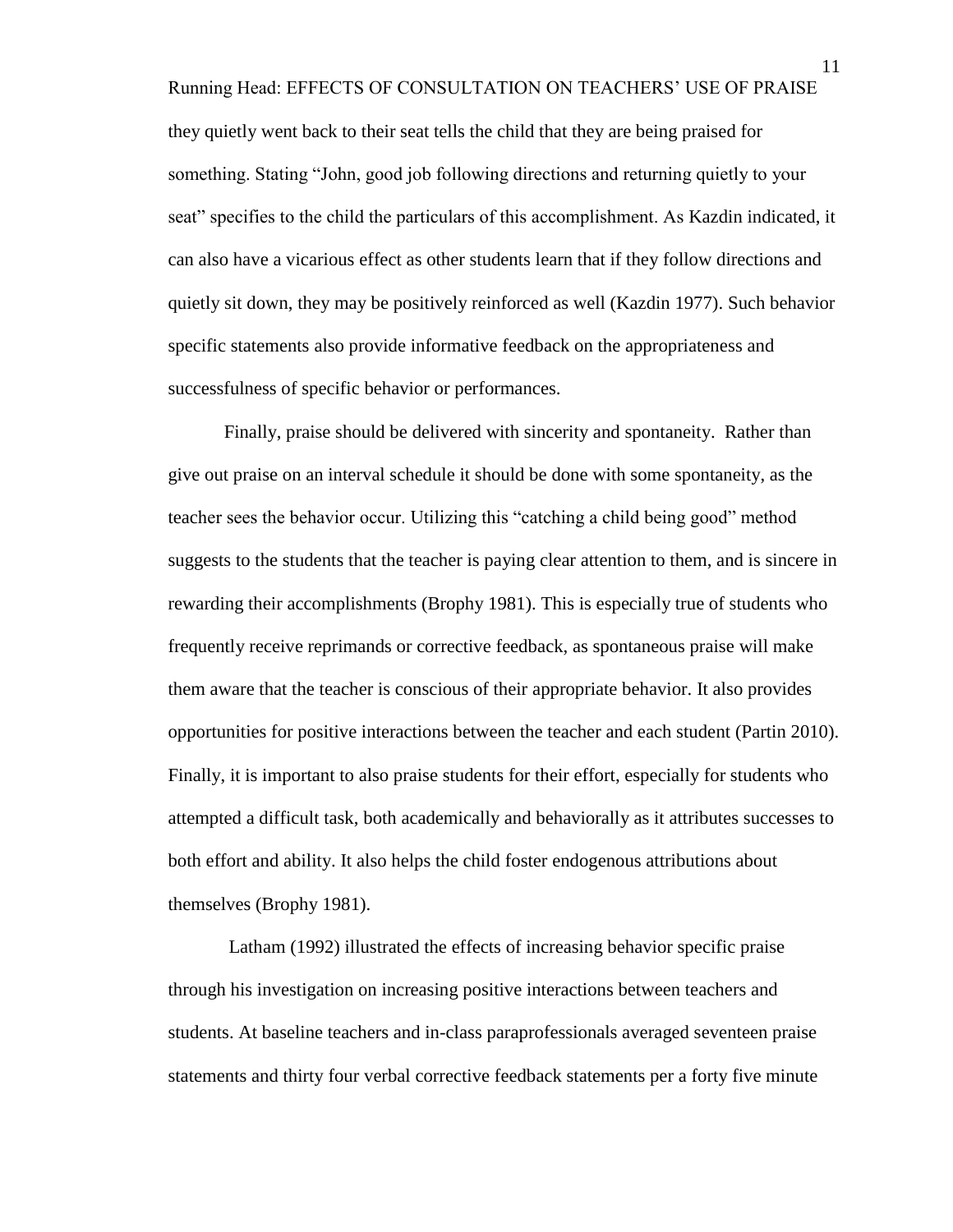Running Head: EFFECTS OF CONSULTATION ON TEACHERS' USE OF PRAISE class lesson. After providing training and modeling on the use of praise, verbal praise for behavior significantly increased, while corrective feedback decreased. Teachers also reported changes in their teaching practices and self-image as they began to regard themselves as better teachers. They also stated that teaching and classroom management was easier when using positive reinforcement rather than corrective feedback. Finally, they perceived students as being happier in the classroom, most likely as a function of improved student to teacher interactions (Latham 1992).

In sum, educators' use of praise can have significant effects on classroom functioning. When used frequently and effectively it can serve as a powerful intervention to improve student-teacher relationships and student on-task and pro-social behavior while decreasing disruptive behaviors.

#### **Teacher Approaches and Interventions for Praise**

#### **Factors Affecting Teachers' use of Praise**

Multiple factors can influence teachers' approaches to their use of praise. Research, although significantly dated, has shown that teachers' personality traits and beliefs have the greatest influence on their teaching practices (e.g., Dodge 1938; Kagan 1992; Martin, Baldwin, & Zin 1995; Witty 1946). For example, research investigating personality and parenting suggests that certain personality traits are correlated with certain parenting behavior. Specifically, Metsapelato and Pulkkinen (2002) found that openness to experience, extraversion, and low neuroticism were associated with parental nurturance. This research has significant implications for teaching practices, especially use of praise, as it would be expected that teachers who frequently praise their students would have similar personality traits as nurturing, authoritative, or emotionally involved parents.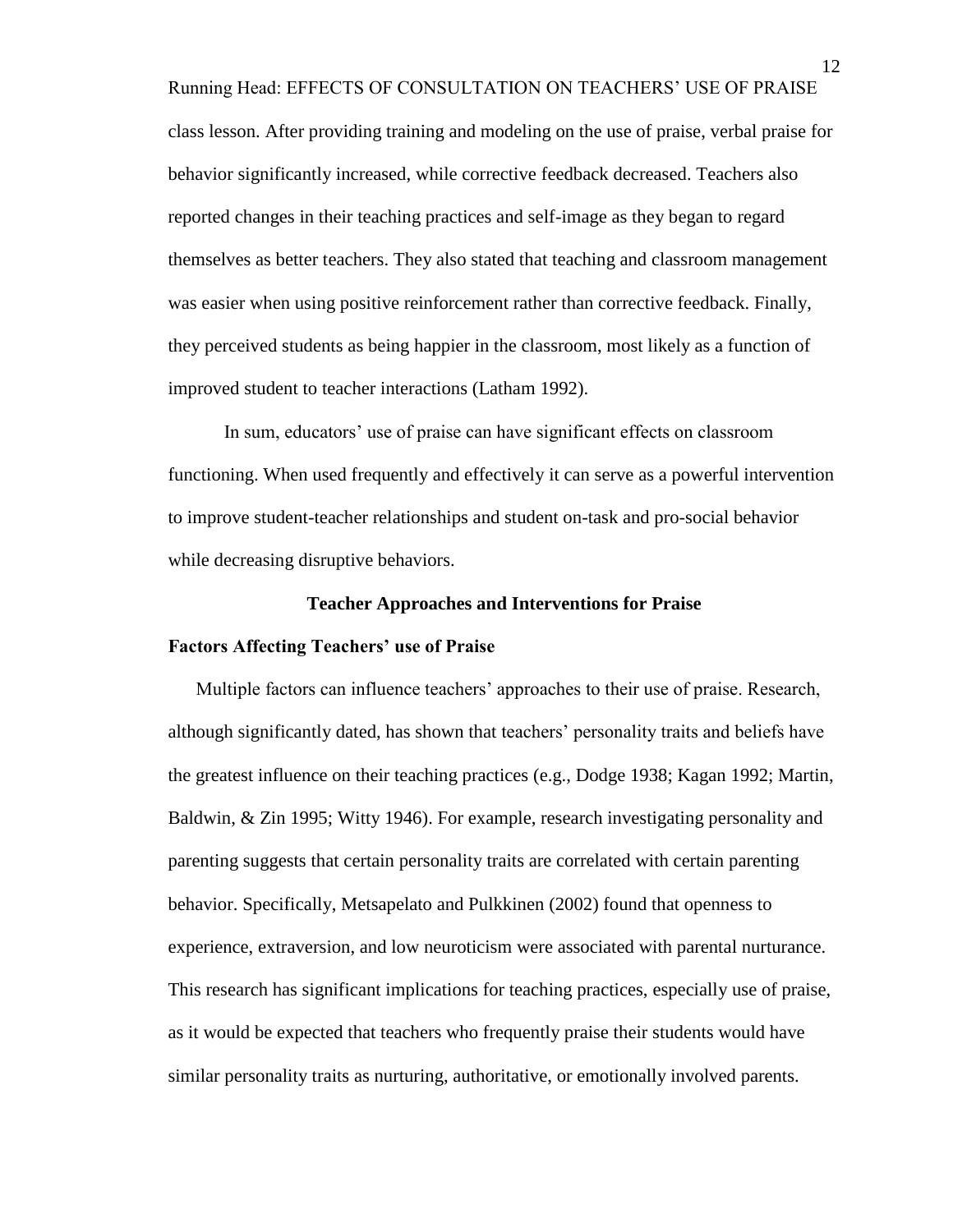Running Head: EFFECTS OF CONSULTATION ON TEACHERS' USE OF PRAISE

In order to investigate what personality traits are associated with effective teachers Witty (1946) analyzed letters of over 12,000 students describing what they liked most about their teachers. The most frequent traits endorsed were cooperative, kindliness and consideration for individuals, flexibility, and interest in students' problems. Although not a personality trait, students also reported that they appreciated the use of recognition and praise (Witty 1946). Dodge (1938) in order to examine a similar research question, analyzed the personality traits of teachers that had been deemed "successful" and "unsuccessful" by their supervisors. Dodge found that the most successful teachers were social, willing to take initiative, less subject to worrying, more sensitive to others, and careful in their decision making (Dodge 1938). While these findings slightly overlap with the results of Witty's findings, they are consistent with the personality traits of high extraversion, low neuroticism, and openness to experiences that Metsapelato and Pulkkinen found were highly correlated with parental nurturance and emotional involvement. This suggests that teachers who are nurturing and emotionally involved with their students may have a stronger predisposition to praise then teachers who are less nurturing and emotionally detached.

While personality factors are important in understanding whether a teacher is innately more likely to use praise, examining their beliefs is important in assessing their ability to change. Albarracin and colleagues (2001) in their theory of reasoned action asserted that the two determinants of an individual's intention to change their behavior is their attitude towards the behavior and the subjective norm of the behavior. Attitudes refer to a person's judgment about whether performing the behavior is positive or negative. Attitudes are a function of a person's beliefs that performing the behavior will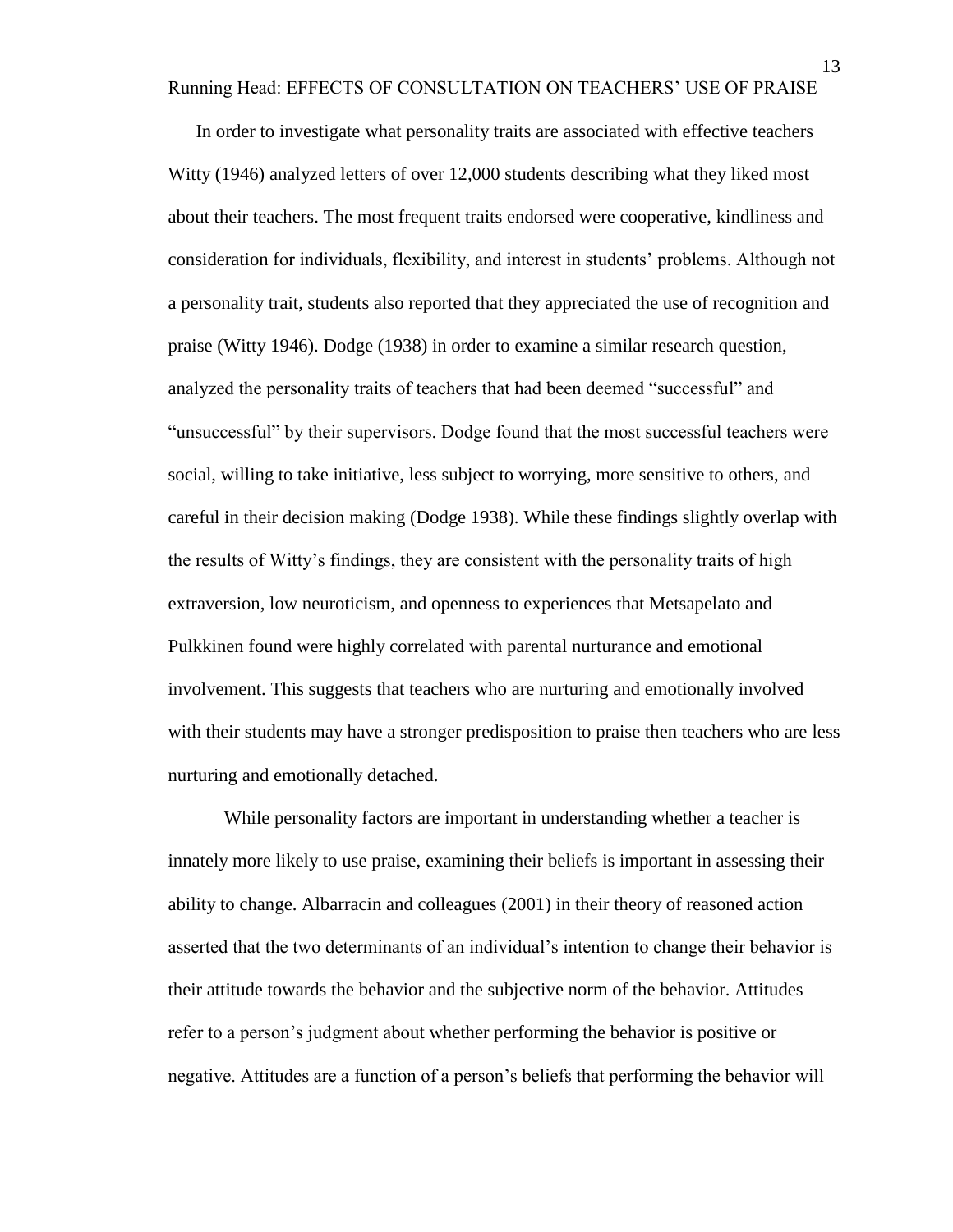Running Head: EFFECTS OF CONSULTATION ON TEACHERS' USE OF PRAISE lead to certain outcomes as well as an evaluation of the presumed outcomes. Subjective norm refers to a person's perception of social pressures applied by important others to perform the behavior (Albarracin, Johnson, Fishbein & Muellerleile 2001). The Evidenced-Based Intervention Workgroup (2005) in their review of increasing use of evidenced-based interventions used this theory to suggest that teachers' beliefs about how effective an evidenced based practice is will lead to their attitude about the practice. The accuracy of their perception of how normative the implementation of the evidencedbased intervention is and the amount of influence those around them will lead to their subjective norm. Their beliefs in conjunction with their subjective norms will determine the likelihood that they engage in the desired behavior (The Evidenced-Based Intervention Work Group 2005). Teachers who do not believe in the effectiveness of an evidence-based strategy will be less likely to incorporate it into their teaching practices then those who do believe it will be effective. Thus, teachers who are nurturing and emotionally involved with their students and/or perceive praise as effective may be more likely to utilize praise or increase their use following performance feedback then teachers who lack these personality factors or beliefs.

#### **Teacher Performance Feedback**

Research has shown that the most effective way to improve teaching practices is to give teachers' performance feedback on their instructional and behavior management strategies (e.g., Mesa, Lewis-Palmer & Reinke 2005; Mortenson & Witt 1998; Reinke, Lewis-Palmer & Martin 2007; Scheeler, Ruhl & McAfee 2004). Teacher performance feedback has been defined as a method of providing information or knowledge of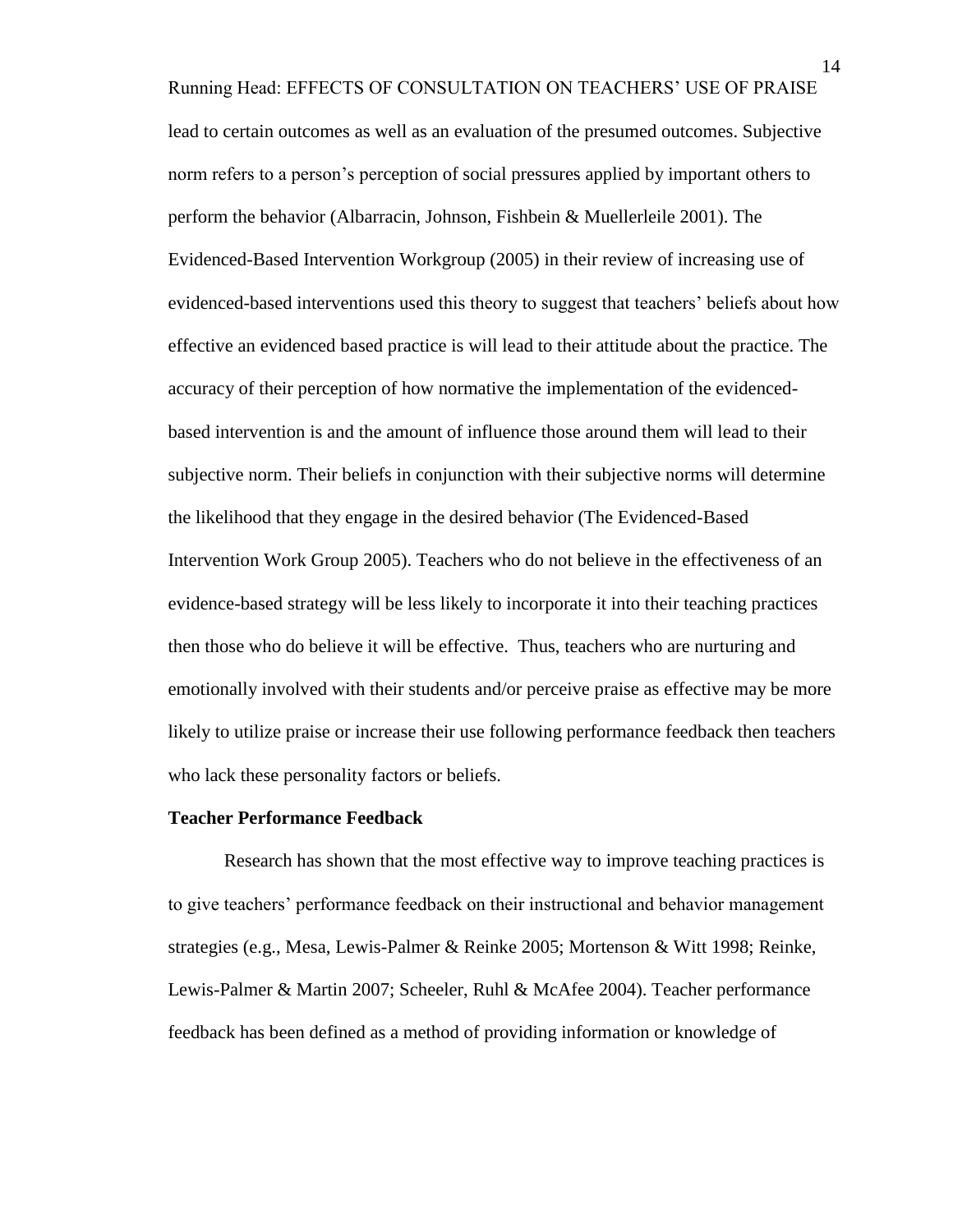Running Head: EFFECTS OF CONSULTATION ON TEACHERS' USE OF PRAISE processes and results to promote, transfer, or maintain skills and behavior (Mortenson  $\&$ Witt 1988).

While multiple modalities for providing teachers feedback exist, there are only two different time periods in which it may be given which has been defined as either immediate or deferred performance feedback (Scheeler 2004). In immediate performance feedback, as soon as the observer notices a teaching practice that needs correction or is noteworthy, the teacher is immediately given the feedback either by stopping their lesson, or giving her the information via note or bug in the ear technology (Scheeler, Congdon & Stansbery 2010). Through immediate feedback the teacher is given feedback in real time and can immediately change her teaching practices. This has the added benefit of the teacher being able to practice this new technique with a coach or peer mentor present, and their students benefit from receiving the most effective teaching practices possible. However, immediate feedback interrupts the teacher's lesson and takes away from teaching time.

On the contrary, in deferred feedback, the teacher receives feedback on their teaching practices after she finishes teaching the lesson. This feedback session can occur anywhere from immediately after the lesson to a few days later. Scheeler and colleagues defined deferred feedback as when an observer takes narrative, quantitative, or frequency data while observing the lesson and then shares the data with the teacher upon completion of the lesson (Scheeler, McAfree, Ruhl & Lee 2010). The benefit of deferred feedback is that the observer sits quietly and unobtrusively during the lesson and thus the flow of instruction is preserved and student attention to the task or the teacher is maintained.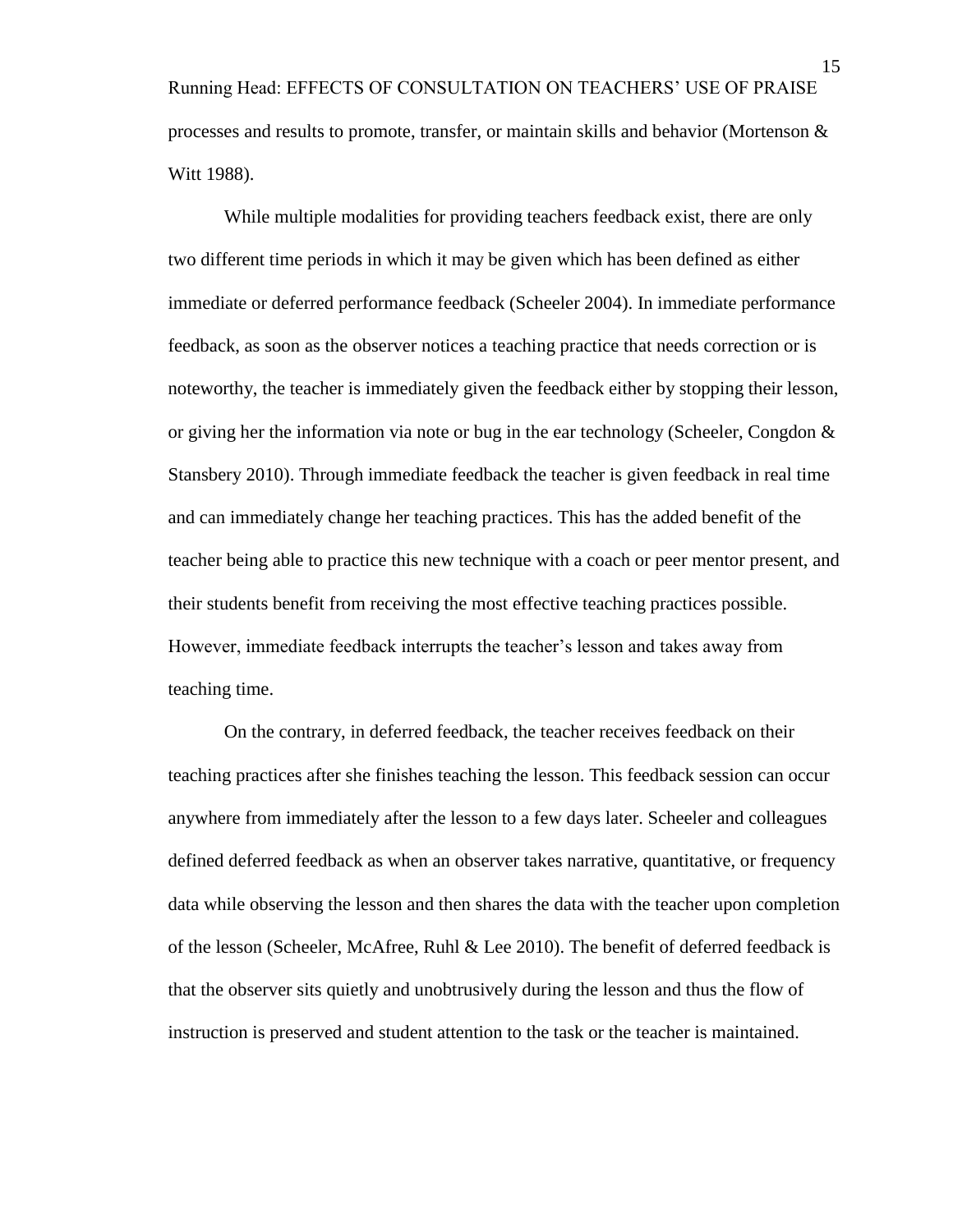Running Head: EFFECTS OF CONSULTATION ON TEACHERS' USE OF PRAISE

Both immediate and deferred feedback has its strengths and drawbacks. Deciding which modality to use may depend on numerous factors including time, resources, and preferences of teacher, consultant, or coach. Across both modalities, the breadth of research on teacher performance feedback suggests that most effective methods are bug in the ear technology, peer coaching, and teacher consultation with visual performance feedback (e.g. Morgan, Menlove, Salzberg & Hudson 1994; Scheeler, Congdon & Stansbery 2010; Scheeler, McAfee, Ruhl, & Lee 2010). Next, a description of each method is presented.

**Bug in the ear feedback.** While immediate feedback may be desirable to give teachers in the moment feedback, its obtrusive nature often retracts from its effectiveness. However, Scheeler and colleagues (2004, 2006, 2010) have studied the use of bug in the ear technology as a method for providing teachers immediate feedback without interrupting their teaching. Bug in the ear technology is a two piece device in which an ear piece goes into the teacher's ear and is connected wirelessly to a microphone in which a supervisor or observer can quietly and unobtrusively give immediate corrective feedback on the teachers instructional or managerial behaviors (O'Reilly, Renzaglia, Hutchins, Koterba,-Bass, Clayton, Halle & Izen 1992; O'Reilly, Renzaglia & Lee 1994). If the teacher can adjust to the bug in the ear device, it can be effective in giving discreet feedback to teachers without interrupting the lesson.

In order to assess the effectiveness of bug in the ear technology, Scheeler and colleagues (2006, 2010) evaluated the use of the technology on teachers use of three-term contingency trials, in which the teacher would ask the students a question (an academic response opportunity), the student would provide an answer, and then the teacher either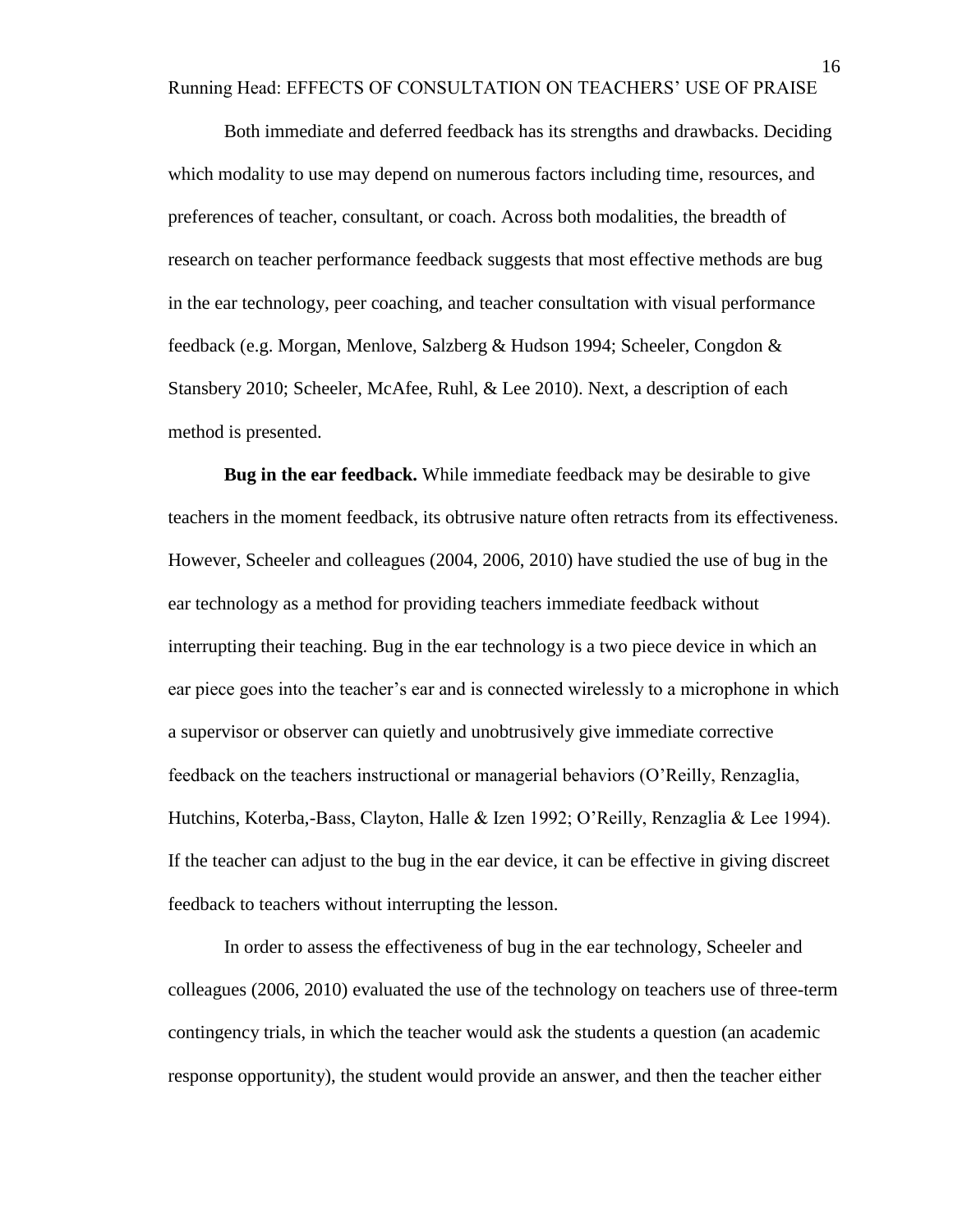Running Head: EFFECTS OF CONSULTATION ON TEACHERS' USE OF PRAISE gives the student praise or corrective feedback on their response. Scheeler sought to ascertain if bug in the ear feedback was both effective and acceptable to teachers as a practical method to use in the classroom while teaching. Across both studies Scheeler found that providing corrective feedback via the bug in the ear technology increased teachers' use of three-term contingencies, which suggested that for improving a specific behavior, this method of providing immediate feedback may be effective. While teachers reported that the bug in the ear was more helpful then an observer stopping a class lesson to give feedback, they also reported that there was a significant adjustment period in order to get acclimated to the technology (Scheeler, Congdon & Stansbery 2010; Scheeler, McAfee, Ruhl  $\&$  Lee 2006). Thus, using such technology in practice may not be practical, as teachers are typically infrequently observed and thus time to adjust to the technology may not be possible.

**Peer coaching.** Peer coaching has been deemed an effective method for giving pre-service teachers "in the moment" feedback on the quality of their teaching (Morgan et al 1994). Peer coaching, unlike other forms of performance feedback, utilizes techniques across both immediate and deferred time domains. This kind of feedback is typically more intensive then other forms of feedback as multiple areas of improvement are targeted. Additionally, the coach or mentor is typically a colleague rather than a school psychologist, principal, or supervisor and the teacher is usually a pre-service teacher or in their first year of teaching (Morgan et al 1994). Morgan and colleagues studied the effects of peer coaching on low performing pre-service teachers. Specifically, Morgan measured improvements in the teachers' abilities in teaching spelling, teaching a reading lesson, the rate of praise statements, and the rate of students' opportunities to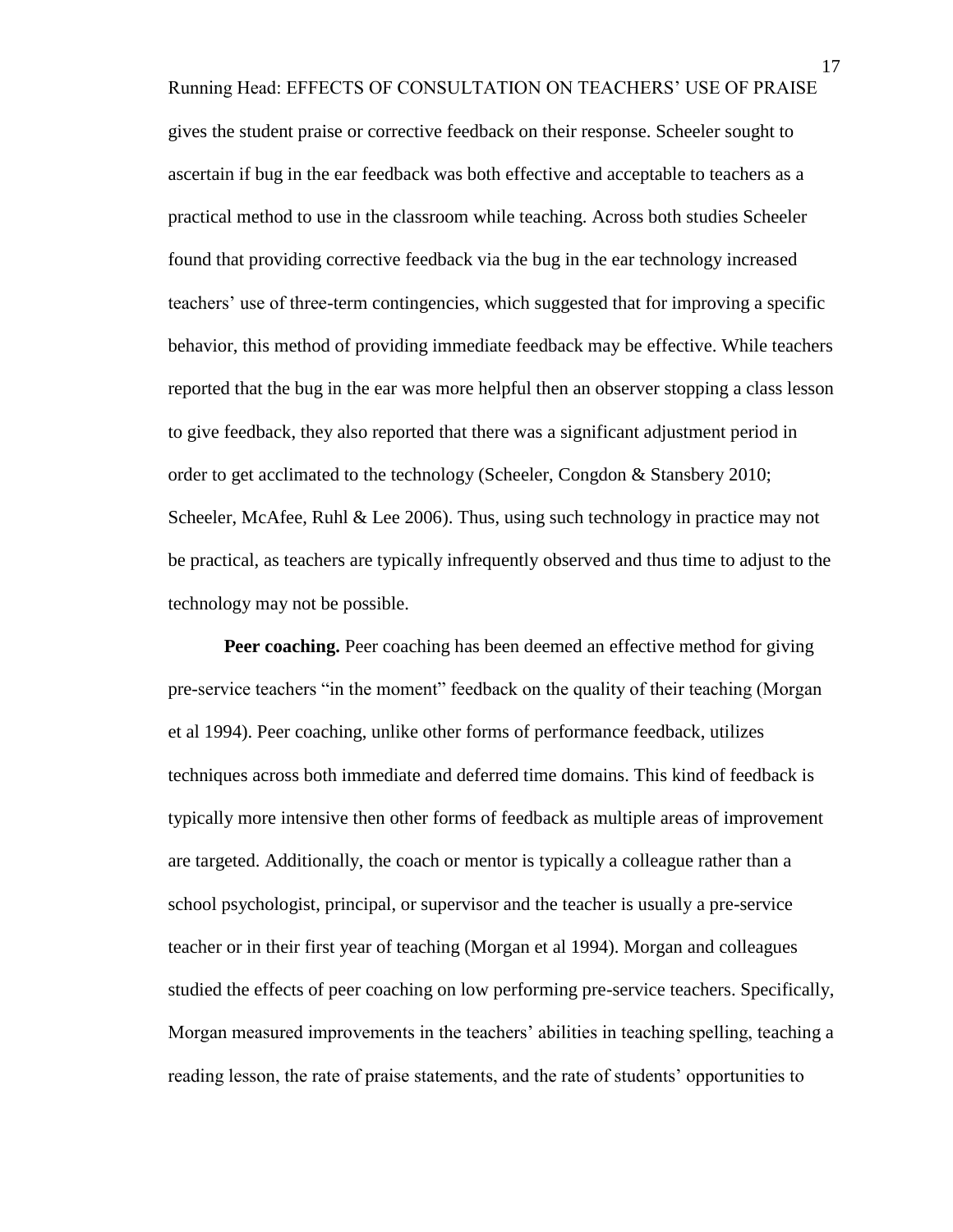Running Head: EFFECTS OF CONSULTATION ON TEACHERS' USE OF PRAISE respond. Morgan found that peer coaching was most effective in increasing teachers' instructional practices, but only slightly increased teachers' behavior management practices, especially their rate of praise (Morgan et al 1994). This may have been due to the wide range of behaviors the peer coaching was targeting, as it may have been near impossible to see significant increases in all behaviors. Additionally, while peer coaching was generally efficacious, the time and commitment that peer coaching required, may not be feasible in a real world setting.

**Consultation with Visual Performance Feedback.** On the other end of the spectrum from bug in the ear feedback is teacher consultation. In this modality of deferred feedback, a teacher either asks or is told to seek consultation to improve on some teaching practice, either class wide or with a particular student. Typically the consultant observes the classroom, and then meets with the teacher to discuss the observation and provide the teacher with feedback. The teacher is then responsible for implementing the interventions or strategies that the consultant and teacher agree upon (Bergan  $\&$ Kratochwill 1990; Mortenson & Witt 1998; Sheridan & Kratochwill 2007). An ongoing trend in teacher consultation is the incorporation of visual performance feedback. Visual performance feedback is an objective, quantitative, data-based system for providing feedback on a teacher's current performance of targeted behaviors. Typically depicted graphically, visual performance feedback shows the frequency of certain teaching practices, such as praise, during an observation (Reinke et al., 2007). Used in conjunction with consultation, visual performance feedback serves as an objective method for providing feedback on teachers' frequency of using certain strategies so that together the consultant and teacher can discuss strategies for increasing the quality or quantity of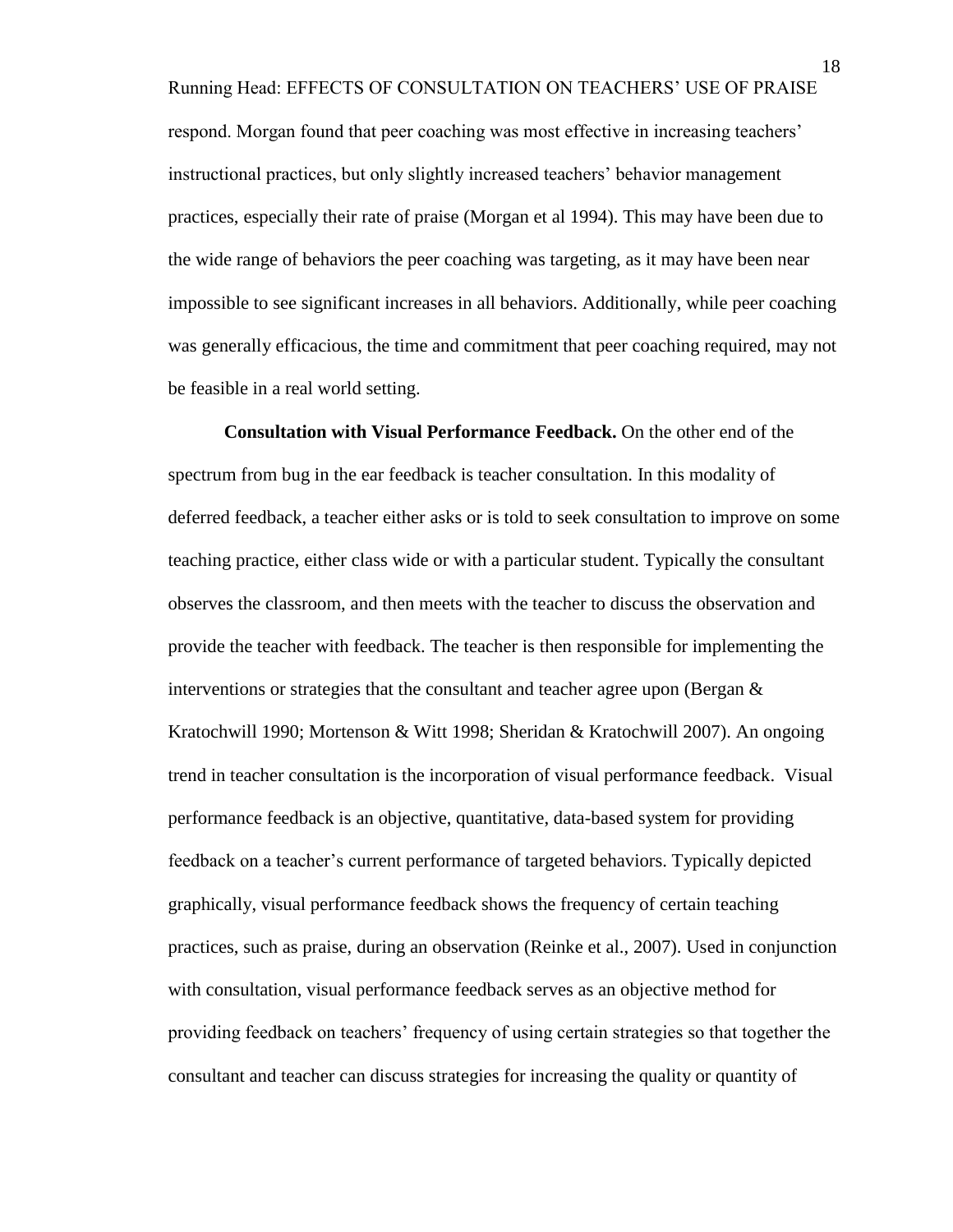Running Head: EFFECTS OF CONSULTATION ON TEACHERS' USE OF PRAISE targeted behaviors. Visual performance feedback can also serve as a progress monitoring tool, to monitor teachers' increased use of various strategies (Mortenson & Witt 1998).

The majority of research on teacher consultation and performance feedback has been focused on increasing intervention treatment integrity in general education classrooms. Typically these studies have been focused on individual student interventions rather than changing a teacher's class-wide teaching practices. For example, Noell and colleagues (1997) evaluated the effectiveness of performance feedback on teacher treatment integrity on an academic intervention for a specific struggling student. The teacher received consultation at the start of the intervention to support the teacher in implementing the intervention and train them on how to collect data. Teachers did not receive any other support until treatment integrity reached low levels. At that time the consultant provided daily visual performance feedback every morning to the teacher on the student's progress and teacher's performance in implementing the intervention. Any parts of the intervention that were not implemented correctly were also discussed with the teacher. Once treatment integrity was high and stable, the teacher no longer received consultation or performance feedback. Results indicated that only when teachers were provided with visual performance feedback in conjunction with consultation did their treatment integrity significantly improve (Noell et al 1997). Mortenson and Witt (1998) conducted a similar study assessing the effectiveness of performance feedback on implementation of a student focused academic intervention. While they provided weekly performance feedback rather than daily, they too found that treatment integrity significantly increased when teachers were provided with performance feedback compared to when they were asked to implement the intervention independently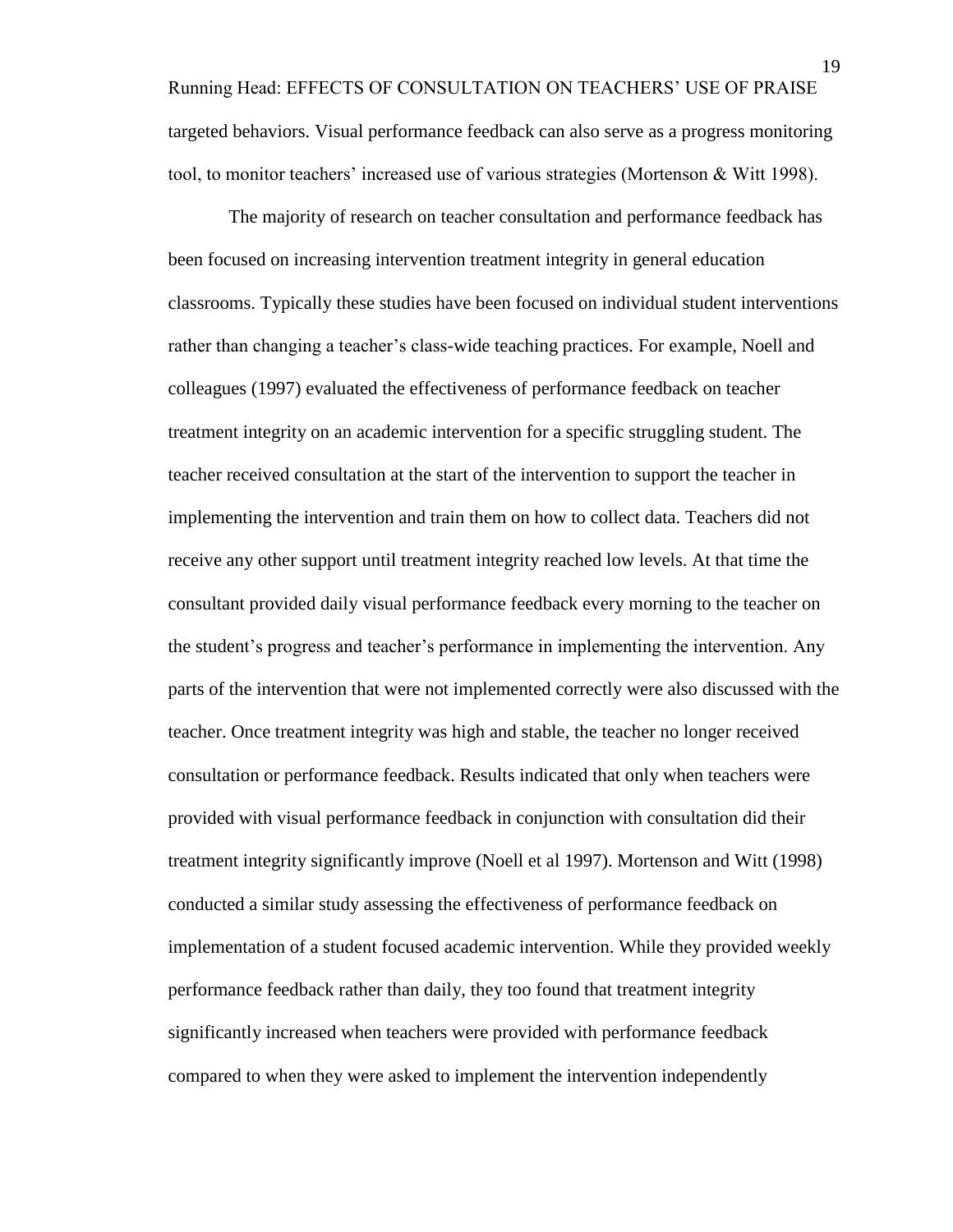Running Head: EFFECTS OF CONSULTATION ON TEACHERS' USE OF PRAISE (Mortenson & Witt 1998). This finding is important as weekly consultation may be more feasible then daily consultation in practice. Overall these findings suggest that consultation with performance feedback may be an effective method of improving intervention implementation integrity.

To date, only a handful of studies have examined the use of consultation on improving general educators' use of praise as a class-wide teaching practice (e.g. Cossairt, Hall & Hopkins 1973; Mesa et al 2005; Reinke et al 2008; Reinke et al 2007). The majority of research on teacher consultation focused on praise has focused on student outcomes rather than on improving class-wide teaching practices. For example, Cossairt and colleagues (1973) utilized a multiple baseline design to study the effects of consultation and feedback in improving teachers' use of praise to improve specific students' on task behavior. At initial baseline, teachers were only using minimal praise. With only instructions on how to increase their use, their rate only marginally increased. However, with consultation, feedback (verbal not visual performance) and social praise about the quality of their teaching, teachers significantly increased their use of praise. Specifically, teachers' rate of behavior-specific praise increased from 0 to a range of 5- 14.5 per fifteen minute class lesson. Student on task behavior increased to approximately 85 %, from a baseline of 7-16% (Cossairt, Hall & Hopkins 1973). Mace, Cancelli, and Manos (1983) extended the work of Cossairt and colleagues by providing teachers with consultation, utilizing Bergen's (1977, 1990) consultation model. Consultation was provided immediately after the consultant observed the class, at which time the data from the observation was discussed. Although a small sample size was used, (three educators who were working to improve one identified student's behavior) Mace and his colleagues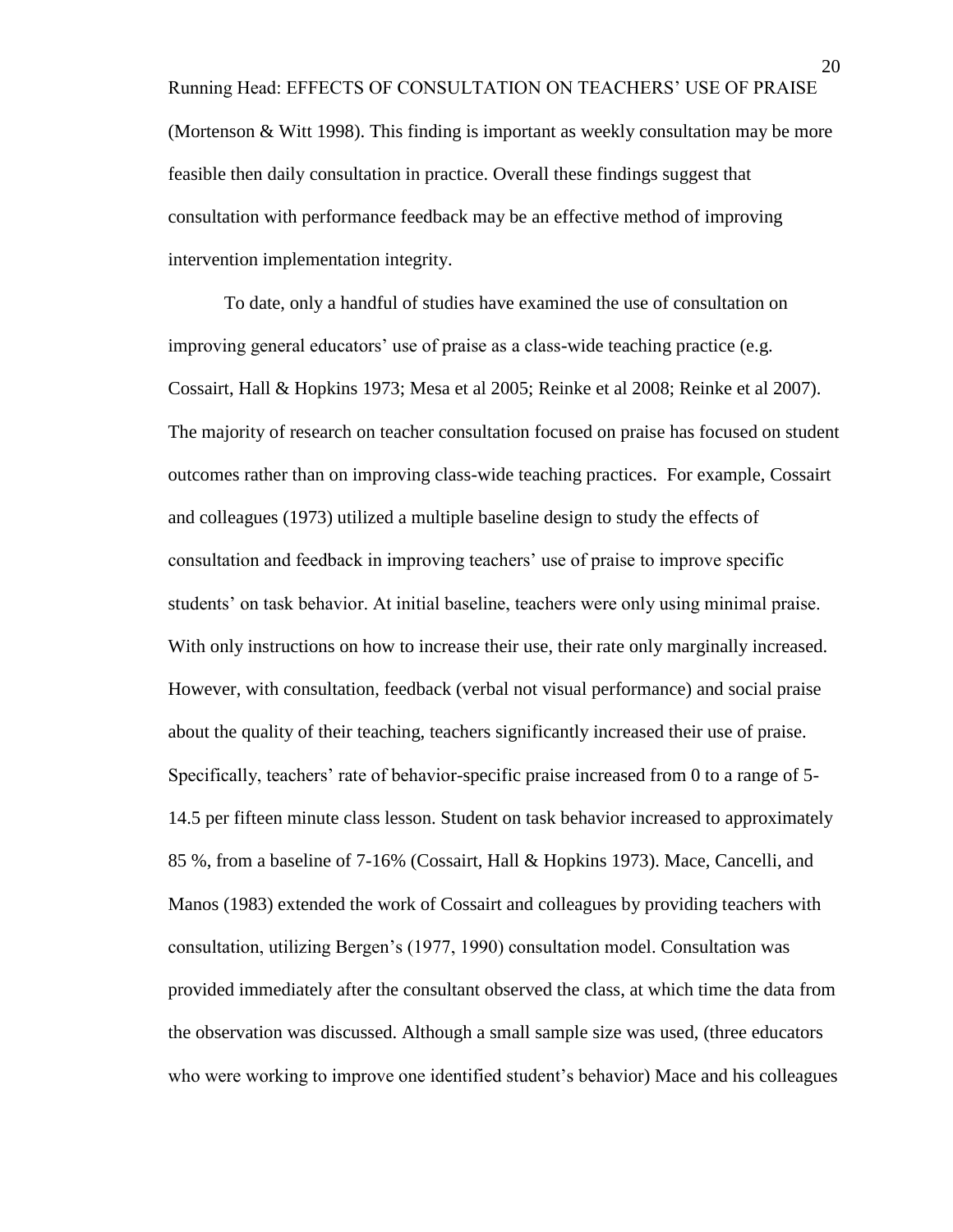Running Head: EFFECTS OF CONSULTATION ON TEACHERS' USE OF PRAISE found similar trends in increased use of praise (Mace, Cancelli & Manos 1983). These similar findings as Cossairt and colleagues suggests that when teachers are given the opportunity to improve on their teaching practices in a supportive environment, they are able to do so in ways that can not only benefit particular students, but the class as a whole.

Both Mesa, Lewis-Palmer, and Reinke (2005) and Reinke, Lewis-Palmer, and Martin (2007) assessed the use of consultation and visual performance feedback on increasing teachers' use of praise as a method of increasing appropriate student behavior. Both studies utilized a multiple baseline design to determine the functional relationship between visual performance feedback and teacher behavior. At baseline all teachers had low and inconsistent use of praise. Like previous consultation studies, teachers were given consultation on how to improve their rate of praise, and then were asked to implement this strategy independently. It was not until a later phase of the study that visual performance feedback was introduced. With the use of visual performance feedback the rate of praise for all teachers across both studies significantly increased (Mesa, Lewis-Palmer & Reinke 2005; Reinke, Lewis-Palmer & Martin 2007). Reinke also found that the consultation with visual performance feedback had high social validity as teachers found the consultation helpful and beneficial, while they reported the visual performance feedback easy to understand and improved their understanding of their strengths and areas of improvement (Reinke et al 2007).

Reinke and colleagues (2008) examined the effects of teacher consultation on teachers' class-wide teaching practices through a single subject multiple baseline design. The Classroom Check-Up is a class-wide consultation model developed to address the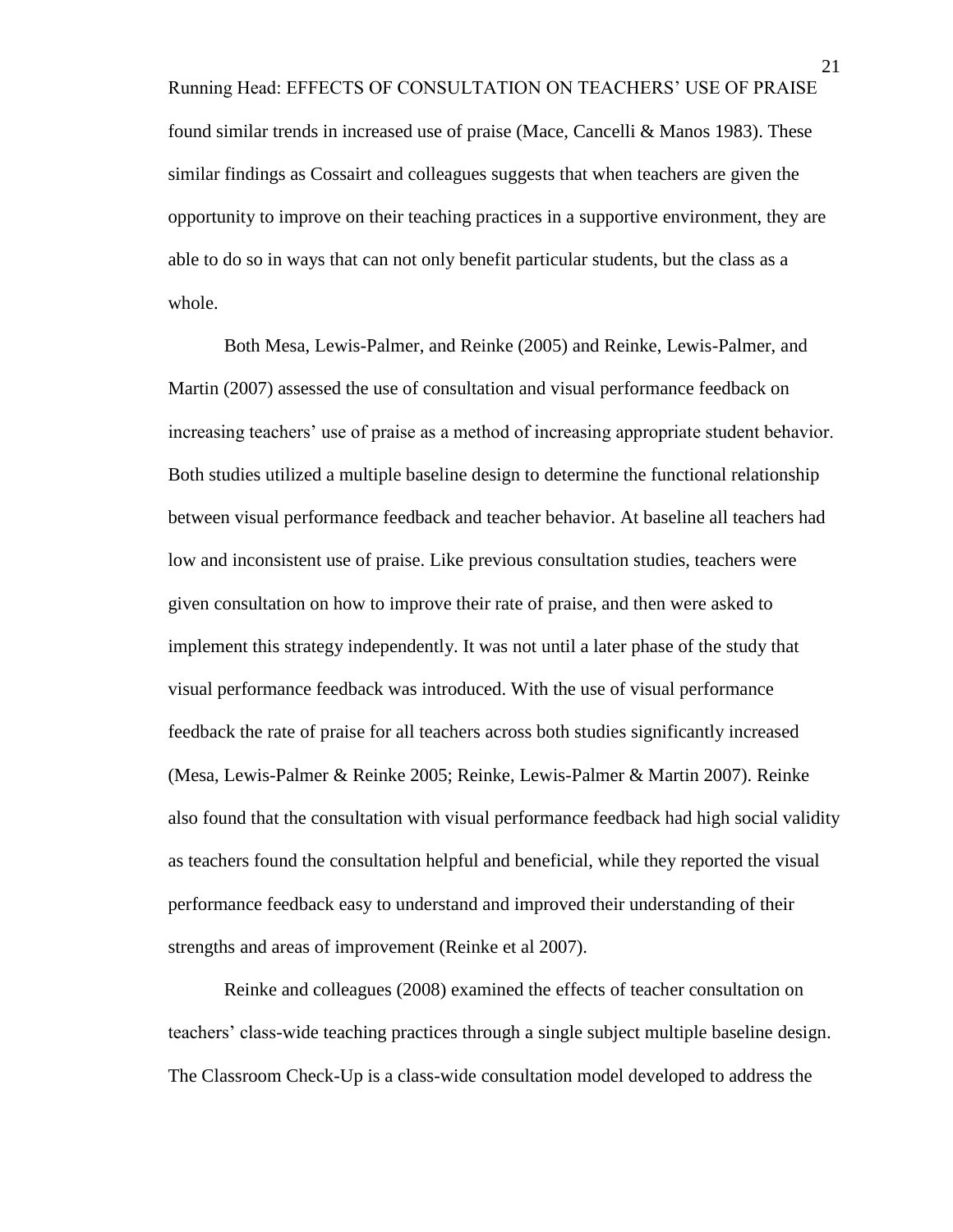Running Head: EFFECTS OF CONSULTATION ON TEACHERS' USE OF PRAISE need for classroom-level support while minimizing treatment integrity problems common to school based consultation (Reinke, Lewis-Palmer & Merrell 2008). The purpose of the class-wide consultation model is to assess the classroom, observe the teacher, and provide the teacher feedback based on those observations to identify the teacher's strengths and areas of improvement. The consultant and the teacher then collaboratively identify strategies or interventions to improve on, and the consultant helps the teacher learn how to self-monitor the implementation of the chosen intervention. Reinke and colleagues utilized the Classroom Check-Up model to evaluate the effects of a class-wide consultation model on the teacher implementation of effective classroom management strategies (Reinke et al 2008). Unlike previous research done on consultation, this study was focused mainly on improvement of the teachers' performance rather than on student outcomes.

In this investigation, consultation was given to four general education teachers at the start of the study. Consultation with visual performance feedback was introduced after the teachers independently implemented a classroom wide intervention plan which focused on increased use of praise as a means of decreasing disruptive behavior. Similar with previous research, results indicated that rates of teacher praise increased the most during the visual performance feedback stage. Teachers' use of corrective feedback also decreased as the use of praise increased. Overall, Reinke and colleagues found that the Classroom Check-up plus visual performance feedback was the most useful in improving teacher implementation of classroom management strategies, especially the use of praise. Results suggested that the Classroom Check-Up with visual performance feedback was effective as the large effect sizes ranged from 1.73 to 3.83. Additionally, use of behavior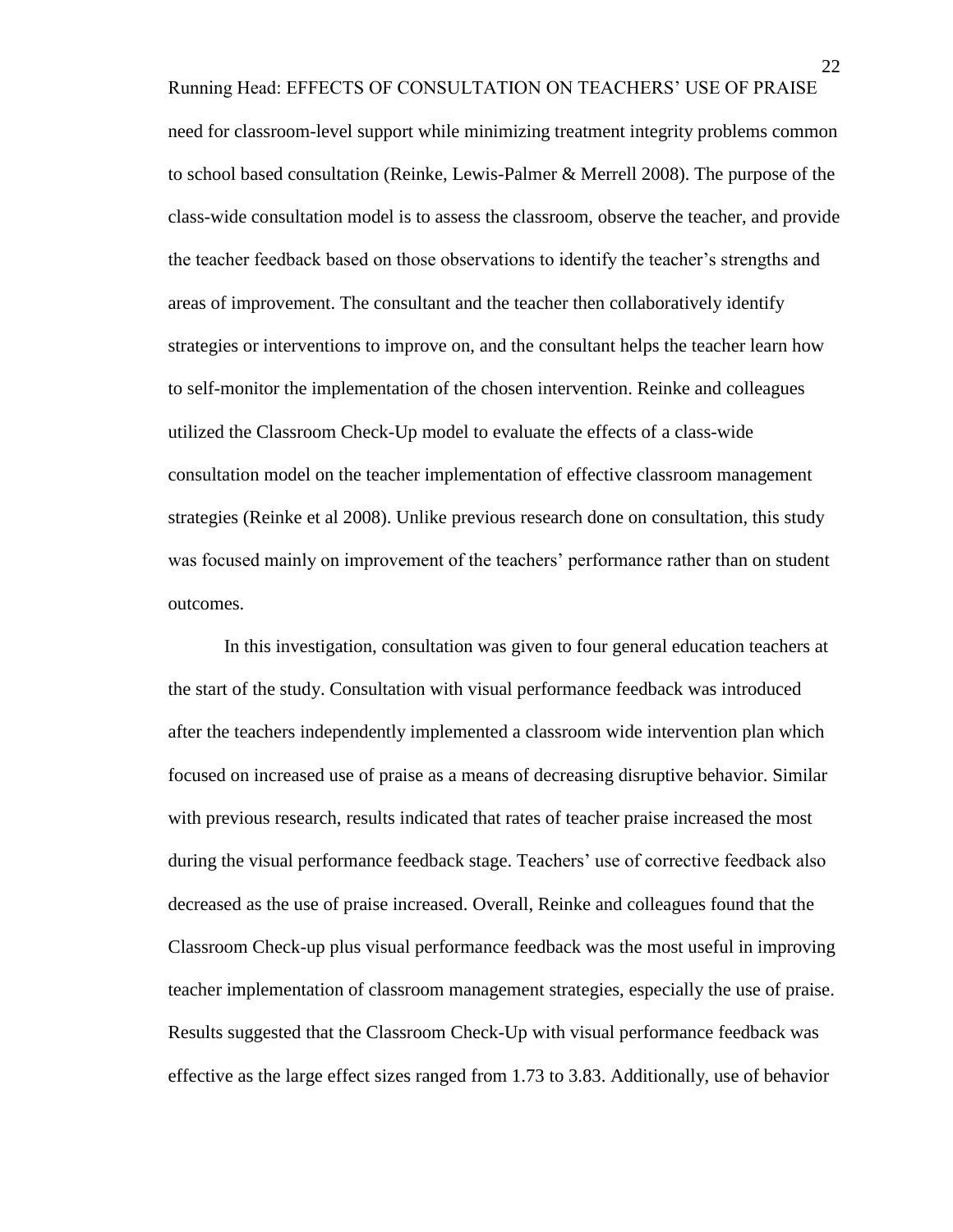Running Head: EFFECTS OF CONSULTATION ON TEACHERS' USE OF PRAISE praise increased from approximately 0.62 statements to 1.97 statements per ten minute observation. These changes in teaching strategies contributed to positive changes in student behavior through decreased classroom disruptions (Reinke et al 2008). These results suggest that classroom-wide interventions that build upon the teachers' skills and competencies may be a more effective use of consultation than those that are solely student focused. Additionally, consultation with visual performance feedback may be more effective than a single modality of feedback such as consultation alone, or bug in the ear feedback.

Research suggests that teacher consultation may be an effective method for improving teachers' treatment integrity of implementing interventions or strategies to improve identified students' behavior. However, further investigation is needed on how consultation with visual performance feedback can improve general education teachers' class-wide practices. Research has focused on improving teaching practices to improve identified students outcomes, rather than on improving teacher skills and competencies to better the functioning of the entire class. This is especially true for their use of praise. Of particular interest is the use of behavioral praise, specifically how it can serve as a tierone prevention strategy in the classroom to increase appropriate behavior and decrease inappropriate behavior. Finally, research on personality and teacher effectiveness suggests that certain personality traits may predispose teachers to naturally utilize praise, and thus show greater improvements following consultation. For example, teachers' use of academic praise may help to increase thier use of behavioral praise in conjunction with consultation. However, research is needed to examine if this already existing practice can serve as a moderator to improve behavioral praise.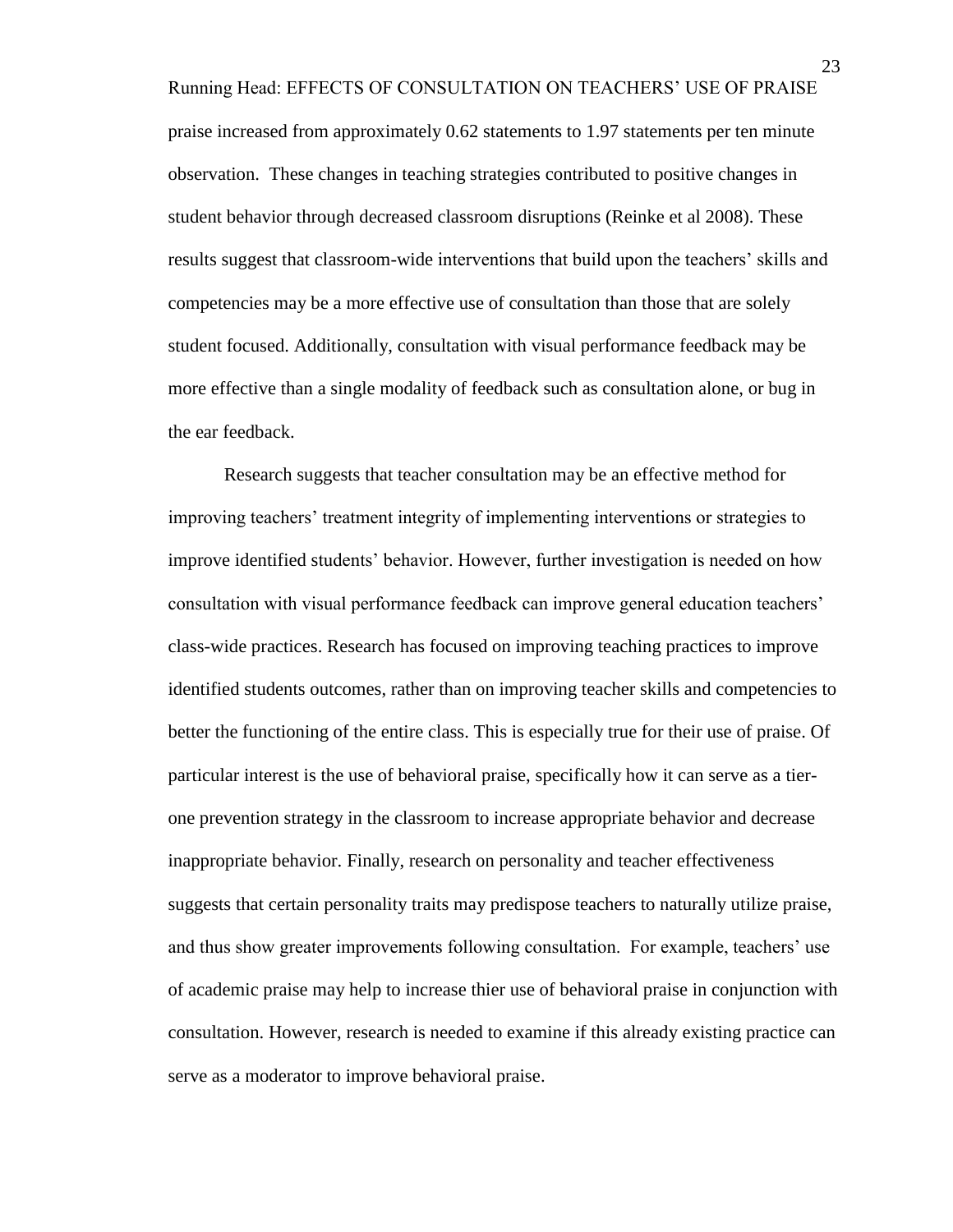#### **Purpose and Research Questions**

The purposes of the present investigation were twofold. First, this study examined the effectiveness of teacher consultation on general educators' use of academic and behavioral praise in kindergarten through fifth grade classrooms. Second, this study assessed use of academic praise as a moderator to examine if teachers who already use academic praise at baseline had higher rates of behavioral praise at post-test compared to teachers who were not using either forms of praise at baseline. Three research questions were addressed:

- 1.) Does CSS teacher consultation yield significant improvements in teachers' rate of behavioral praise in elementary school classrooms at post-test?
- 2.) Does above average rates of academic praise at baseline moderate improvements in rate of behavioral praise at post-test?
- 3.) Does CSS teacher consultation yield significant improvements in teachers' perceived classroom behavioral functioning at post-test?

It was hypothesized that teacher consultation with visual performance feedback would yield statistical improvement in teachers' rate of praise for appropriate behavior and perceived classroom functioning in elementary school classrooms at post-test. This is based on previous research (e.g. Cossairt et al 1973; Mesa et al 2005; Reinke et al 2008) that suggests that teacher consultation is an effective method to increase teachers' use of praise and decrease students' inappropriate behavior. Finally, because research has shown that certain personality traits and beliefs may predispose teachers to innately utilize praise more than others (e.g. Dodge 1938; The Evidenced Based Intervention Workgroup 2005) it was hypothesized that teachers who exhibit low rates of behavioral praise but moderate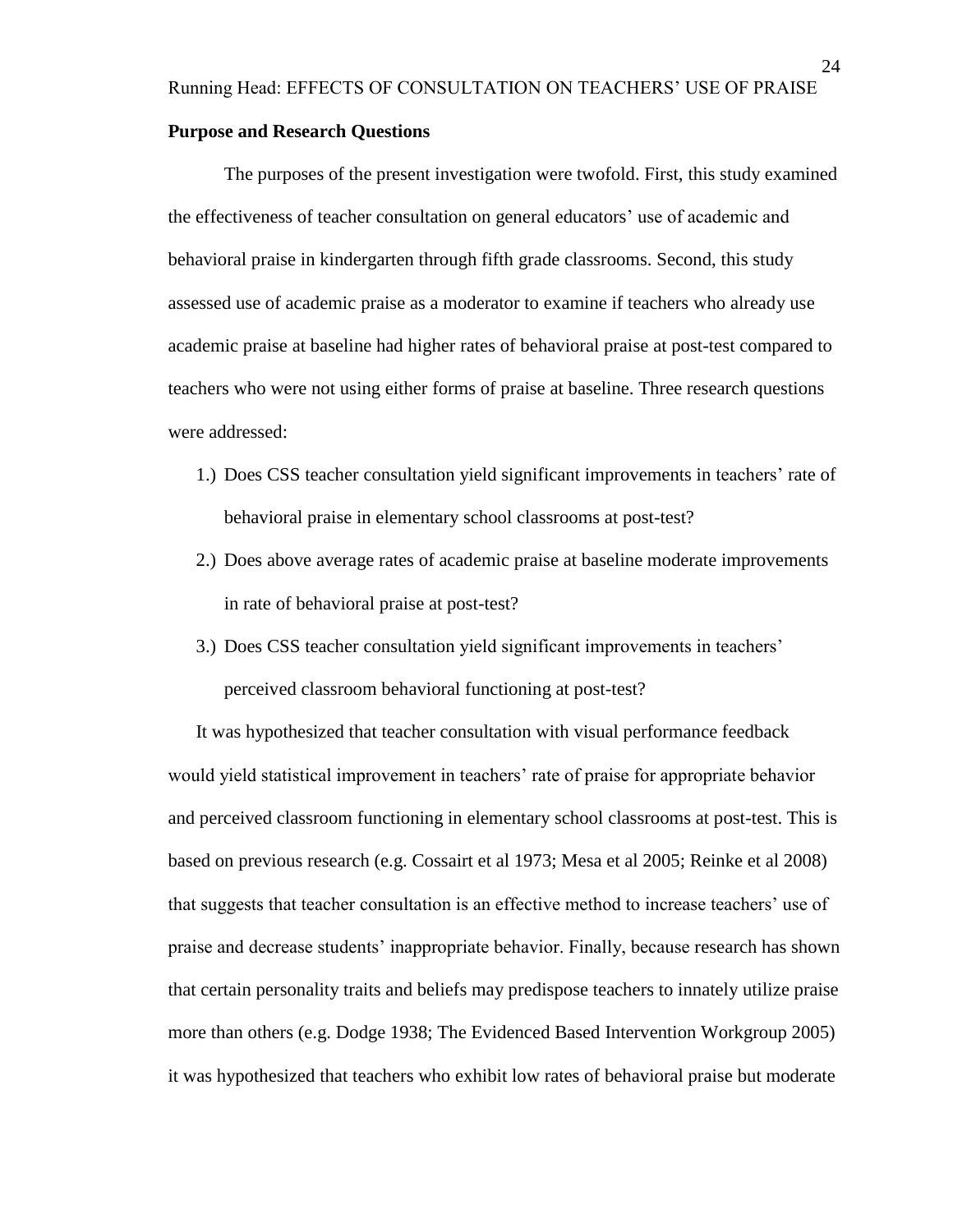Running Head: EFFECTS OF CONSULTATION ON TEACHERS' USE OF PRAISE to high levels of academic praise at baseline would exhibit greater increases in their use of praise following consultation then teachers who utilized low rates of both academic and behavioral praise at baseline.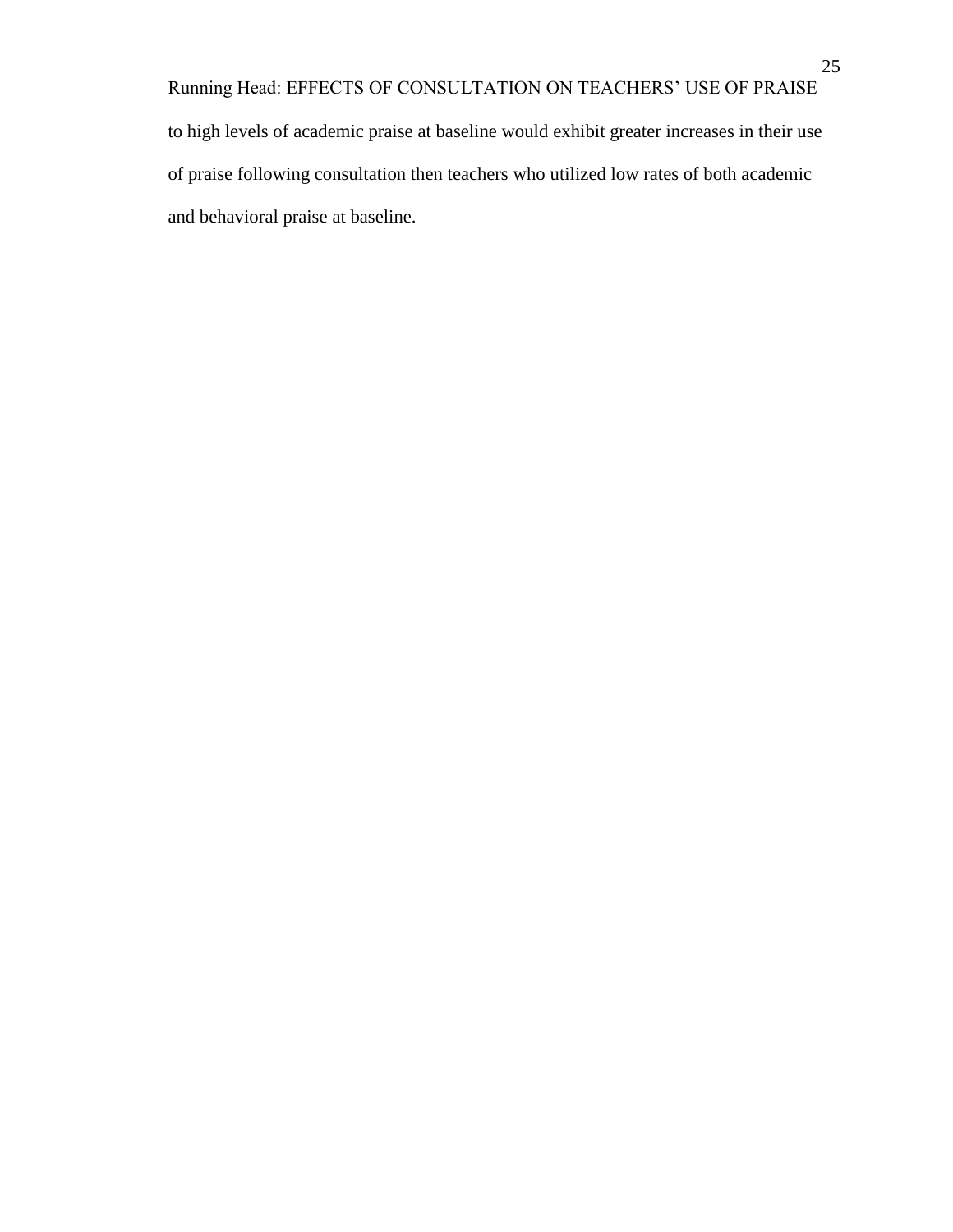### **Chapter II**

#### **Methods**

### **Research Design**

This study evaluated the effectiveness of consultation on general education teachers' use of behavioral praise in the classroom. A pretest-posttest quasi-experimental model was used to evaluate K-5 general education teachers' use of behavioral praise as measured by the Classroom Strategies Scale – Observer Form. The study included three groups of general education teachers who displayed at baseline: (1) below average rates of both academic and behavioral praise, (2) below average rates of behavioral praise and average rates of academic praise and (3) below average rates of behavioral praise and above average rates of academic praise. Measures of change included change in frequency of praise from baseline to post-test and teachers' self-reported change in behavioral functioning of their class at baseline and post-test. Above average rates (0.5 standard deviation above the mean) of academic praise was evaluated as a moderating variable in increasing teachers' rates of behavioral praise.

### **Sample**

The sample included approximately 39 general education teachers in New Jersey who participated in a larger federally funded teacher consultation study focused on classroomwide instructional and behavioral management strategies (see Tables 1). There were no significant differences between those who were part of the larger study and the participants selected for this particular sample at baseline. Participants who identified behavioral praise as a consultation goal were selected to be part of the current investigation. These teachers participated in the larger intervention phase of the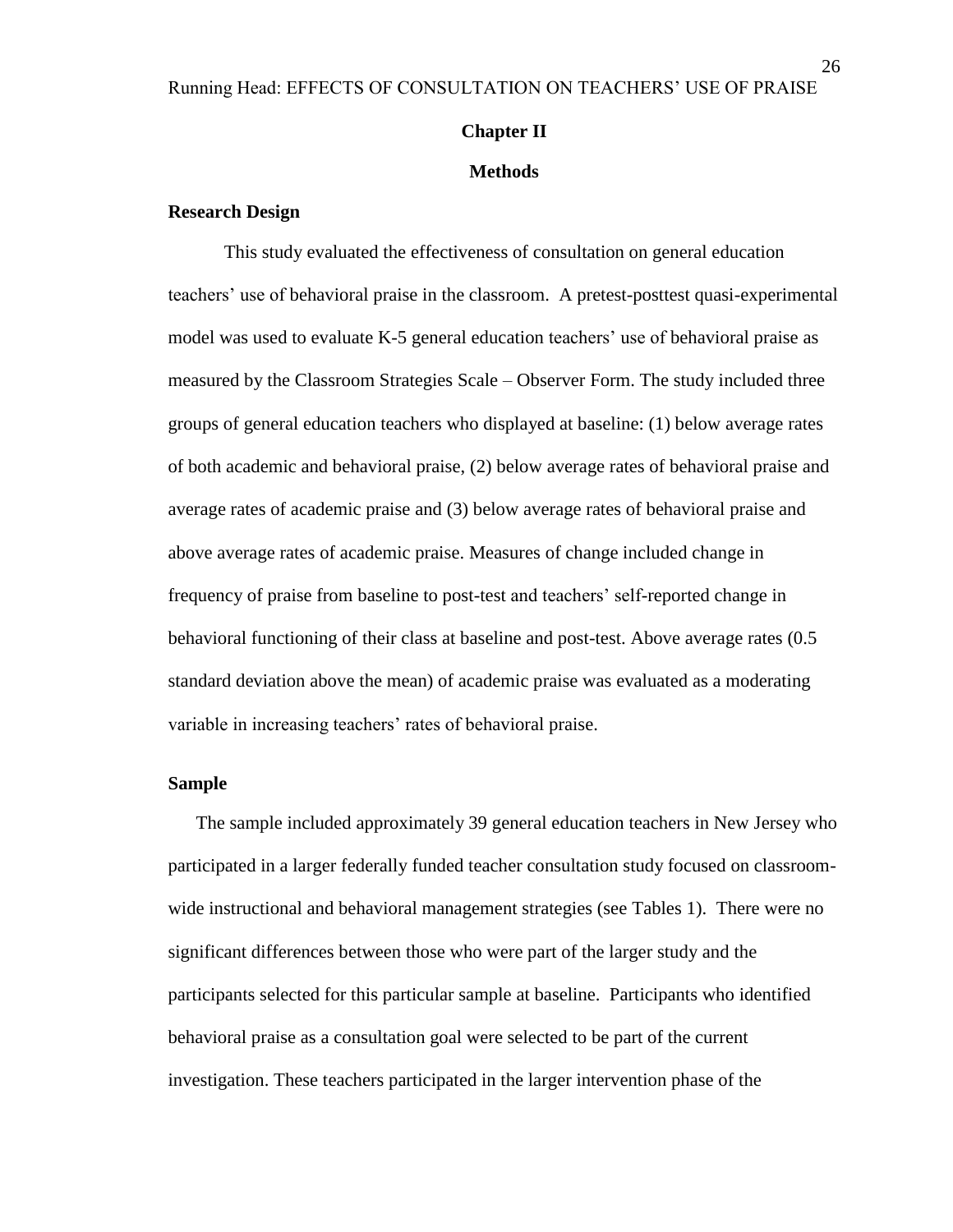Running Head: EFFECTS OF CONSULTATION ON TEACHERS' USE OF PRAISE

Classroom Strategies Scale Project in New Jersey. Participants were assigned to one of three groups as described in Table 2. Due to a lack of consensus or definitive guidelines of what constitutes below average, average, and above average rates of academic and behavior praise (see appendix A for further review), it was determined most efficacious to divide the groups by the standard deviation of the mean. Thus, the first group consisted of teachers who at baseline had below average rates of behavioral and academic praise. The second group consisted of teachers who at baseline had below average rates of behavioral praise, but were using average rates of academic praise. The third group consisted of teachers who had below average rates behavioral praise at baseline, but above average rates of academic praise. Teachers in the first group had rates of academic praise at least 0.5 of a standard deviation below the mean. Conversely, the third group had rates of academic praise at least 0.5 a standard deviation above the mean of the sample as a whole. A 0.5 standard deviation above and below the mean was selected to create the groups as it was a non-artificial means of creating the groups that created the most minimal variance of size between groups.

Table 1

|                                           | Standard         |           |           |
|-------------------------------------------|------------------|-----------|-----------|
| Characteristics                           | Mean             | Deviation | Range     |
| <b>Teacher Characteristics of Pilot 3</b> |                  |           |           |
| Age                                       | 39.94            | 12.2      | $23 - 67$ |
| <i>Years teaching</i>                     | 11.52            | 8.05      | $0 - 31$  |
| $#$ students in class                     | 23.65            | 2.54      | $17 - 30$ |
| # special education students              | 1.22             | 2.42      | $0 - 11$  |
|                                           | <b>Frequency</b> | Percent   |           |
| <b>Degree</b>                             |                  |           |           |
| <b>Bachelors</b>                          | 28               | 58.3      |           |
| <b>Masters</b>                            | 19               | 39.6      |           |

*Teacher Characteristics of CSS Pilot 3 and sample*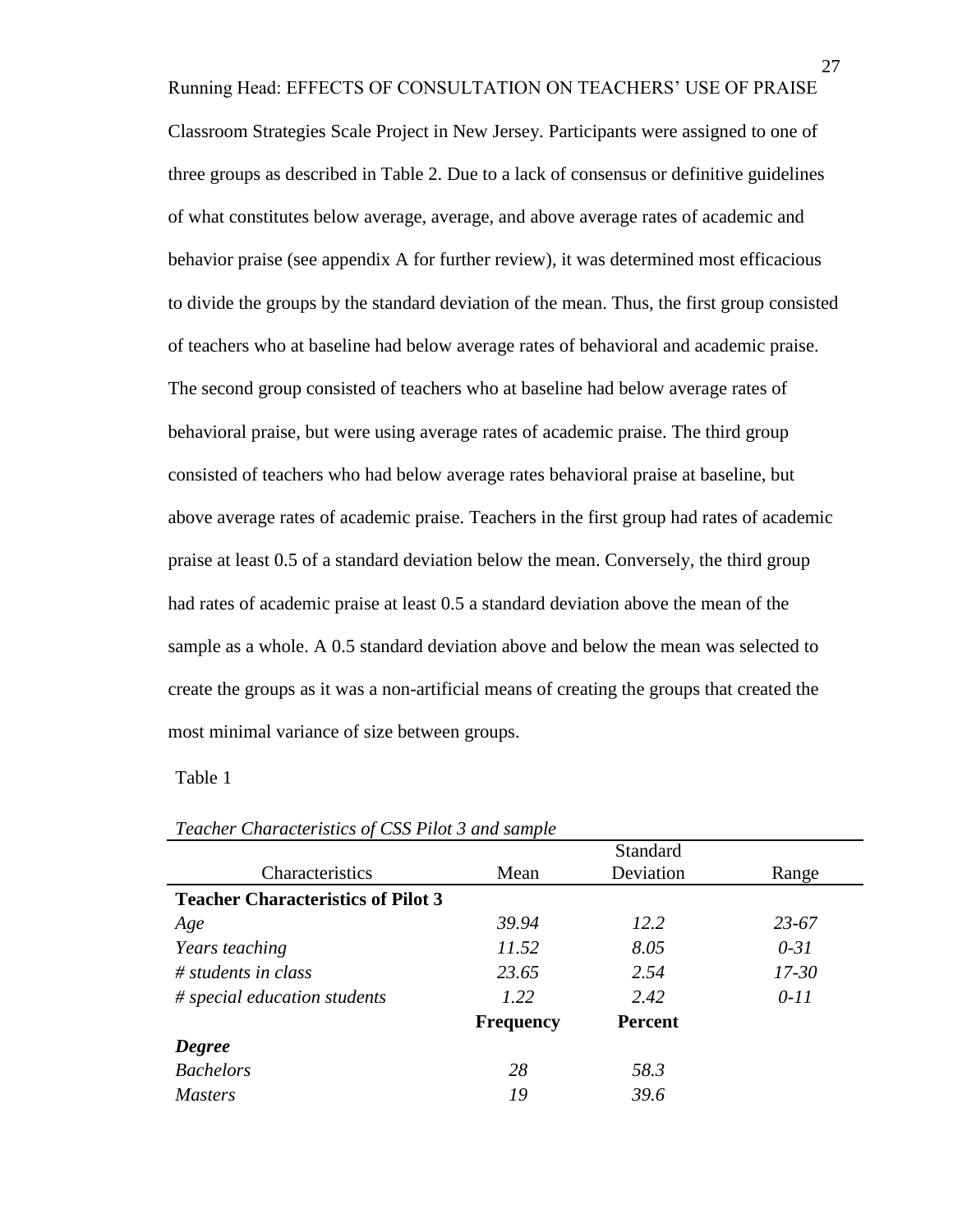| Doctorate                                | $\boldsymbol{l}$            | 2.1              |           |
|------------------------------------------|-----------------------------|------------------|-----------|
| <b>Gender</b>                            |                             |                  |           |
| Male                                     | $\overline{2}$              | 4.1              |           |
| Female                                   | 47                          | 95.9             |           |
| Race                                     |                             |                  |           |
| African American                         | $\mathfrak{1}$              | $\overline{2}$   |           |
| Caucasian                                | 45                          | 91.8             |           |
| Asian                                    | $\overline{2}$              | 4.1              |           |
| Other                                    | $\mathcal{I}_{\mathcal{I}}$ | $\overline{2}$   |           |
| <b>Teacher Characteristics of Sample</b> |                             |                  |           |
|                                          |                             | <b>Standard</b>  |           |
|                                          | <b>Mean</b>                 | <b>Deviation</b> | Range     |
| Age                                      | 39.05                       | 11.56            | 23-62     |
| Years teaching                           | 11.03                       | 8.01             | $0 - 31$  |
| $#$ students in class                    | 23.5                        | 2.49             | $17 - 30$ |
| # special education students             | 1.26                        | 2.61             | $0 - 11$  |
|                                          | <b>Frequency</b>            | Percent          |           |
| <b>Degree</b>                            |                             |                  |           |
| <b>Bachelors</b>                         | 23                          | 62.2             |           |
| <b>Masters</b>                           | 13                          | 35.1             |           |
| Doctorate                                | $\boldsymbol{l}$            | 2.7              |           |
| <b>Gender</b>                            |                             |                  |           |
| Male                                     | $\overline{2}$              | 5.3              |           |
| Female                                   | 36                          | 94.7             |           |
| Race                                     |                             |                  |           |
| African American                         | $\mathcal{I}_{\mathcal{I}}$ | 2.6              |           |
| Caucasian                                | 34                          | 89.5             |           |
| Asian                                    | $\overline{2}$              | 5.3              |           |
| Other                                    | $\mathfrak l$               | 2.6              |           |

Table 1 Continued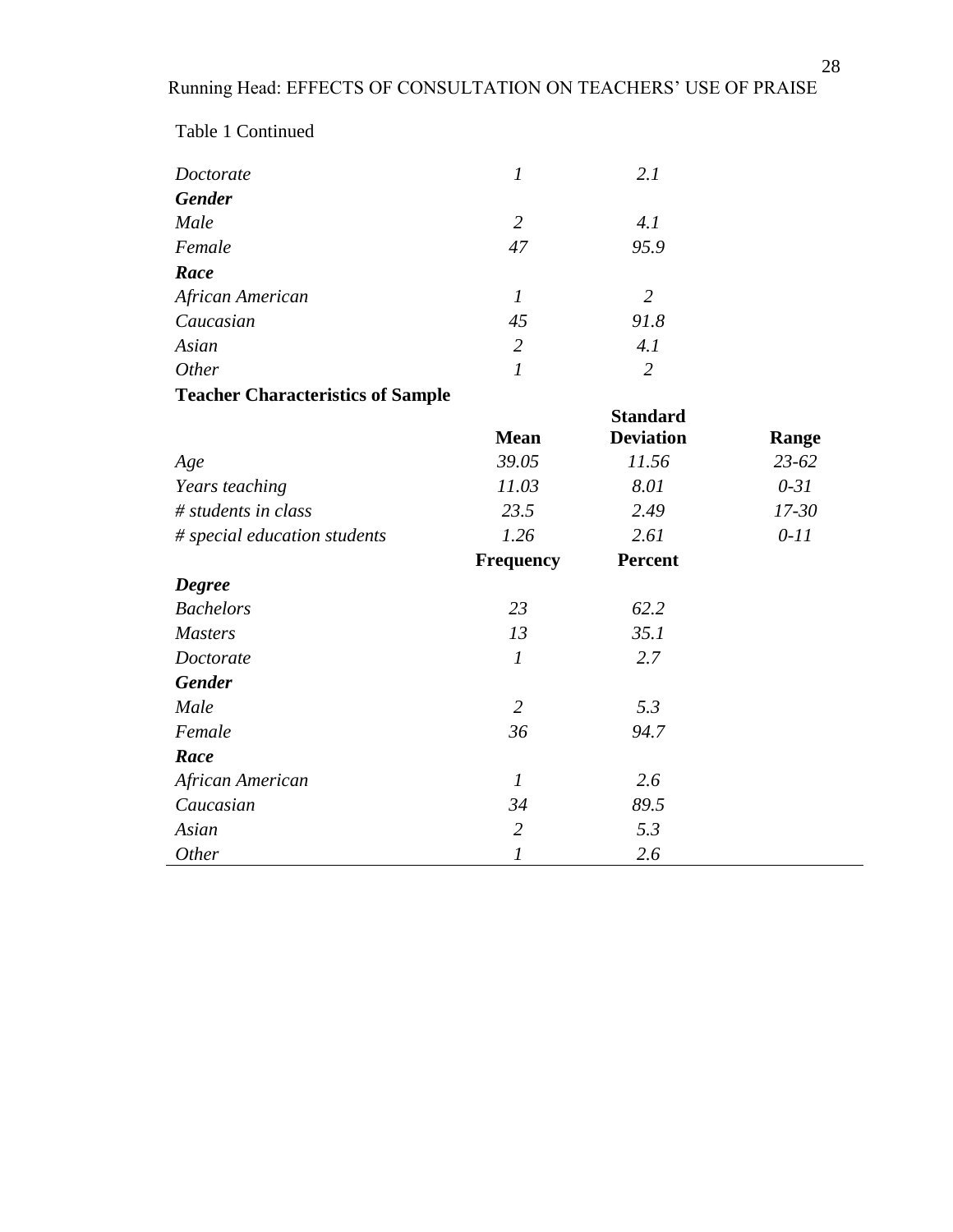#### Table 2

| Group                                                | N  | Academic Praise<br>at Baseline | <b>Behavior Praise</b><br>at Baseline |
|------------------------------------------------------|----|--------------------------------|---------------------------------------|
| Low academic praise (.5 SD below<br>mean)            | 15 | 5.23                           | 0.87                                  |
| Average academic praise (.5 above-.5)<br>below mean) | 14 | 12.26                          | 1.5                                   |
| Above Average academic praise (.5 SD)<br>above mean) | 10 | 21.33                          | 3.44                                  |
| Total                                                | 39 |                                |                                       |

#### *Sample Size Per Group*

## **Instrumentation**

The *Classroom Strategies Scale* (CSS) is a multidimensional tool used to assess general educators' use of instructional and behavioral management strategies in K-5 classrooms. The CSS (version 3.0) includes Observer and Teacher Forms. The CSS Observer Form is comprised of three assessment stages. In the first stage the observer tallies the frequency of the teachers' use of the eight different positive instructional (concept summaries, academic response opportunities, praise and corrective feedback for academic performance) and behavioral management strategies (clear directives, decreasing vague directives, praise and corrective feedback for behavior). After each observation, the observer completes two Strategy Rating Scales (Stage 2 Assessment – Positive Instructional and Behavioral Management Scales), which measures how often teachers used specific strategies and how often they should have used specific strategies on a 7-point Likert Scale (e.g., gives verbal praise for specific appropriate behavior). After the two classroom observations, the observer then completes Stage 3, the Classroom Checklist, which assesses the presence of specific items or procedures in the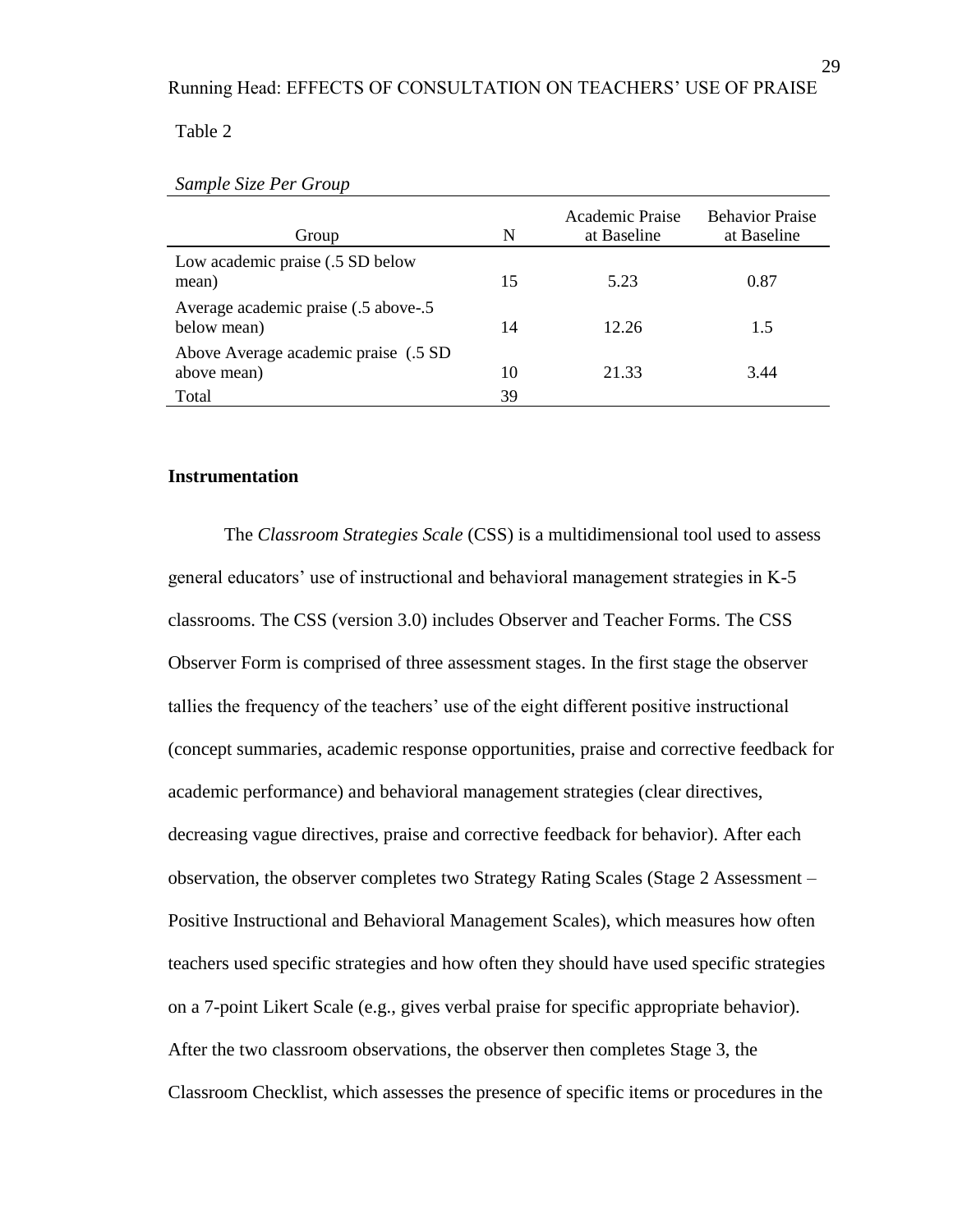Running Head: EFFECTS OF CONSULTATION ON TEACHERS' USE OF PRAISE classroom (i.e., a daily schedule, classroom rules, etc.) Utilizing all three stages of the CSS, the observer conducts two thirty minute observations, observing two separate lessons. The CSS Teacher Form was designed for educators to self-reflect on their use of evidence-based instructional and behavioral management strategies during two specific lessons. The Teacher Form is made up of the same Stage 2 and Stage 3 of the Observer Form.

The *CSS* (Pilot 3) is being validated extensively through field testing and collaborative consumer and expert input. The Pilot 2 version of CSS Principal/School Personnel Form has strong face, content, and construct validity based on school personnel (consumer) input and decades of evidence-based instructional and behavioral management research. The Stage 2 PIS and BMS Total scales, Composite scales, and Subscales are theoretically and factor analytically derived (confirmatory factor analysis) within and across classroom observations. The CSS has strong internal consistency (Cronbach alphas of .93 and .92) across Stages 1 through 3. Good inter-rater reliability was found for the Stage 1 (Classroom Observation) Total Behaviors (*r*=.94; percent agreement 92%), Stage 2 (Strategy Rating Scales) PIS and BMS Total scales (*r*=.80, r =.72; percent agreement 92% and 88%), and Stage 3 Classroom Checklist (*r* =.86; percent agreement 91%). Good test-retest reliability (approximately 2 to 3 weeks, unadjusted) was found for the Stage 1 Total Behaviors  $(r = .70)$ ; percent agreement 81%), Stage 2 PIS and BMS Total scales (*r*=.86, *r*=.80, percent agreement 93% and 85%), and Stage 3 Classroom Checklist (*r* = .77; percent agreement was 81%). The CSS has been found to have good concurrent and divergent validity with the Classroom Assessment Scoring System (Pianta, La Paro, & Hamre, 2008; Reddy, Fabiano, & Dudek 2012).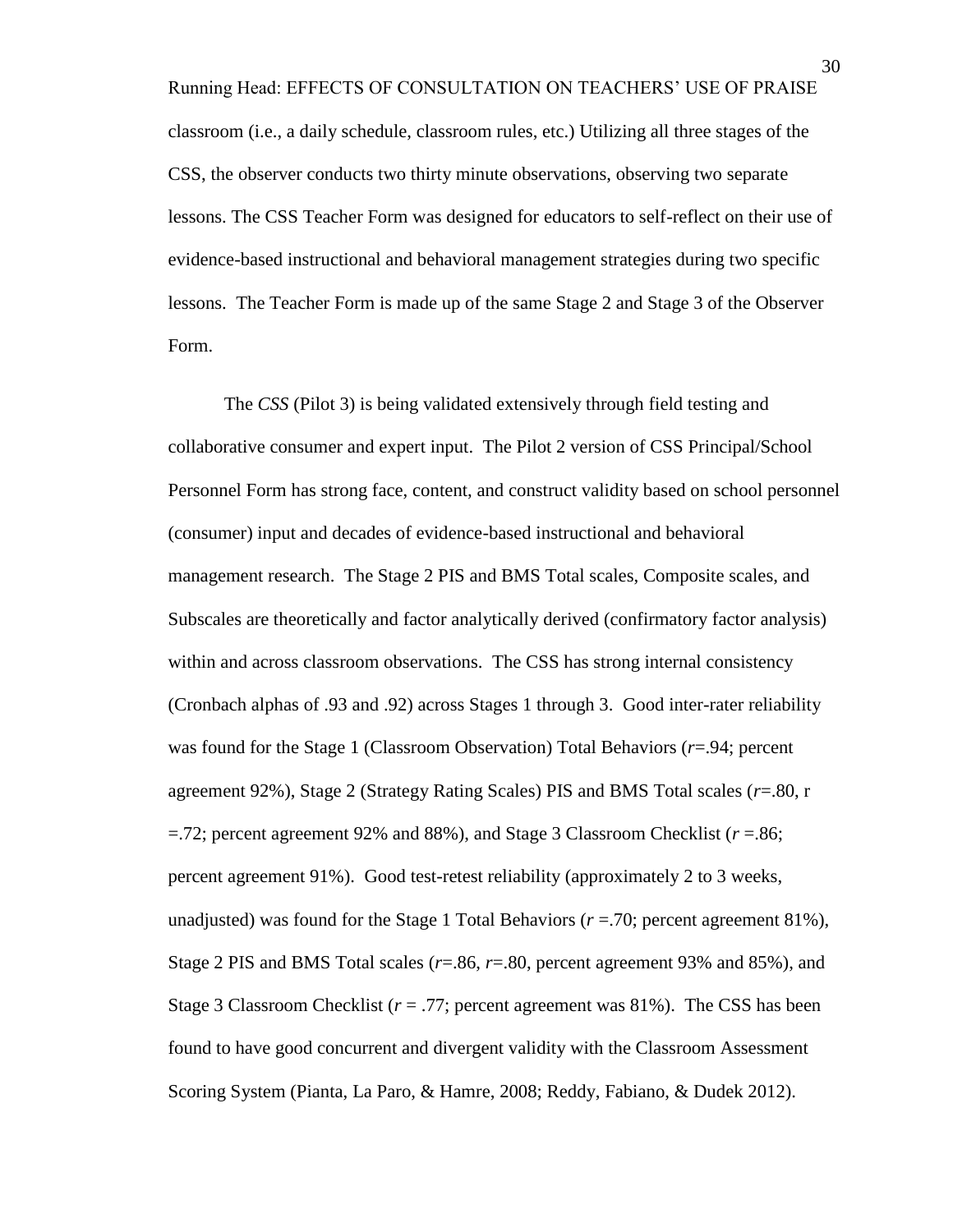Running Head: EFFECTS OF CONSULTATION ON TEACHERS' USE OF PRAISE Differential item functioning analyses have revealed that the Stage 2 Strategy Rating Scales and items are free of item bias for important teacher demographic variables (e.g., educational degree, tenure status, years of teaching experience). Preliminary validity studies have found the CSS scores sensitive to change following brief teacher consultation for improving classroom practices (Reddy & Fabiano 2012).

The Teacher Questionnaire assesses teachers' perceptions of the functioning of their class as well as the frequency of their use of instructional and behavior management strategies. The teacher questionnaire comes in two forms; a pre-consultation form and a post-consultation form. Based on a 7 point likert scale, the questionnaire asks teachers to rate their class's functioning from "very much worse" to very much improved". At baseline teachers are asked to answer the questions compared to 4 weeks ago, and at posttest teachers are asked to rate their class compared to the start of consultation. On the preconsultation questionnaire teachers are asked to indicate how many teachers are in the classroom, how many students there are in the class, how many have Individualized Education Plans, have a Section 504 Accommodation plan, or who the teachers has academic or behavioral concerns about. On the post-consultation form teachers are also asked to rate their use of instructional and behavior management strategies, compared to the start of consultation. For the purpose of this study, the items that will be included in the investigation include: "Please rate the overall behavior functioning of your class" and "please rate your usage of praise for appropriate behavior".

The Usage Rating Profile-Intervention (URP-I) is a thirty one item likert scale questionnaire which assesses the social validity of the intervention. The URP-I is made up of thirty one items, each based on a six point likert scale which ranges from strongly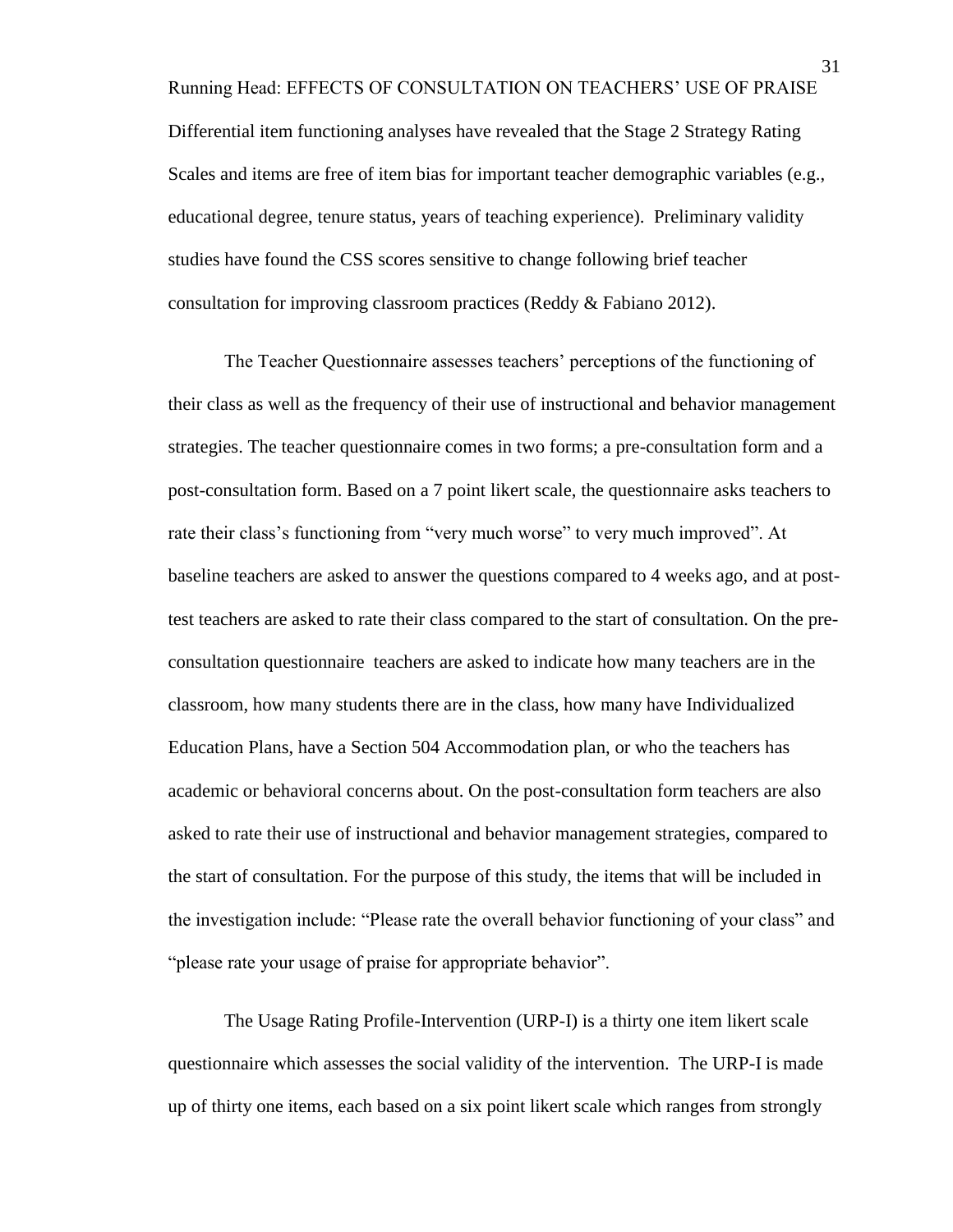Running Head: EFFECTS OF CONSULTATION ON TEACHERS' USE OF PRAISE disagree to strongly agree. The URP-I assesses teachers attitudes of the consultation through four factors; acceptability, understanding, feasibility and systems support. These factors have been found by research to be important to consider when assessing teachers' use of the consultation, and continued use of the strategies and interventions learned (Chafouleas, Briesch, Riley-Tillman & McCoach 2009). Acceptability refers to teachers' approval of the consultation and asks teachers to rate such statements as "I am motivated to try the intervention" and "I like the procedures used in the intervention strategies". Understanding assesses whether or not teachers understood the skills and tactics of the strategies. Statements in this factor included "I understand how to use the intervention strategies" and "I understand the procedures of the intervention strategies". Finally, feasibility refers to teachers' ability to implement the strategies given the resources or

constraints of the system in which they operate. Statements included "The intervention strategies could be implemented for the duration of time as prescribed" and "The intervention strategies could be implemented exactly as described" Teachers were asked to rate their answer on a six point likert scale from strongly disagree to strongly agree. Overall, the URP-I aims to gain an understanding of whether the teacher likes the intervention, if they believe they have the requisite skills to implement the intervention successfully, if it is feasible to implement it in their system, and if they believe they have the external support to do so(Chafouleas et al 2009).

The Teacher Consultation Evaluation Scale (TCES) is a fourteen item questionnaire that asks teachers to rate their perceptions of the consultant, the consultation process, and the strategies and interventions discussed. Teachers were provided with statements such as "the professional I have worked with showed high level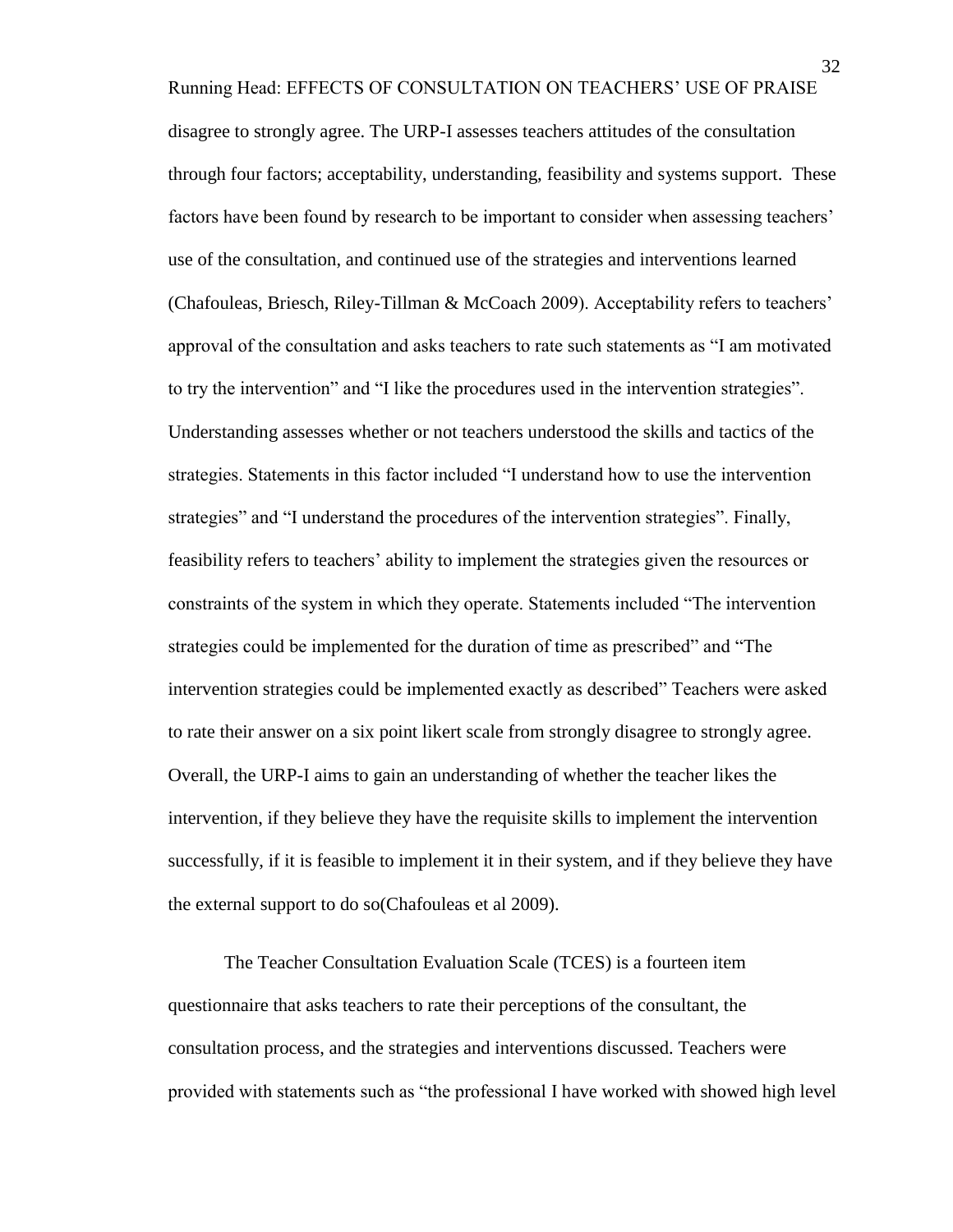Running Head: EFFECTS OF CONSULTATION ON TEACHERS' USE OF PRAISE of interest and concern for me and my classroom", "the intervention strategies that have been used with my classroom fit my needs" "I am satisfied with my progress" and "overall I am very satisfied with the quality of the consultation I received". Teachers were asked to rate each statement on a seven point likert scale from strongly disagree to strongly agree. The TCES is given to teachers at the conclusion of the final consultation session. Teachers are given the opportunity to fill out both the URP-I and the Teacher Consultation Evaluation Scale alone, without the presence of the consultant, so that their presence does not influence the teacher's completion of the rating scales.

## **Consultation**

The consultation model used in this investigation followed a modified version of the four-stages of behavioral consultation as outlined by Bergan and Kratochwill (1990). Consultation consisted of four sessions, approximately thirty minutes long in duration. After each consultation session the consultant conducted two thirty minute observations, across two different lessons, utilizing the Observer form of the CSS and mirroring the procedures of the independent observer.

All observers and consultants participated in training prior to evaluating teachers using the CSS. A DVD video was created that introduced the CSS, which provided an overview of how the ratings are completed, and then showed classroom examples of teachers displaying each of the six behaviors on Stage 1 (e.g., praise statements, academic response opportunities). Then, the CSS Observer Form, which included written examples of each Stage 1 behavior and the operational definition of the behavior, were reviewed with research staff prior to the first observation. To ensure independent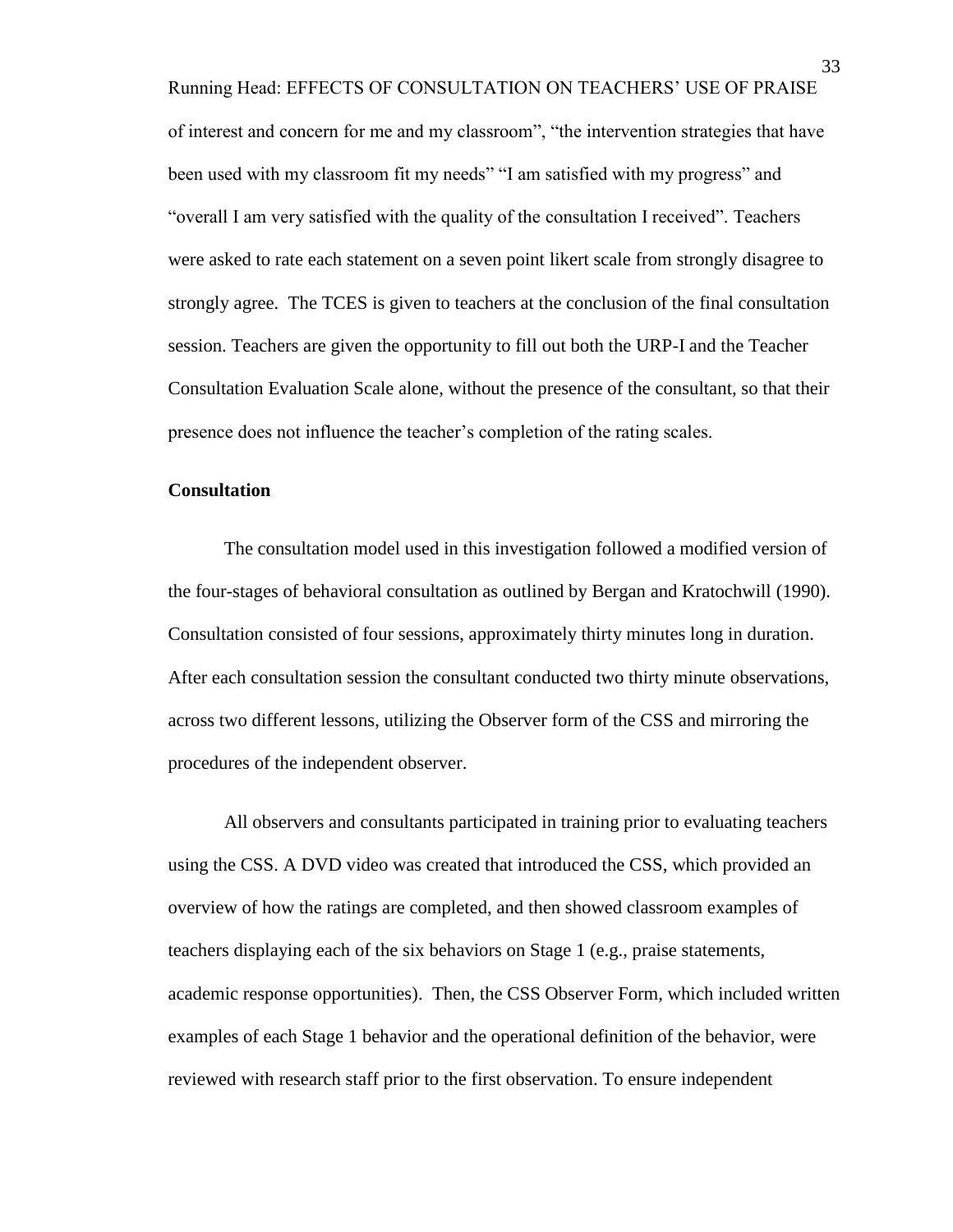Running Head: EFFECTS OF CONSULTATION ON TEACHERS' USE OF PRAISE observers and consultants operated with the same knowledge base for judging the Ideal Frequency of the CSS Stage 2 Rating Scales, research staff attended two training sessions orienting them to the scientific literature guiding the development of the CSS and the recommended frequencies of these strategies. In order to ensure treatment integrity on the part of the consultant once consultation had begun, multiple integrity checks were utilized. First, the consultant completed a consultation session checklist immediately after each session, to ensure they completed every step of the consultation. Additionally, all consultation sessions were audiotaped and reviewed for integrity by the Principle Investigator.

Prior to consultation, all participating teachers were asked to complete the CSS Teacher Form. They were also asked to complete the pre-consultation version of the Classroom Strategies Scale Project: Teacher Questionnaire which asks about the teachers' current teaching practices and classroom functioning. All teachers were first assessed by independent observers through the use of the CSS Observer Form. Independent observers conducted two thirty minute observations and completed all stages of the CSS. This served as the baseline assessment.

Stage one of the CSS is used to create a visual performance feedback graph of the teacher's use of each strategy. This is used during consultation to identify what strategies the teachers are using well, and which ones the teacher could utilize more in the classroom. While all eight strategies are discussed over the course of the four week consultation, focus is put on the strategies the teacher identifies as an area of improvement, specifically in this study, the use of behavioral praise. It is important to note that the teachers' target strategies are ultimately chosen by the teacher, but with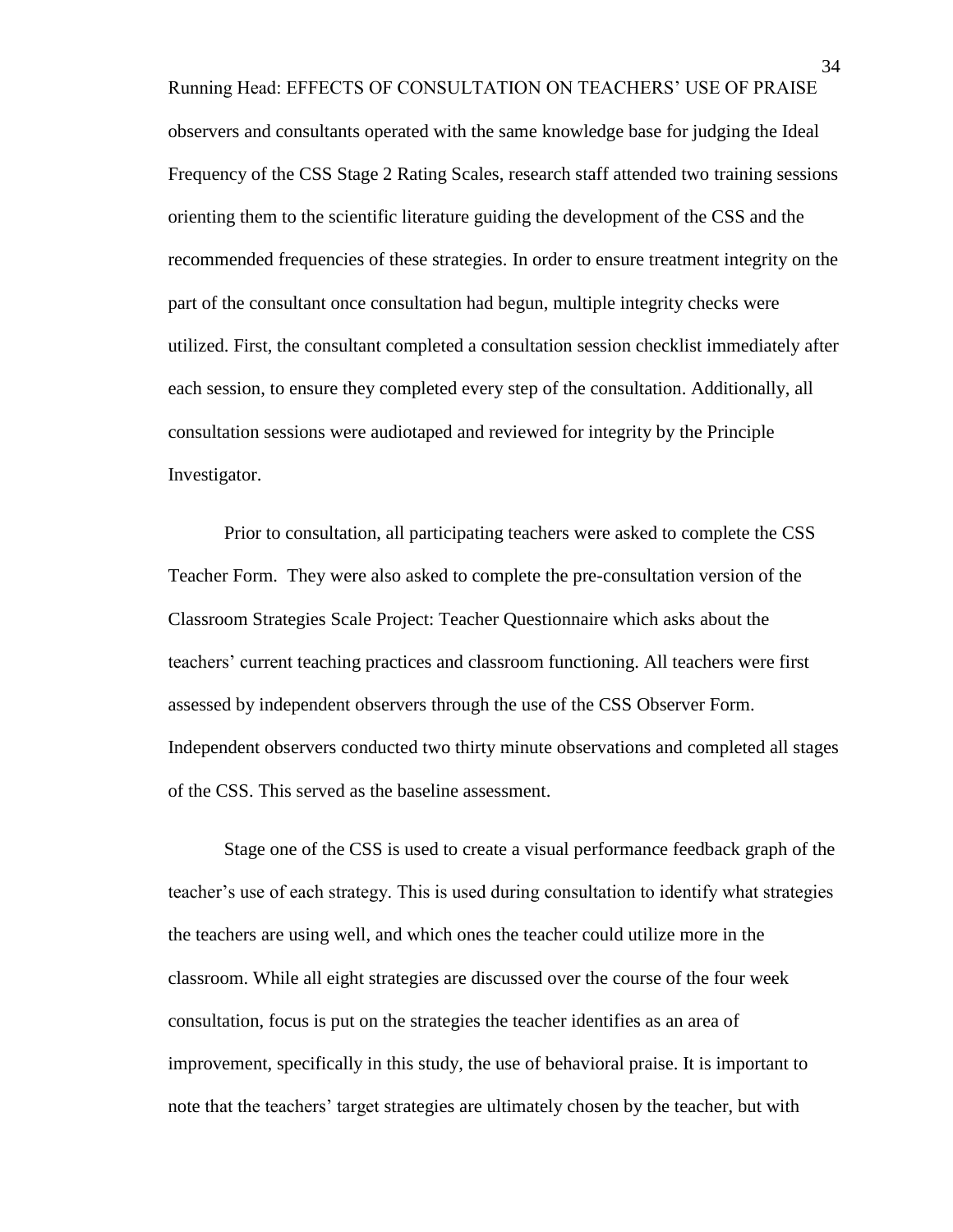Running Head: EFFECTS OF CONSULTATION ON TEACHERS' USE OF PRAISE feedback and guidance from the consultant during the first consultation session. During each consultation session the teacher is given feedback on their use of the strategies during the consultant's observations, and strategies are provided on how to improve both the quality and quantity of the strategies. While one session is focused on positive instructional strategies, another session is focused on behavioral management strategies, specifically for these teachers, behavioral praise. During the fourth and final consultation session, all strategies are reviewed as the consultant focuses on aiding the teacher in sustaining the use of these strategies.

After the fourth consultation meeting, the teacher is asked to again complete the CSS Teacher Form. They are also asked to complete the pre-consultation version of the Classroom Strategies Scale Project: Teacher Questionnaire which asks questions about changes in teaching practices and student functioning from start to completion of consultation. The independent observer then returns to again conduct two observations utilizing the CSS. The completion of these questionnaires in conjunction with the independent observation serves as the post-test. Teachers were also asked to complete the Usage Rating Profile-Intervention, as well as the Teacher Consultant Evaluation Form, to evaluate whether they perceived the consultation to be helpful and beneficial.

#### **Data Analysis**

Direct observations of teachers' use of academic and behavioral praise from baseline to post-test were analyzed. Teacher ratings of the behavior functioning of their classroom via the Teacher Questionnaire at baseline and at post-test were also analyzed to determine if they perceived that consultation served to increase appropriate behavior in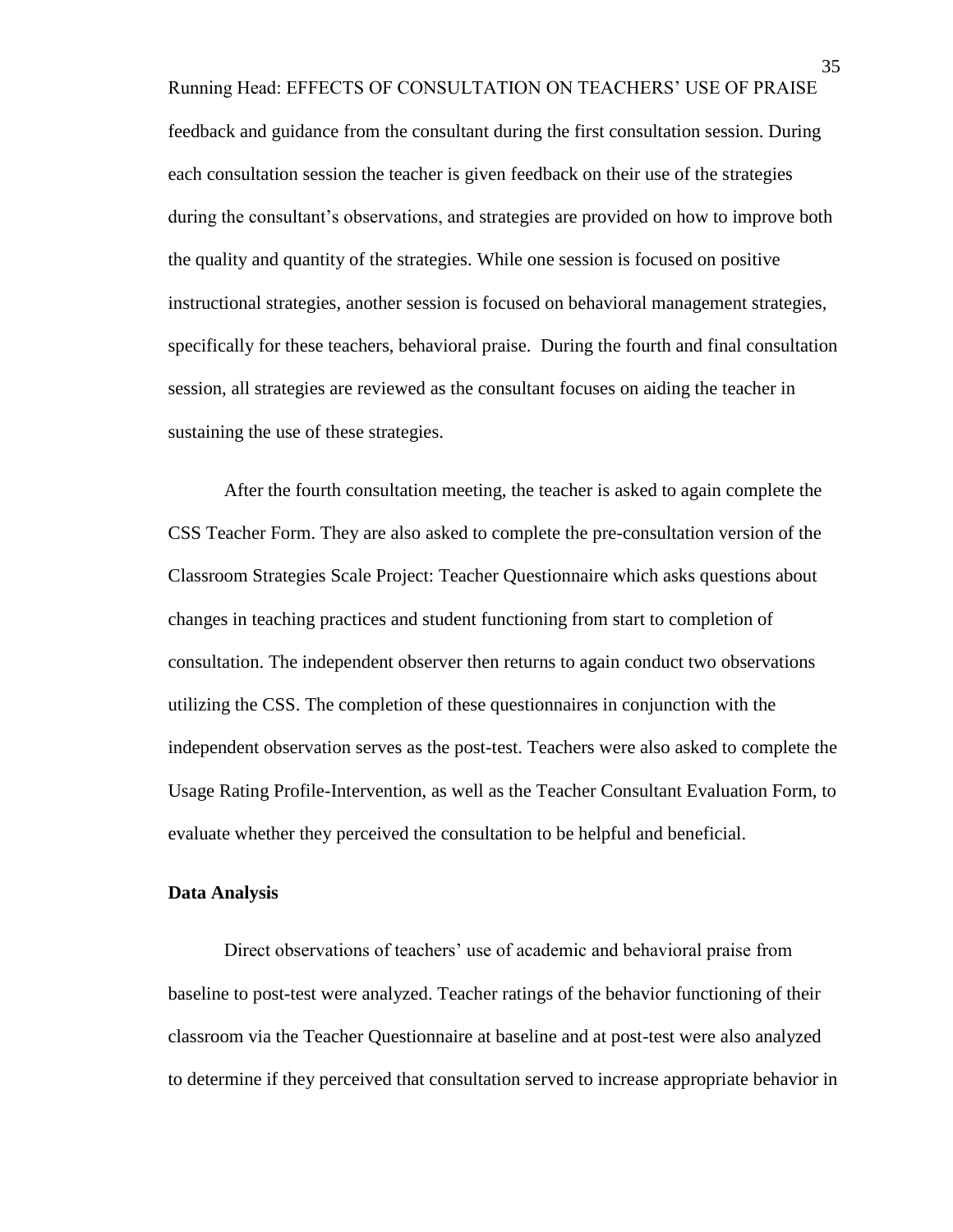Running Head: EFFECTS OF CONSULTATION ON TEACHERS' USE OF PRAISE their classroom. Teachers' use of academic praise at baseline was examined to explore the moderating effects it may have on teachers' ability to increase their use of behavior praise. Finally, teachers' ratings of their improvements in the use of behavioral praise were also examined.

Multiple data analytic techniques were used to address the aforementioned research questions (See Table 4). For practical significance of the consultation and visual performance feedback model, within group effect sizes were computed. Glass's (1977) formula for effect sizes, which estimates the magnitude of change from baseline to the conclusion of the intervention was used to compute effect sizes within groups (Glass 1977).<sup>1</sup> Cohen's rubric for interpreting effect sizes was used. Cohen (1992) suggests a small effect size is between .20-.49, a medium effect size is between .50-.79 and a large effect size is .80 and greater (Cohen 1992).

 Analysis of Covariance (ANCOVA) was computed to assess changes in rate of praise, and changes of teachers' perceptions of the behavior functioning of their class from baseline to post test, with baseline measures serving as the covariate. Research has shown that ANCOVA can increase statistical power when analyzing pretest-posttest data (Huck & McLean 1974). Finally, a simultaneous linear regression was computed to analyze whether use of academic praise at baseline served to predict improvement in teachers' ability to increase their use of behavioral praise compared to teachers' who were not using either forms of praise at baseline.

 $\overline{a}$ 

 $1$  Glass's (1977) effect size for within group design will be computed using the following formula: treatment - pre-treatment ESwithin=

SDpre-treatment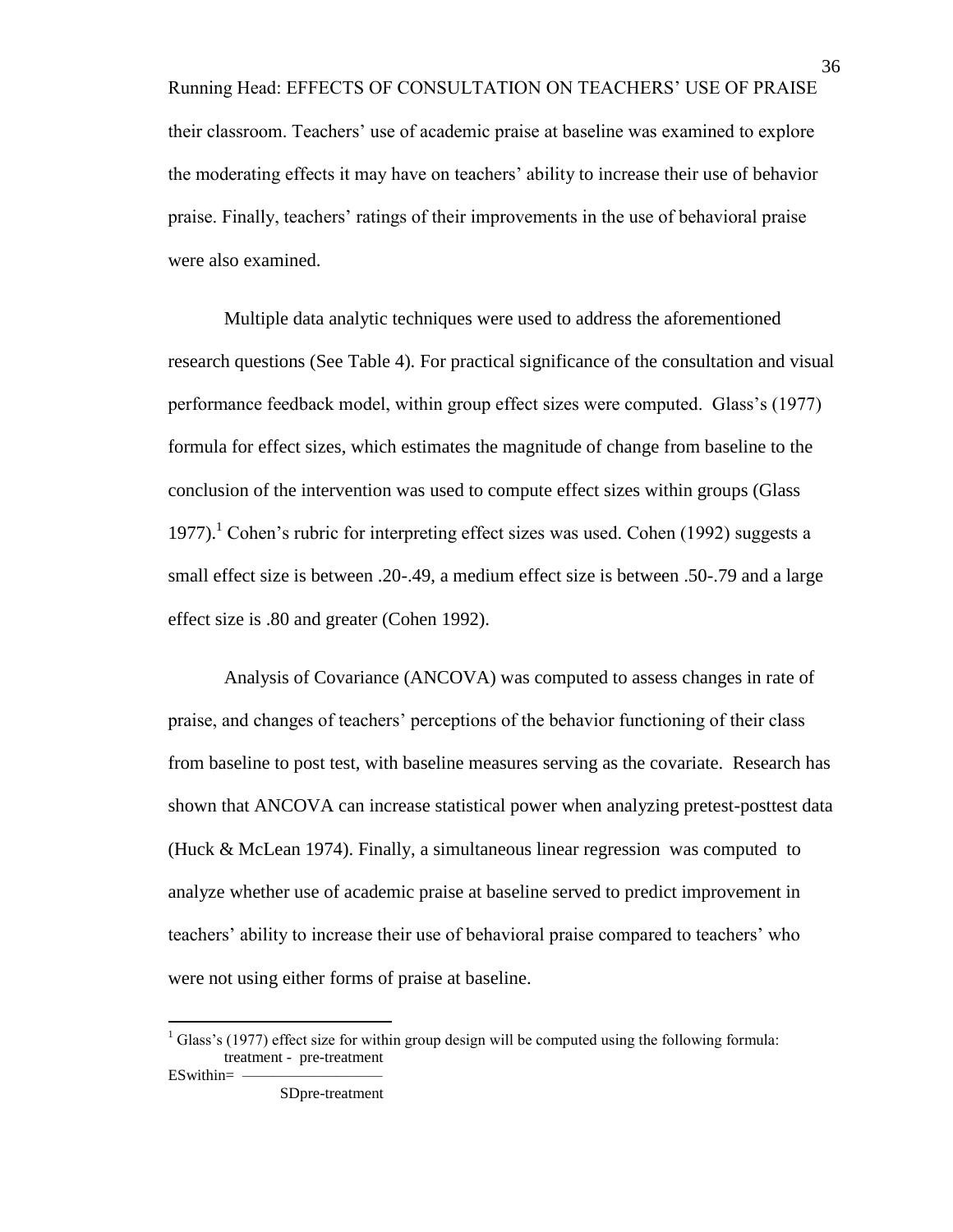Table 3

## *Plan of Analysis*

| <b>Research Question</b>                                                                                                                                    | Analysis                                                    |
|-------------------------------------------------------------------------------------------------------------------------------------------------------------|-------------------------------------------------------------|
| 1.) Does CSS teacher consultation yield significant<br>improvements in teachers' rate of behavioral praise in<br>elementary school classrooms at post-test? | ANCOVA;<br>Glass within<br>group effect<br>sizes<br>ANCOVA; |
| 2.) Does above average rates of academic praise at baseline<br>moderate improvements in rate of behavioral praise at post-test?                             | Simultaneous<br>Linear<br>Regression                        |
| 3.) Does CSS teacher consultation yield significant<br>improvements in teachers' perceived classroom behavioral<br>functioning at post-test?                | ANCOVA;<br>Glass within<br>group effect<br>sizes            |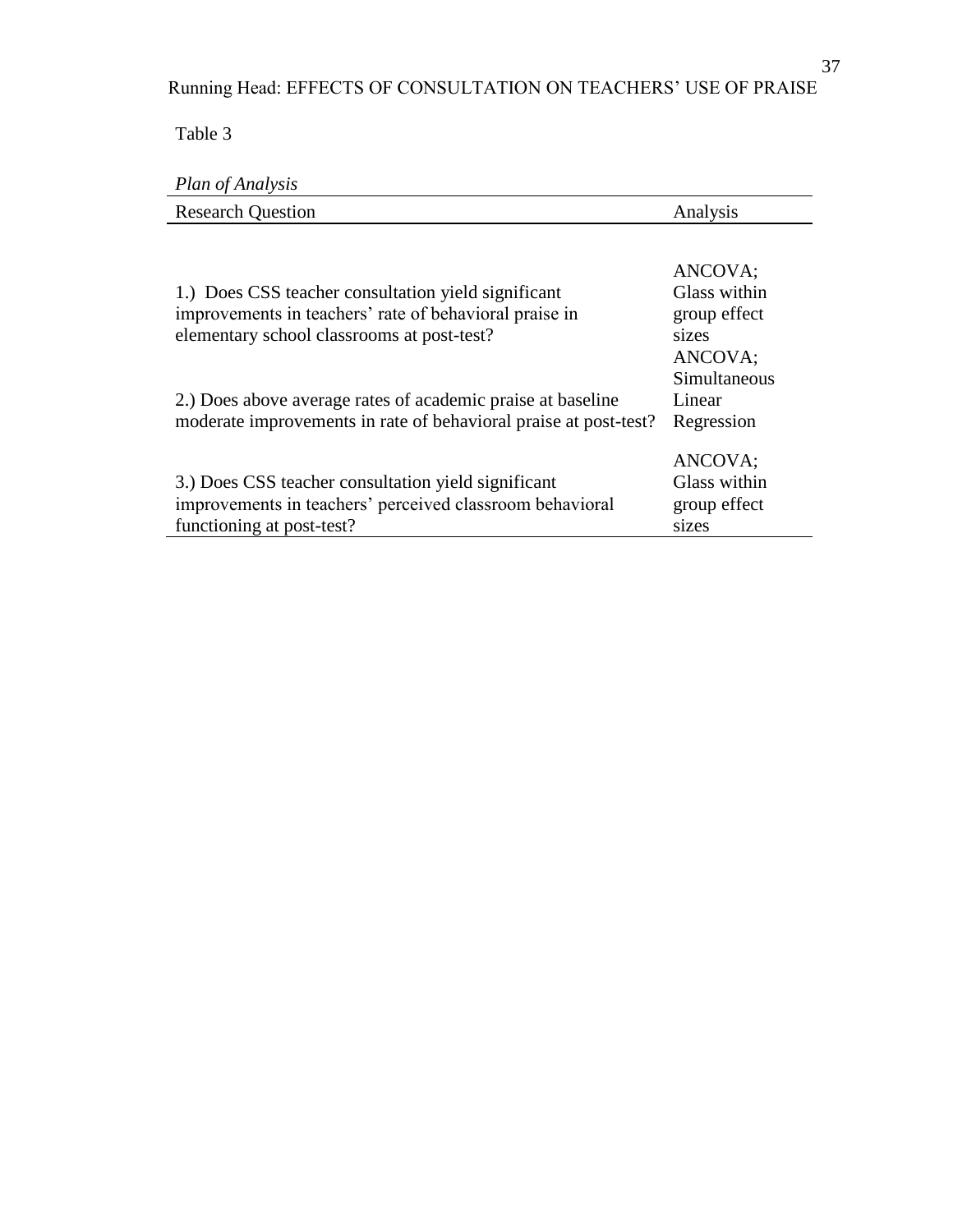#### **Chapter III**

#### **Results**

The effects of consultation with CSS score performance feedback on teachers' use of behavioral praise and their perceived classroom functioning were investigated. To evaluate whether pre-existing use of academic praise serves as a moderator to improve behavioral praise, three groups were formed based on teachers' baseline use of academic praise using a 0.5 standard deviation above and below the mean for the overall sample. All thirty nine teachers selected increasing behavioral praise as a consultation goal. Additionally, twenty one of the thirty nine teachers (53.8% of the sample) selected both increasing academic praise and behavior praise as consultation goals. Specifically, four teachers in the above average group, eight teachers in the average group and nine teachers in the below average group identified both academic and behavioral praise as consultation goals.

## **Does CSS teacher consultation yield significant improvements in teachers' rate of behavioral praise within and between groups at post-test?**

Descriptive statistics, effect sizes, paired-sample t-tests, and one-way analyses of variance were computed for rates of academic and behavioral praise within groups and for the sample as a whole (see Tables 4-7). Table 4 presents the results for rate of academic and behavioral praise across groups at baseline and post-test. Descriptive statistics revealed that teachers' mean and variability of academic praise (*M*= 12.58, *SD*= 7.99) was higher than behavioral praise (*M*= 1.68, *SD*= 1.99) at baseline. The same pattern was noted at post-test (academic praise *M*= 18.41, *SD*=13.50; behavioral praise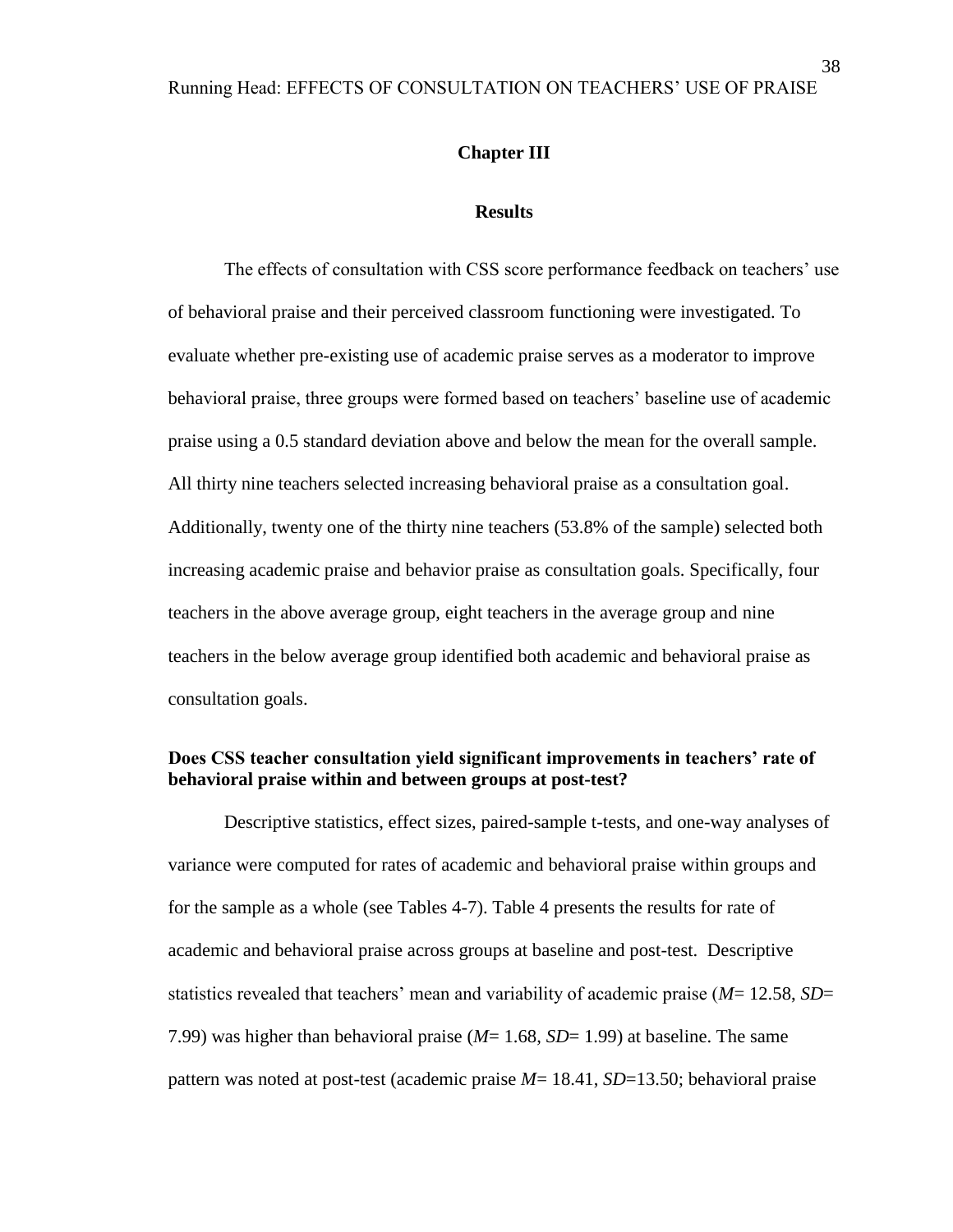*M*= 7.82, *SD*= 6.23). Paired sample t-test results indicated that rate of academic and behavioral praise statistically increased at post-test following CSS consultation (academic praise  $t(38)=42.9$ ,  $p=.006$ ; behavior praise  $t(38)=6.58$ ,  $p<.001$ ). Within group effect sizes (ESs) revealed that CSS consultation resulted in medium positive effects on use of academic praise  $(ES = .76)$  and large positive effects on use of behavior praise  $(ES = 3.03)$ .

Table 5 presents two separate one-way analyses of variance (ANOVA) on the rate of academic and behavioral praise between groups at baseline. Results revealed that the three groups were statistically different in their use of academic and behavioral praise at baseline (academic praise  $F(2, 38) = 121.91$ ,  $p=0.00$ ; behavior praise  $F(2,38)=4.87$ , *p*=0.013). Tables 6 and 7 present the descriptive statistics and ESs for academic and behavioral praise between groups at baseline and post-test. Descriptive statistics showed that at post-test teachers in the Above Average group had the highest mean and variability of academic praise (*M*=25.4, *SD*= 20.9), followed by the Average group (*M*= 20.32, *SD*= 10.32) and the Below Average group (*M*= 12.63, *SD*= 6.29). Within group ESs revealed large positive effects of consultation on use of academic praise for teachers in the Below Average group (*ES*= 3.77) and the Average group (*ES*= 2.57). ESs showed a small positive effect of consultation for the teachers in the Above Average group (*ES*= 0.37). A similar pattern was observed for behavioral praise. At baseline, teachers in the Above Average group showed the highest mean rate and variability (*M*=3.15, *SD*= 2.07), followed by teachers in the Average group (*M*= 1.5, *SD*= 1.98) and the Below Average group (*M*= 0.87, *SD*= 1.43). At post-test, teachers in the Above Average group had the highest mean rate and variability of behavioral praise (*M*= 10.65, *SD*= 7.31), followed by the Average group (*M*= 7.14, *SD*= 6.88) and the Below Average group (*M*= 6.27, *SD*=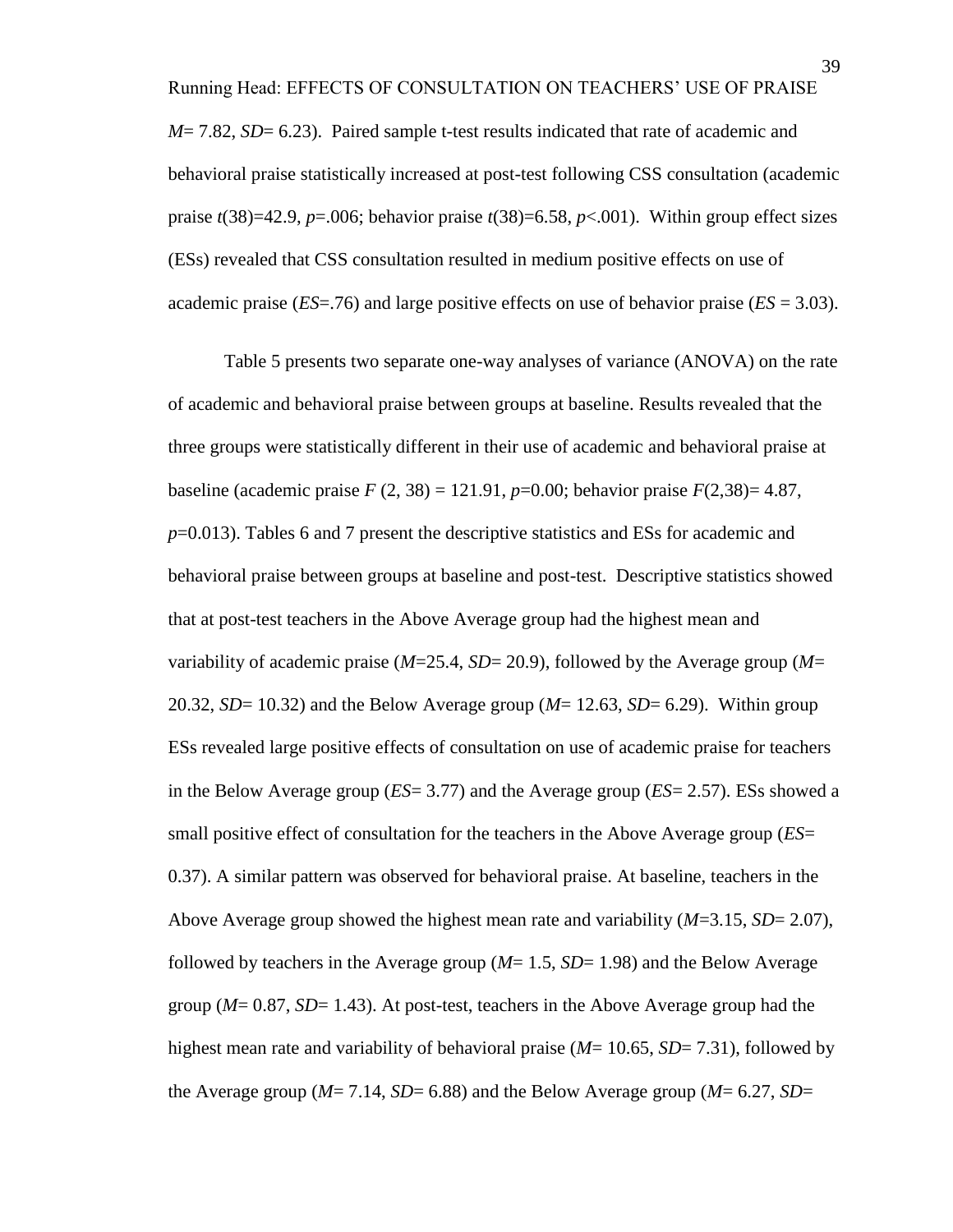Running Head: EFFECTS OF CONSULTATION ON TEACHERS' USE OF PRAISE

4.63). Within group effect sizes revealed large positive effects of CSS consultation for teachers in all three groups (Above Average group *ES*=3.63; Average group *ES*= 2.85; Below Average group *ES*= 3.77). Overall, these results suggest that CSS consultation improved teachers' use of both academic and behavioral praise across all three groups.

#### Table 4

## *Descriptive Statistics for Academic and Behavioral Praise at Baseline and Post-Test (n=39)*

| <b>Behavior</b>                          | Baseline Mean<br>(SD) | <b>Baseline</b><br>Range | Post-Test<br>Mean $(SD)$ | Post-<br><b>Test</b><br>Range | t-Test | ES   |
|------------------------------------------|-----------------------|--------------------------|--------------------------|-------------------------------|--------|------|
| Academic<br>Praise                       | 12.58(7.99)           | $1.0 - 30.0$             | 18.41(13.50)             | $3.5 - 65.0$                  | $2.9*$ | 0.76 |
| <b>Behavior</b><br>Praise                | 1.68(1.99)            | $0 - 6.5$                | 7.82(6.23)               | $0.5 - 26.50658$ ***          |        | 3.03 |
| <i>Note</i> .* $p<0.05$ ; *** $p<0.01$ . |                       |                          |                          |                               |        |      |

## Table 5

*Analysis of Variance for Academic and Behavior Praise Between Groups At Baseline*

| Source                         | SS      | Df | MS      | F    |                        |
|--------------------------------|---------|----|---------|------|------------------------|
| Academic Praise Between        |         |    |         |      |                        |
| groups                         | 2114.98 | 2  | 1057.49 |      | $121.91 \quad 0.00***$ |
| Total                          | 2427.27 | 38 |         |      |                        |
| <b>Behavior Praise Between</b> |         |    |         |      |                        |
| groups                         | 31.96   |    | 15.94   | 4.87 | $0.01**$               |
| Total                          | 150.24  | 38 |         |      |                        |

*Note.* \*\*p<.01, \*\*\*p<.001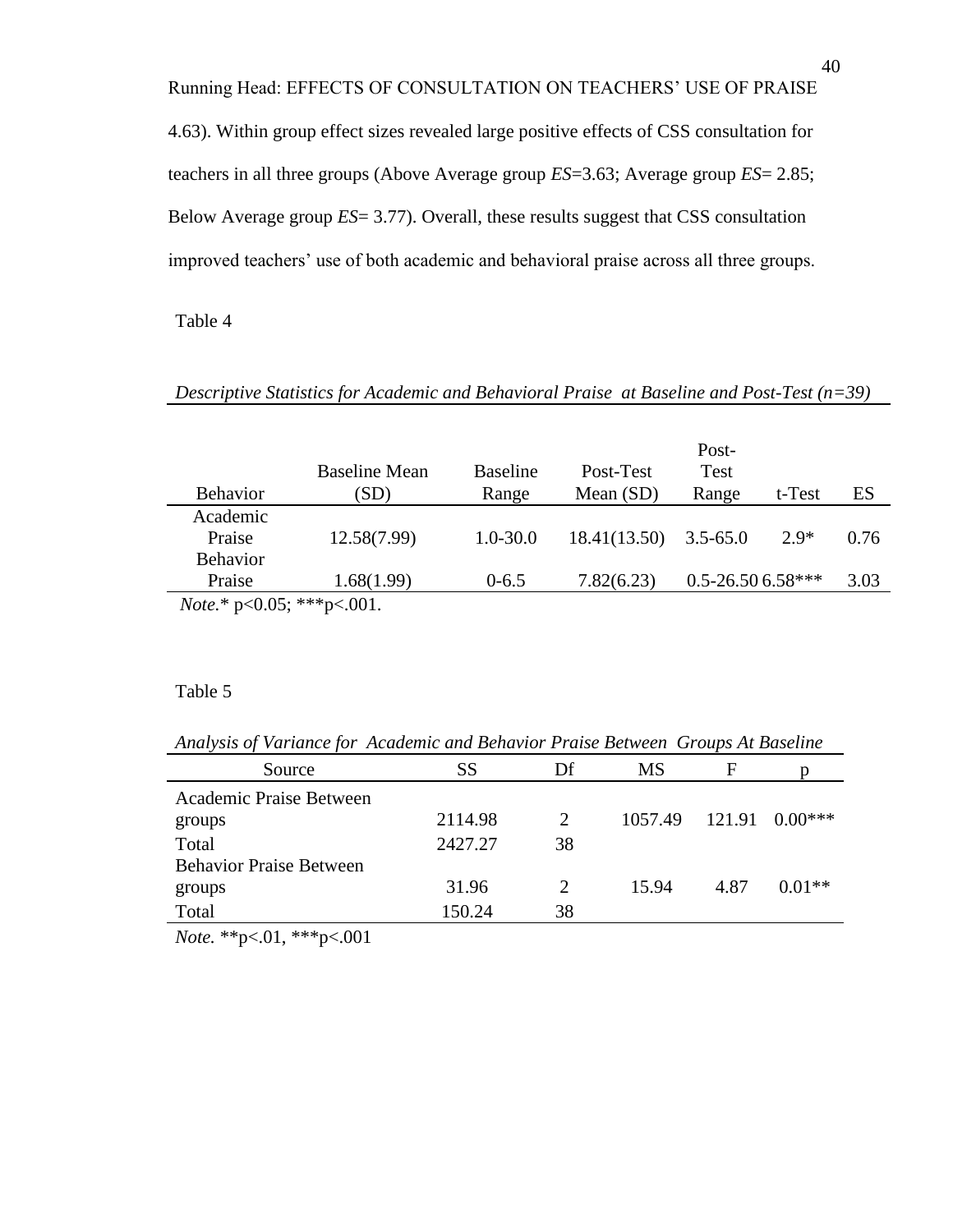## Table 6

*Descriptive Statistics for Academic Praise Between Groups at Baseline and Post-Test* 

|                                                                                      | <b>Baseline Mean</b> | Post-Test Mean |      |
|--------------------------------------------------------------------------------------|----------------------|----------------|------|
| Academic Praise Group                                                                | (SD)                 | (SD)           | ES   |
| Above Average                                                                        | 24(3.76)             | 25.4(20.9)     | 0.37 |
| Average                                                                              | 12.29(3.12)          | 20.32(10.32)   | 2.57 |
| <b>Below Average</b>                                                                 | 5.23(2.04)           | 12.63(6.29)    | 3.62 |
| Nata Table 6 provides means and standard deviations for each group's use of eacdemic |                      |                |      |

*Note.* Table 6 provides means and standard deviations for each group's use of academic praise at baseline and at post-test as well as each group's within group effect size.

#### Table 7

*Descriptive Statistics for Behavioral Praise Between Groups at Baseline and Post-Test*

|                              | <b>Baseline Mean</b> | Post-Test Mean |      |
|------------------------------|----------------------|----------------|------|
| <b>Academic Praise Group</b> | (SD)                 | (SD)           | ES   |
| Above Average                | 3.15(2.07)           | 10.65(7.31)    | 3.63 |
| Average                      | 1.5(1.98)            | 7.14(6.88)     | 2.85 |
| <b>Below Average</b>         | 0.87(1.43)           | 6.27(4.63)     | 3.77 |

*Note.* Table 7 provides means and standard deviations for each group's use of behavior praise at baseline and at post-test as well as each group's within group effect size.

## **Does above average rates of academic praise at baseline moderate improvements in rate of behavioral praise at post-test?**

Two analyses of covariance (ANCOVA) were computed to assess the moderating effects of: (1) academic praise between groups on changes in academic praise and (2) academic praise between groups on changes in behavior praise. Table 8 presents results of the ANCOVA for academic praise, with rates of baseline academic praise serving as the covariate. Tests for homogeneity indicated that the assumption could be met. Results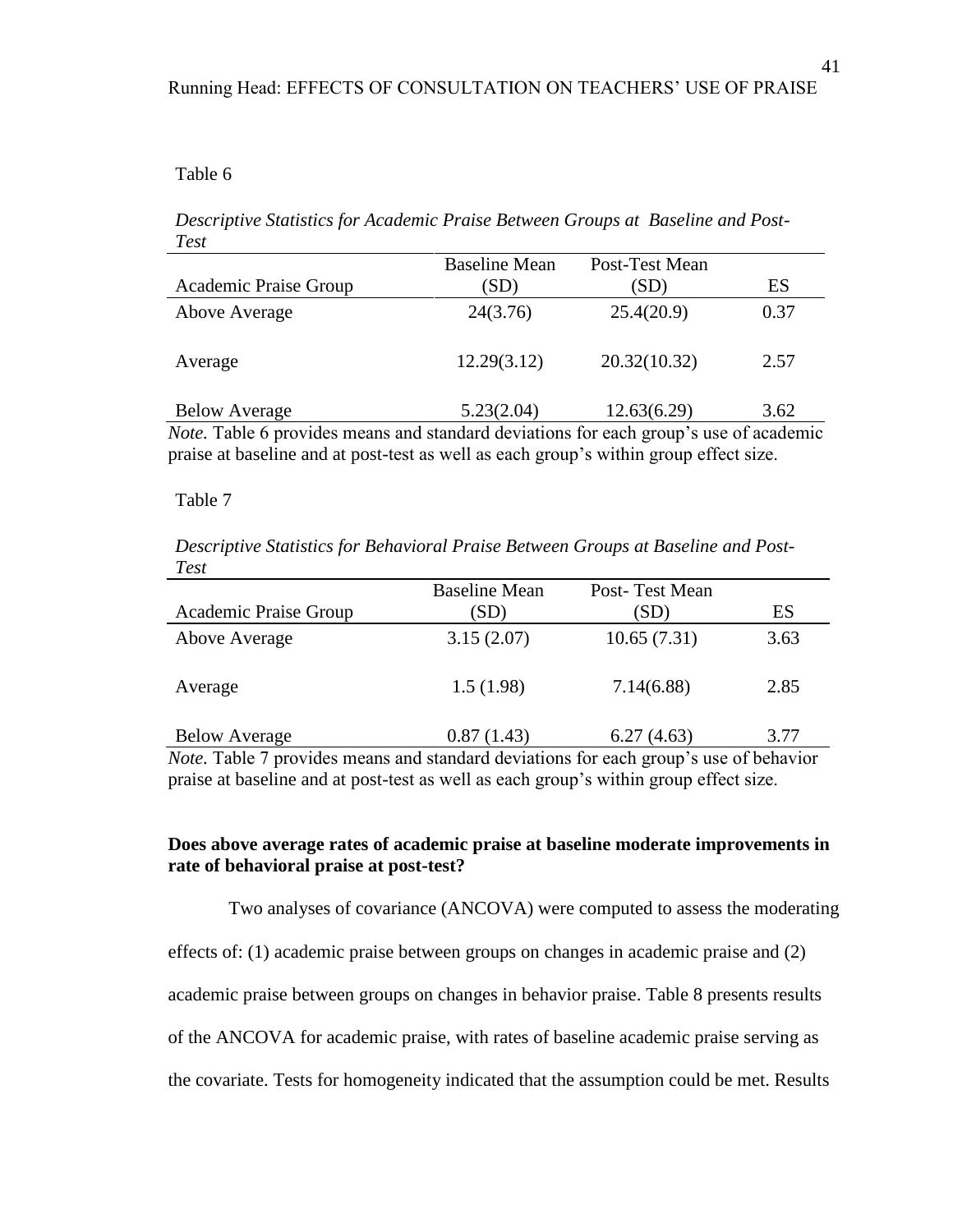Running Head: EFFECTS OF CONSULTATION ON TEACHERS' USE OF PRAISE indicated that there was no significant effect of group on teachers' improvements in their use of academic praise following CSS consultation,  $F(2, 39) = 0.54$ , p=0.59. Table 9 presents ANCOVA results for behavioral praise, with baseline rates of behavioral praise serving as the covariate. Tests for homogeneity indicated that the assumption could be met. Results suggested that that there was no significant effect of group on teachers' improvements in their use of behavioral praise following CSS consultation, *F*(2, 39)=0.372, *p*=0.69.

Because results of the one-way ANCOVA were non-significant, further analyses were conducted to assess if academic praise could have a value as a predictor to increased use of behavioral praise. A simultaneous linear regression for baseline academic praise on gain scores (i.e., baseline-post-test scores) of academic and behavioral praise was computed. Results suggested that academic praise at baseline did not predict higher rates of behavior praise at post-test  $(b=0.17, t(38)=2.28)$  indicating that baseline academic praise could not predict teachers' ability to improve their behavior praise after consultation.

| SS      | df | MS     | Е    | P    |
|---------|----|--------|------|------|
| 413.27  |    | 413.27 | 2.59 | 0.12 |
| 171.99  | 2  | 85.99  | 0.54 | 0.59 |
| 5603.17 | 35 | 160.09 |      |      |
| 20145.5 | 39 |        |      |      |
|         |    |        |      |      |

*Analysis of Covariance for use of Academic Praise at Post-Test between Groups*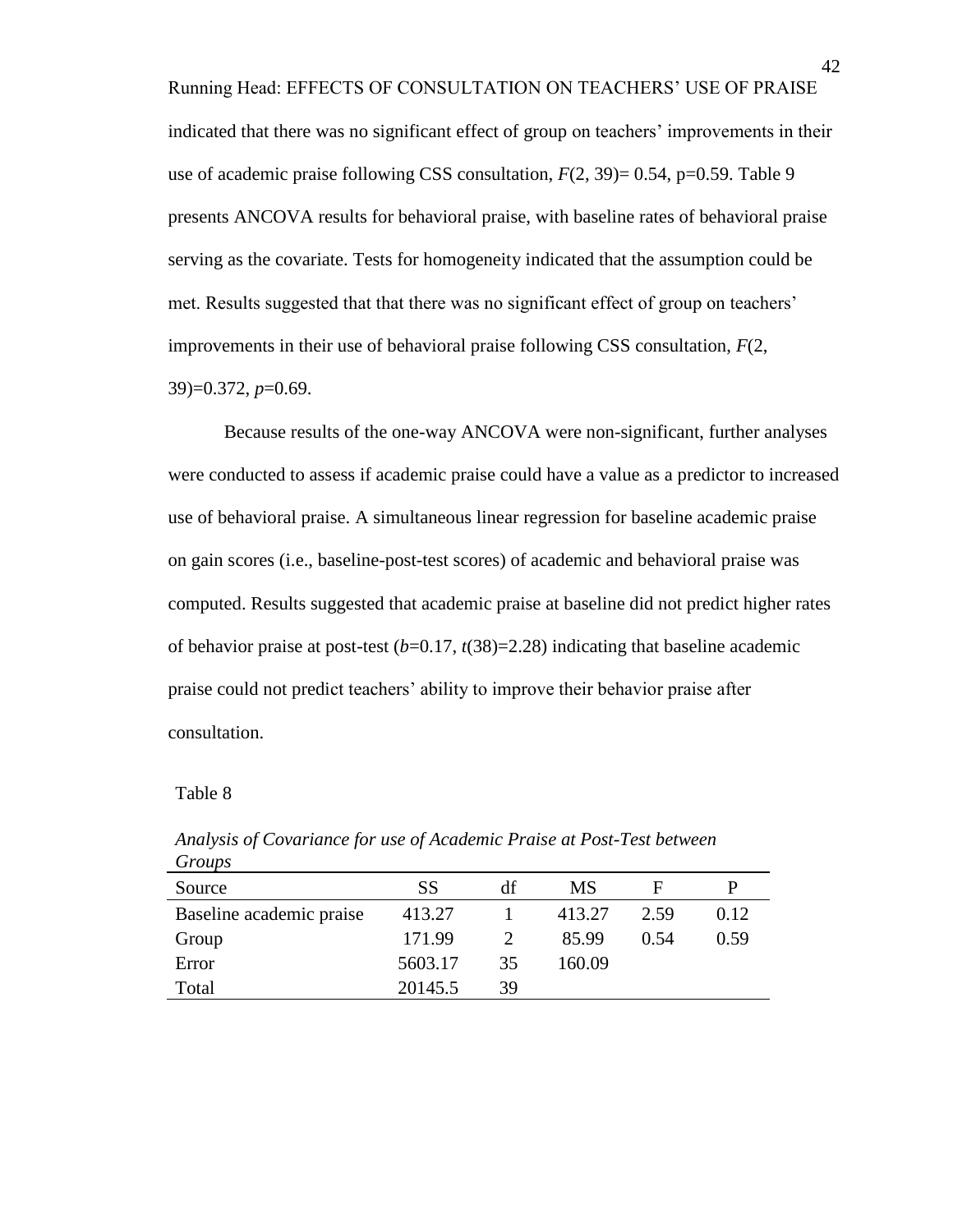#### Table 9

*Analysis of Covariance for use of Behavioral Praise Between Groups at Post-Test* 

| Source                   | <b>SS</b> | df | MS    | F    |      |
|--------------------------|-----------|----|-------|------|------|
| <b>Baseline</b> behavior |           |    |       |      |      |
| praise                   | 93.33     |    | 93.33 | 2.59 | 0.18 |
| Group                    | 26.86     |    | 13.43 | 0.38 | 0.69 |
| Error                    | 1261.86   | 35 | 36.05 |      |      |
| Total                    | 3858.5    | 39 |       |      |      |

## **Does CSS teacher consultation yield significant improvements in teachers' perceived classroom behavioral functioning at post-test?**

Descriptive statistics, effect sizes, and paired-sample t-tests for teachers' ratings of their overall classroom behavior functioning were computed (see Table 10-11). Due to some missing data, analyses were conducted for thirty five of the thirty nine teachers. Visual inspection of records revealed that missing data was random not systematic. Descriptive statistics showed that teachers' mean rating and variability were slightly higher at baseline (*M*=5.37, *SD*= 0.91) then at post-test (*M*= 5.1, *SD*= 0.82). Within group ESs revealed a small negative effect of teachers' ratings of classroom behavior functioning following CSS consultation (*ES*=-0.29). Paired sample t-test results revealed no statistically significant within group differences,  $t(34)=1.56$ ,  $p=0.12$ .

Table 10 presents descriptive statistics for teachers' ratings of overall classroom behavior functioning between groups. Results show that all groups slightly decreased in their mean rating of their classroom behavior functioning. Within group ESs revealed a medium negative effect for ratings of classroom behavior functioning following CSS consultation for teachers in the Above Average group (*ES*= -0.74), and a small negative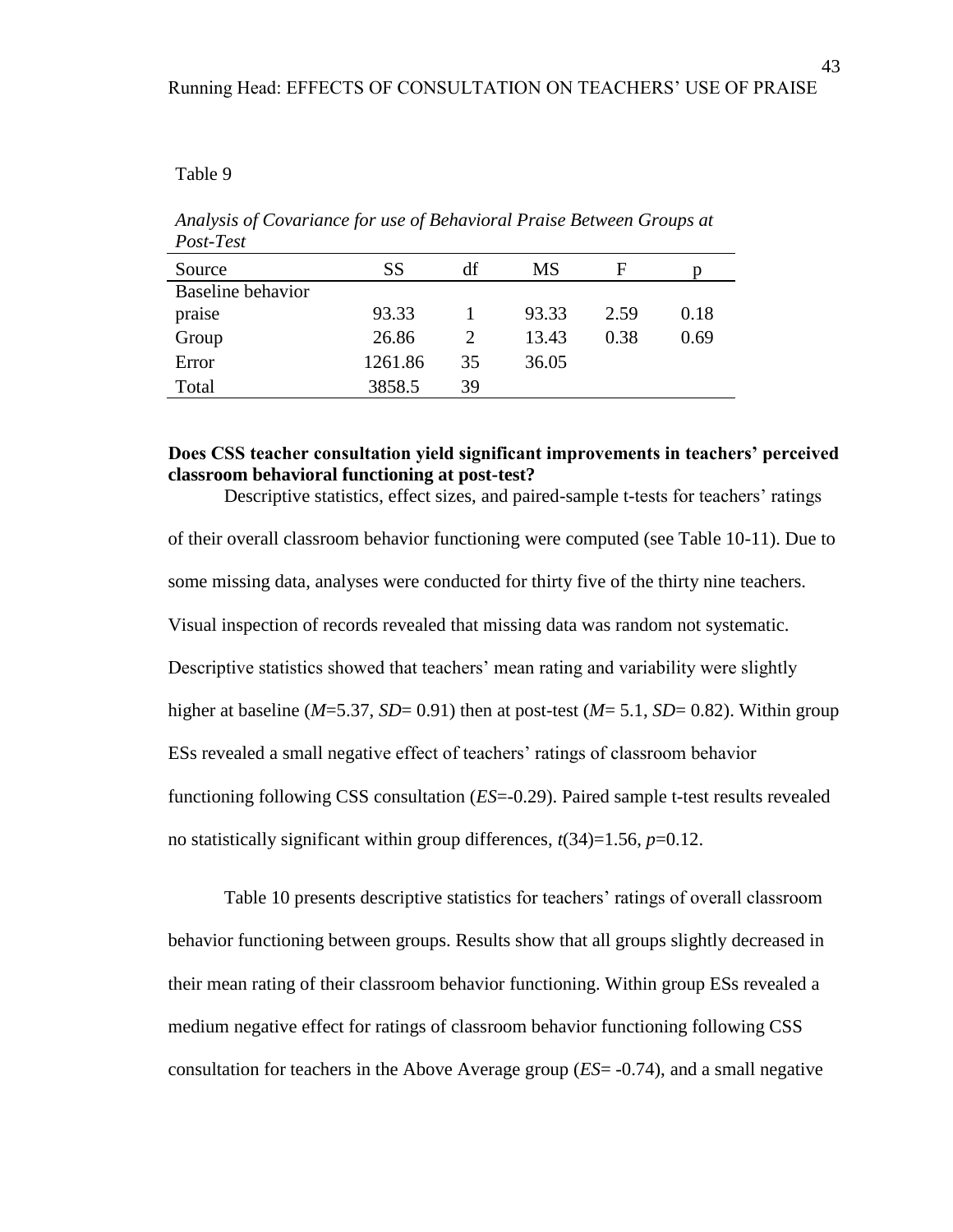Running Head: EFFECTS OF CONSULTATION ON TEACHERS' USE OF PRAISE effect for teachers in the Below Average group (*ES*=-0.31). No effect was found for teachers in the Average group (*ES*= -0.02). A one-way analysis for covariance was computed, with baseline ratings of classroom behavior functioning serving as the covariate (see Table 11). Tests for homogeneity indicated that the assumption could be met. Results showed that following CSS consultation there was not a significant effect of group on teachers' perceptions of their overall classroom behavior functioning, *F*(2, 35)= 0.29,  $p=0.75$ . Finally, descriptive statistics were computed for teachers' ratings of their use of behavioral praise at post-test. Teachers' mean rating and variability (*M*=5.67, *SD*=0.87) indicated that they consistently rated their use of behavioral praise as "much" improved" from the start of consultation.

#### Table 10

| Academic Praise      |                    |                     |         |
|----------------------|--------------------|---------------------|---------|
| Group                | Baseline Mean (SD) | Post-Test Mean (SD) | ES      |
| Above Average        | 5.7(0.67)          | 5.2(1.03)           | $-0.74$ |
| Average              | 5.23(0.93)         | 5.21(0.97)          | $-0.02$ |
| <b>Below Average</b> | 5.25(1.06)         | 4.92(0.27)          | $-0.31$ |

*Descriptive Statistics for Teachers' Ratings of Behavioral Functioning Between group at Baseline and Post-Test* 

*Analysis of Covariance for Teachers' Ratings of Class Behavioral Functioning Between Groups at Post-Test* 

| Source          | SS    | df | <b>MS</b> | F    |      |
|-----------------|-------|----|-----------|------|------|
| <b>Baseline</b> |       |    |           |      |      |
| perceived beh.  |       |    |           |      |      |
| Functioning     | 1.09  |    | 1.09      | 1.6  | 0.22 |
| Group           | 0.39  | 2  | 0.2       | 0.29 | 0.75 |
| Error           | 21.12 | 31 | 0.68      |      |      |
| Total           | 928   | 35 |           |      |      |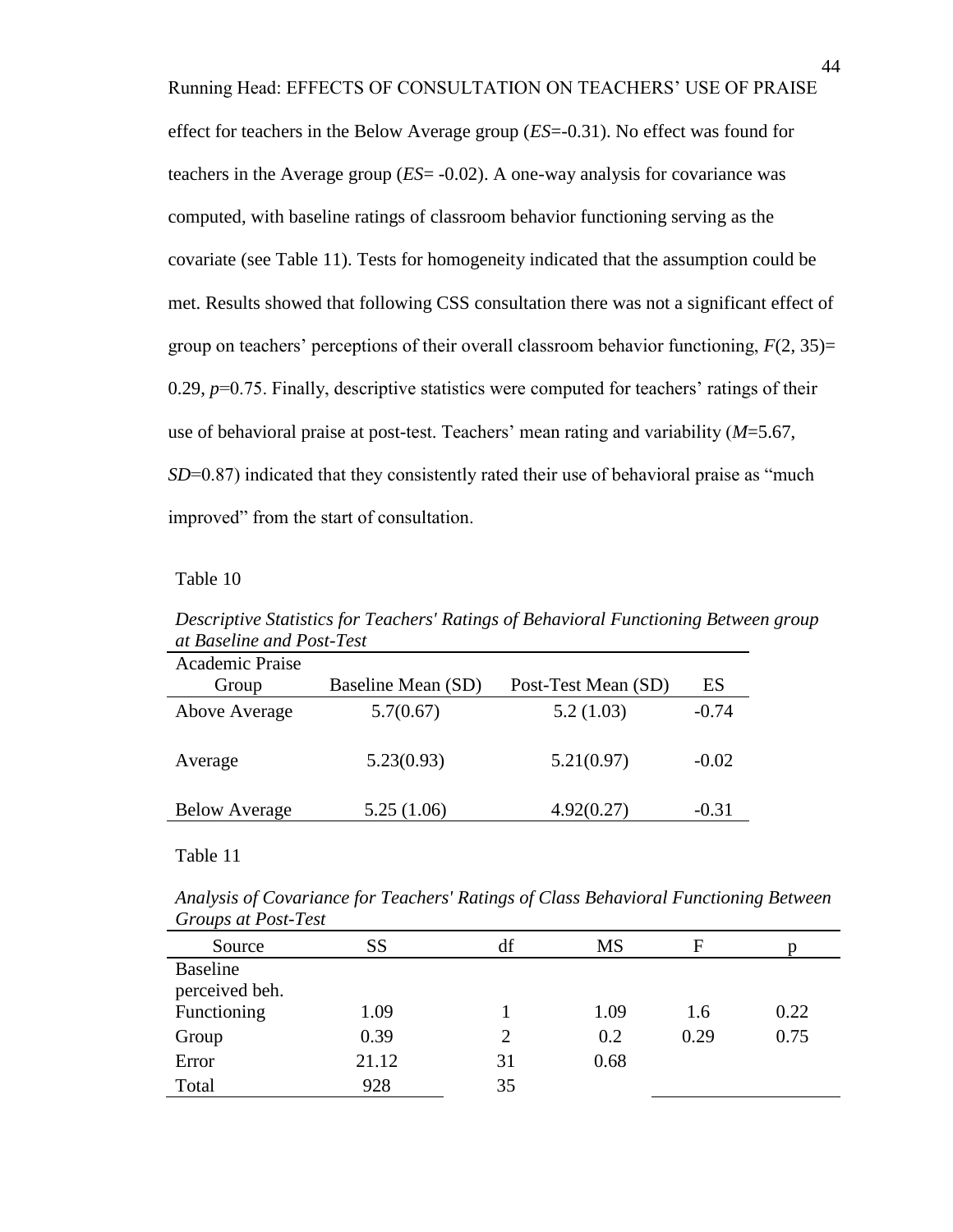# Running Head: EFFECTS OF CONSULTATION ON TEACHERS' USE OF PRAISE *Social Validity of CSS Consultation*

Two measures were used to assess the social validity of the CSS consultation model. The Usage Rating Profile-Intervention: Modified Version (URP-I) and the Teacher Consultation Evaluation Scale (TCES) were completed by all teachers at posttest. As shown on Table 12, descriptive statistics were calculated for each of the three factors that comprise the URP-I; Acceptability, Understanding, and Feasibility. Descriptive statistics indicate that across acceptability, understanding, and feasibility, teachers endorsed on average between slightly agree to agree. Teachers' rating were highest for Feasibility (*M*= 4.83, *SD*= 0.84), followed by Understanding (*M*= 4.42, *SD*= 0.44) and then Acceptability  $(M = 4.14, SD = 0.61)$ .

Table 13 presents the descriptive statistics for TCES a 14 items questionnaire. Item means ranged from 5.36-6.69, indicating that teachers overall were very satisfied with the CSS consultation process and their assigned consultants. Overall teachers appeared to find consultation very helpful in improving their skills and competencies in the classroom.

| <b>Descriptive Statistics for URP-I</b> |             |               |  |  |
|-----------------------------------------|-------------|---------------|--|--|
| Factor                                  | Mean $(SD)$ | Range         |  |  |
| Acceptability                           | 4.14(0.61)  | 2.53-5.07     |  |  |
| Understanding $4.43(0.44)$              |             | $3.5 - 5.88$  |  |  |
| Feasibility                             | 4.83(0.84)  | $2.63 - 6.00$ |  |  |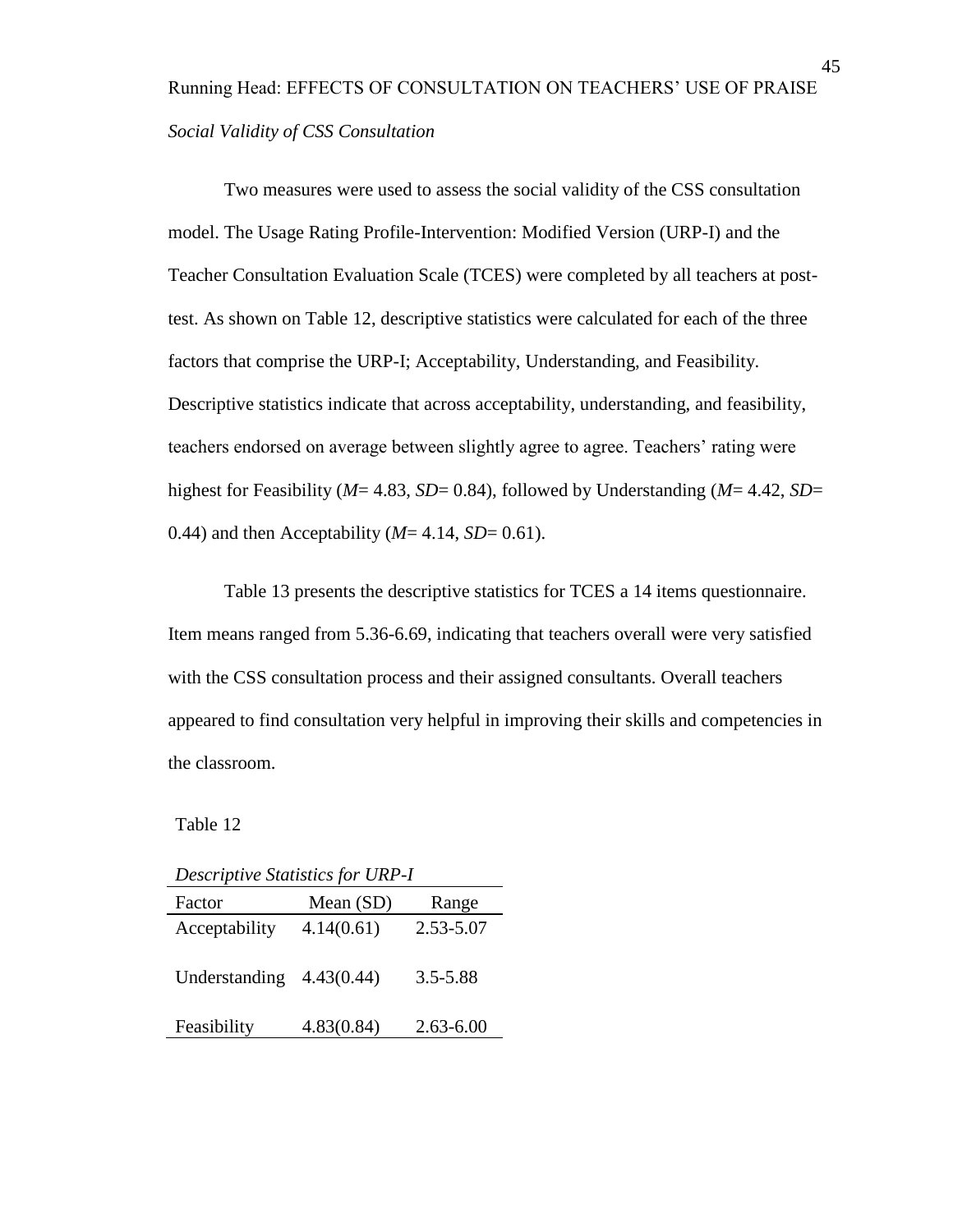*Descriptive Statistics for Teacher Consultation Evaluation Scale* 

| Item                                                                | Mean (SD)  | Range   |
|---------------------------------------------------------------------|------------|---------|
| The professional I have worked with showed a high level of          |            |         |
| interest and concern for me and my classroom.                       | 6.69(1.09) | $1 - 7$ |
| The professional I have worked with showed a high level of skill.   | 6.47(1.32) | $1 - 7$ |
| The intervention strategies that have been used with my classroom   |            |         |
| fit my needs.                                                       | 6.28(1.26) | $1 - 7$ |
| The intervention strategies that have been used with the classroom  |            |         |
| fit with my teaching style.                                         | 6.19(1.37) | $1 - 7$ |
| I feel better prepared to work with children with challenging       |            |         |
| behaviors in my classroom.                                          | 5.71(1.32) | $1 - 7$ |
| I feel better prepared to teach children in my classroom.           | 5.69(1.32) | $1 - 7$ |
| I have applied the skills I have learned to working with other      |            |         |
| children in my classroom.                                           | 6.37(0.81) | $4 - 7$ |
| The professional has helped me find ways to apply the content of    |            |         |
| our discussions to specific classroom situations                    | 6.31(0.87) | $4 - 7$ |
| I would work with staff from this project again.                    | 6.09(1.31) | $2 - 7$ |
| The demands placed on me by the assessment components (e.g.         |            |         |
| completing forms, interviews) of this project were reasonable.      | 5.49(1.60) | $2 - 7$ |
| The demands placed on me in all other areas of the project except   |            |         |
| assessment have been reasonable.                                    | 5.77(1.37) | $2 - 7$ |
| The issues that originally prompted my participation in the project |            |         |
| have been much improved.                                            | 5.36(1.38) | $1 - 7$ |
| I am satisfied with my progress.                                    | 6.00(1.24) | $1 - 7$ |
| Overall, I am very satisfied with the quality of the consultation I |            |         |
| received.                                                           | 6.28(1.21) | $1 - 7$ |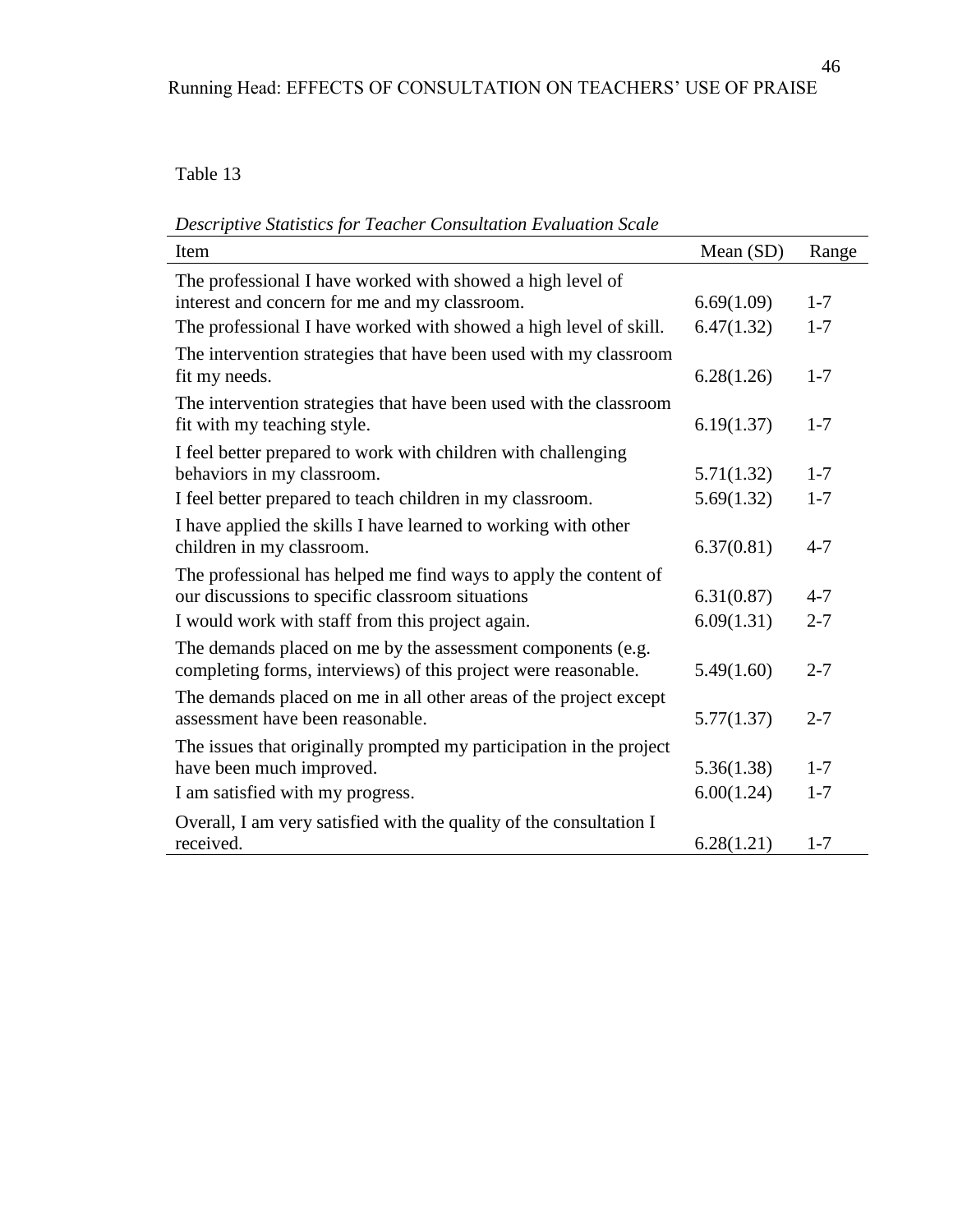#### **Chapter IV**

#### **Discussion**

This study was a preliminary investigation to assess the effectiveness of CSS consultation with visual performance feedback on general education teachers' use of behavioral praise. For this investigation three groups were formed to examine the moderating effects of baseline use of academic praise on behavior praise following consultation. Overall, results suggested that all teachers increased their use of both academic and behavioral praise from baseline to post test. Findings revealed that following CSS consultation, teachers had an increased use of both academic and behavioral praise across all three groups. Additionally, educators' pre-existing (baseline) use of academic praise did not moderate changes in their behavioral praise at post-test. Finally, no significant differences were found between teachers ratings of their classroom behavior functioning from baseline to post-test.

Many of the findings from the present investigation were consistent with previous research. This current study provided further support that teachers are minimally and inconsistently using behavioral praise due to the finding that at baseline, the entire sample was utilizing low levels of behavioral praise. Both White (1975) and Nafpakitis and Mayer (1985) illustrated teachers' minimal and inconsistent natural rates of behavior praise. White and Nafpaktis also suggested that when teachers do use praise, it is mainly for academic performance or effort (Nafpakitis & Mayer 1985; White 1975). Results again support this notion, as teachers' rates of academic praise at baseline were significantly higher than their rates of behavior praise.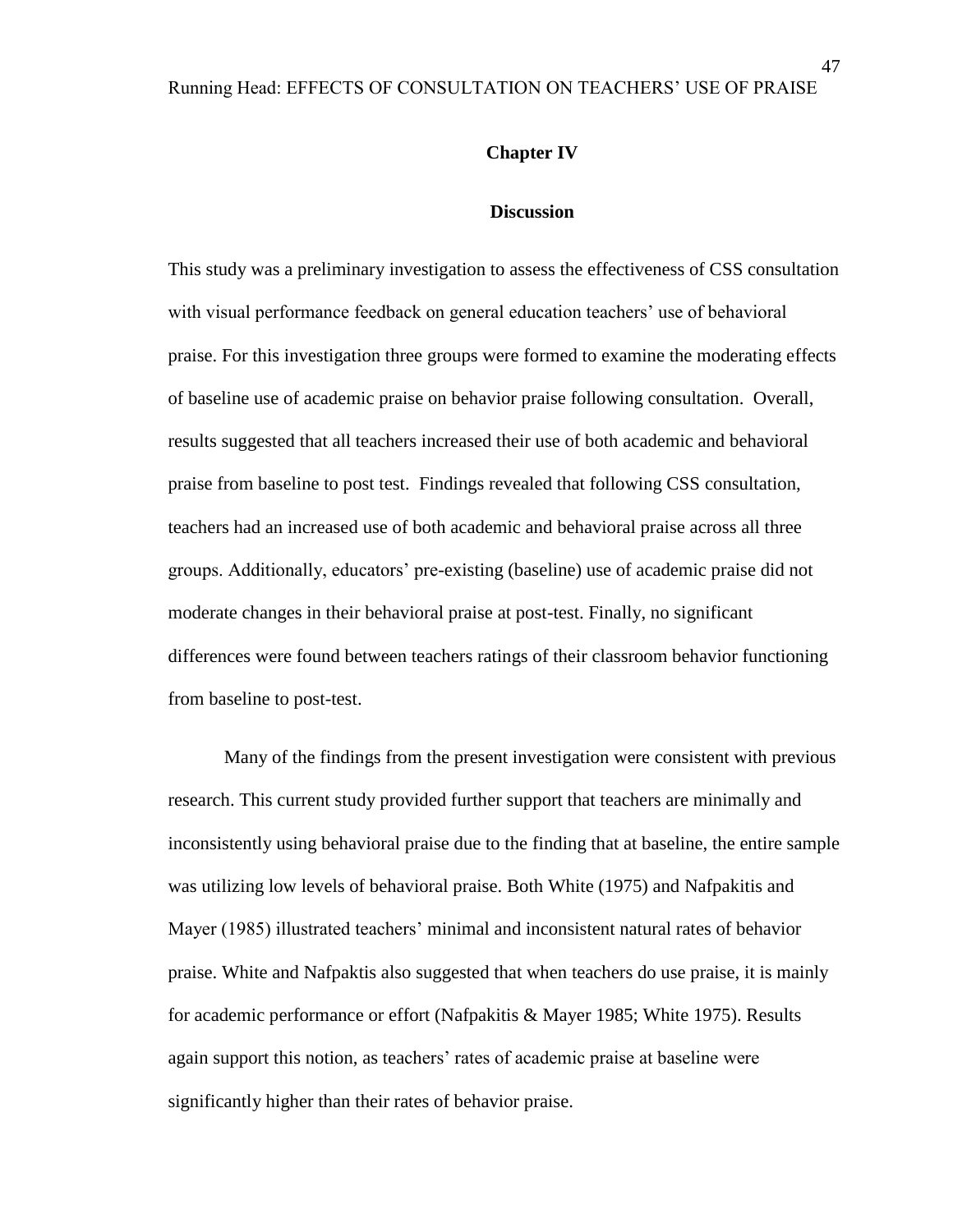Running Head: EFFECTS OF CONSULTATION ON TEACHERS' USE OF PRAISE

Consistent with previous research, consultation with visual performance feedback did appear to be an effective method for improving teachers' use of both academic and behavioral praise (e.g., Cossairt et al 1973; Mesa et al 2005; Reinke et al 2007; Reinke et al 2008). Overall, all the three groups showed significant improvements in their use of behavior praise following CSS consultation. Large positive ESs for the below average and average groups were found for their use of academic praise. In contrast, the above average group showed minimal improvement in their use of academic praise. However, because this group was using academic praise frequently at baseline, there may not have been a strong focus on this skill during consultation. As noted, large positive within group ESs were found for behavioral praise. While research has found consultation with visual performance feedback effective in improving intervention treatment, these results suggest that consultation with teacher performance feedback can be useful as a Tier one prevention strategy to improve teachers' classroom practices to benefit the entire class. A small research base supports this notion as well (i.e., Cossairt et al 1973; Reinke et al 2008). However, these studies have been conducted with small sample sizes (i.e., n<5), making it difficult to generalize the findings to the general population. Cossairt and colleagues found in their investigation  $(n=5)$  that as teachers' rate of praise increased, students' inappropriate behavior decreases (Cossairt et al 1973). In another study, Reinke and colleagues, with a sample size of four, found very large ESs from baseline to posttest in teachers' improvements in their use of behavior praise with the use of consultation with visual performance feedback (Reinke et al 2008). As this current study has a significantly larger sample size then ones that preceded it, it provides further support for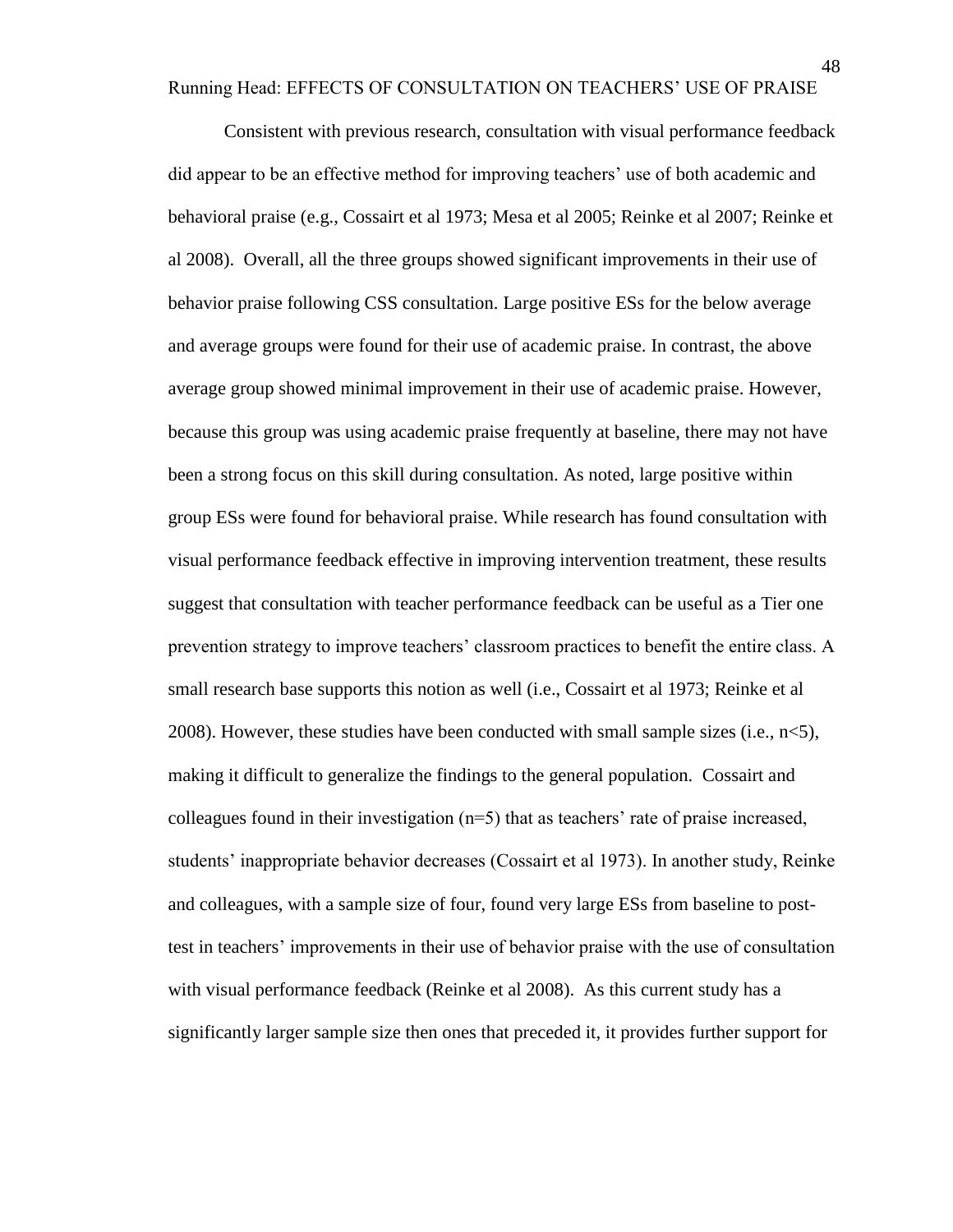Running Head: EFFECTS OF CONSULTATION ON TEACHERS' USE OF PRAISE the notion that consultation with visual performance feedback can be effective in improving teachers' use of praise.

Two main findings from this investigation are inconsistent with previous related research. Results in this study did not support the notion that pre-existing use of academic praise would serve as a moderator for use of behavioral praise following consultation. This is in contrast to research on teachers' personality and ability to change (e.g., Evidenced- Base intervention Workgroup 2005; Witty 1946). What these bodies of research suggests is that certain personality traits (e.g., high extraversion, low neuroticism, openness to experience) may predispose teachers to innately use praise in their daily practices, while certain beliefs or attitudes about a given practice or intervention will influence their ability to try out or implement an intervention even when coaching or consultation is provided. Several explanations can account for this finding. First, all of the teachers in the sample volunteered to participate in the study, and may have had been particularly motivated to improve their classroom practices. Two pertinent theories of change models, the Theory of Reasoned Action and Rogers' Innovation-Diffusion theory suggests that having a positive attitude and wanting to change are key ingredients in implementing and sustaining use of new strategies. The Theory of Reasoned Action posits that a person's attitudes in conjunction with the subjective norm of the system will affect if and how a person changes (Albarracin et al 2001). Thus, participating teachers in this study may have strong positive attitudes about receiving one-on-one coaching/consultation and improving their teaching practices which may have created a positive subjective norm at the school. Moreover, Rogers' Innovation-Diffusion theory also suggests that there are five characteristics that improve the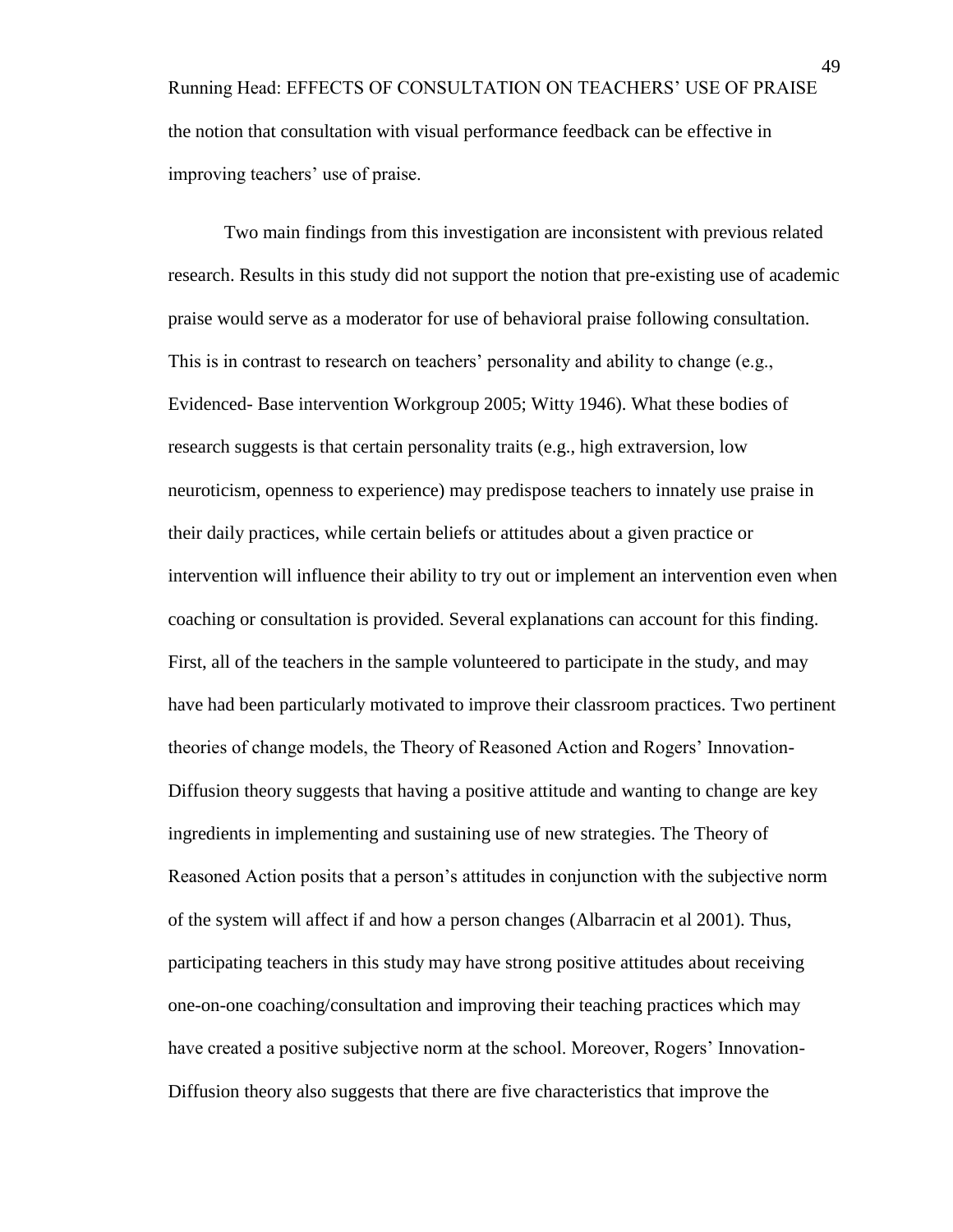Running Head: EFFECTS OF CONSULTATION ON TEACHERS' USE OF PRAISE successfulness of change. These are relative advantage, compatibility, complexity, trialability and observability (The Evidence-Based Intervention Work Group 2005; Rogers 2003). Taken together, these two theories suggests that the teachers in the sample may have made significant improvements in their use of praise because they believed it would improve their students' academic performance or behavior, valued the expertise or knowledge of the consultants and project staff, and were motivated to improve their teaching practices to benefit their students. Additionally, it is important to note that the distribution of scores was examined, to assess if teachers who made the least amount of change in their use of praise from baseline to post test, did not perceive the CSS consultation as helpful or effective. Results showed that there was no pattern between teachers who made minimal growth during consultation and teachers who rated the consultation as ineffective. Further research is warranted on how this small group of teachers did rate the consultation as effective, but still improvements in their use of academic or behavior praise. Another explanation may be that participating teachers had certain personality characteristics which were more compatible with using praise. Traits such as high extraversion, low neuroticism and openness to experiences are found to be highly correlated with nurturance and emotional involvement. Teachers who possess such characteristics may be more likely to utilize, or improve their rates of praise compared to teachers that lack these qualities (e.g., Dodge 1938; Metsapelato & Pulkkinen 2002; Witty 1946). Thus, it may have been that in this study teachers were motivated to improve their teaching practices, saw value and the benefit of utilizing praise, or held personality characteristics that were compatible with the use of praise. However, this warrants further research.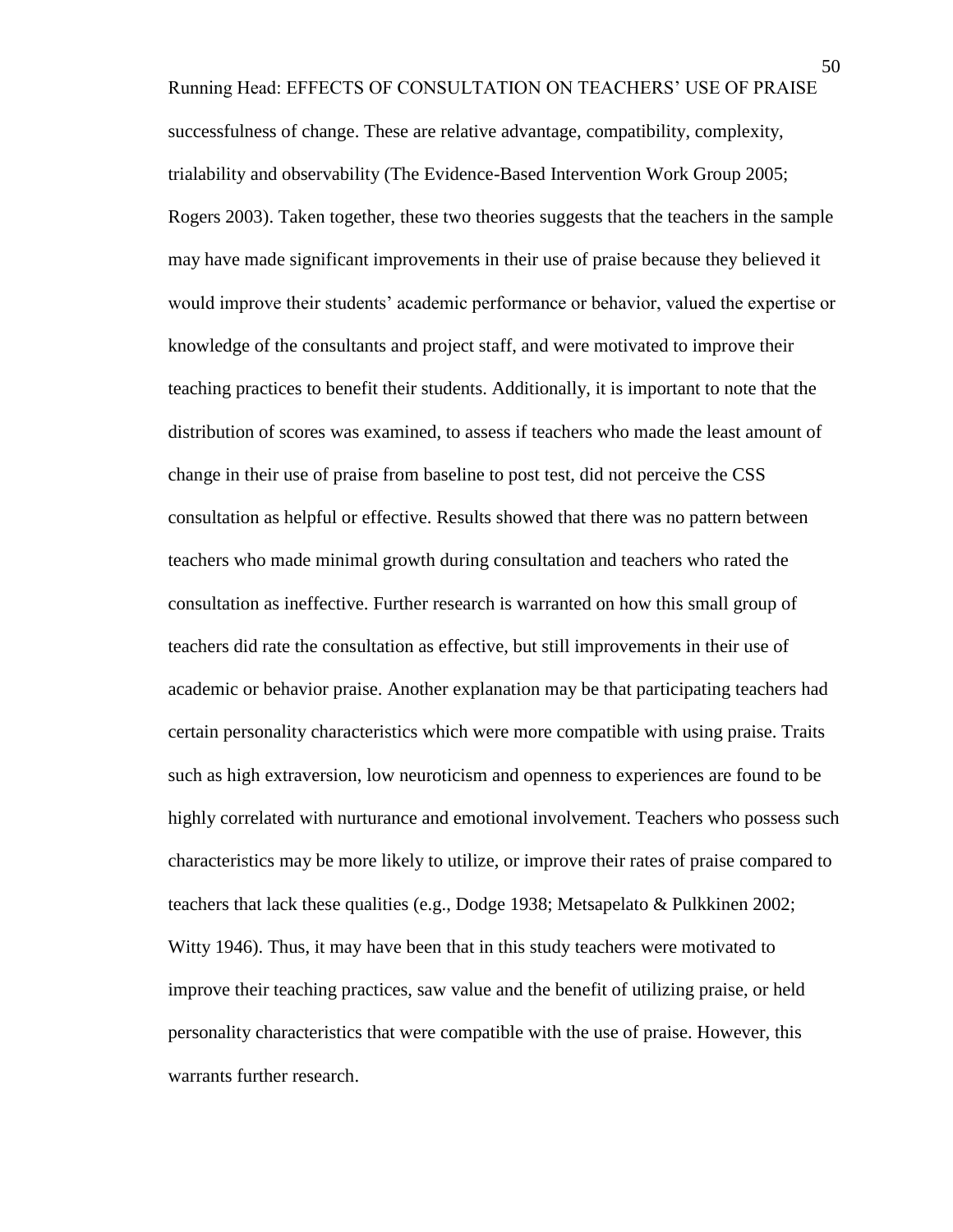Running Head: EFFECTS OF CONSULTATION ON TEACHERS' USE OF PRAISE

Finally, results in this study did not support some previous findings that found that increased use of behavioral praise resulted in improved overall classroom behavior functioning (Kazdin 1977; Madsen et al 1968; Sutherland et al 2000). Research has suggested that the most effective way to improve student behavior is to provide students with specific positive feedback on their behavior (e.g., Hattie 1992; Madsen et al 1968; Sutherland et al 2000). It is important to note that in this study only one item of teacher self-report was used to assess change in student behavior, not direct observation of student behavior like previous research has utilized. In this study, teachers overall rated that their use of behavior praise significantly improved following consultation. Independent observers also reported that teachers' rates of praise increased from baseline to post-test, thus confirming teachers' reports. However, teachers' increased use of praise did not appear to be related to their perceptions of their students' behavior functioning. Multiple factors may have influenced this. First, teachers may be hesitant to report poor behavior functioning of their students as they may perceive it to be a poor reflection on themselves. In Roache and Lewis's (2011) survey of 145 teachers, teachers reported utilizing positive proactive classroom management strategies as well as consequences and punishment, but did not report that their students had any significant behavior difficulties. Teachers also reported that classroom management was a "minor concern" (Roache & Lewis 2011). With tenure reform occurring throughout the country, and the large academic demands put on teachers, teachers may be more willing to report the classroom management strategies they believe they are using, but be hesitant to report behavioral difficulties of their students. Unfortunately, due to these issues in relying on teacher report, conclusions cannot be made if teachers' increased use of praise improved their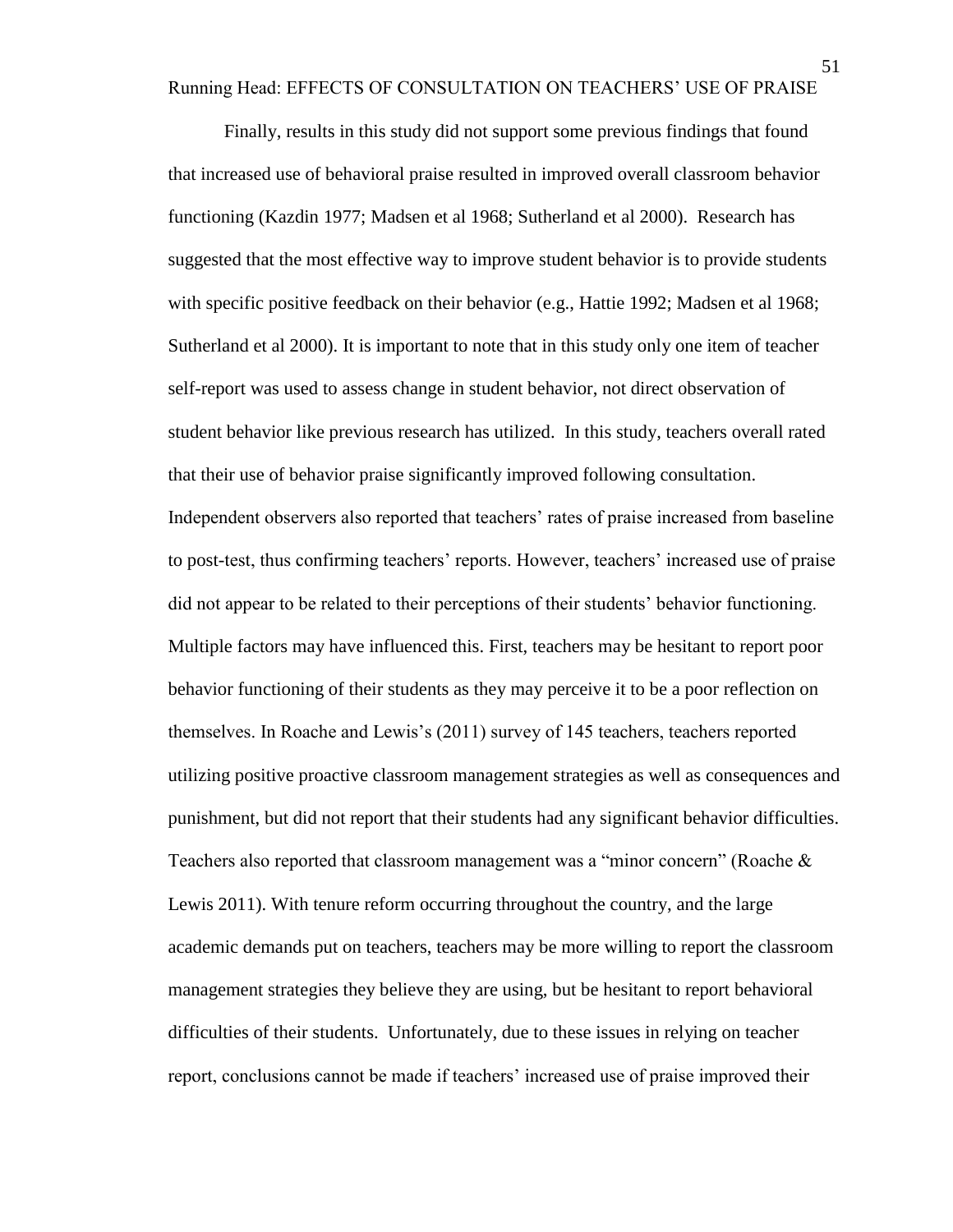Running Head: EFFECTS OF CONSULTATION ON TEACHERS' USE OF PRAISE perceptions on their class's behavior functioning. It would be beneficial for further research to assess classroom behavior functioning from ratings of independent observers to investigate whether increased rates of behavior praise does improve overall classroom behavior functioning.

## **Social Validity of the CSS Consultation**

In consultation, as with any treatment, assessing the social validity is imperative. If teachers do not perceive the consultation as beneficial, the interventions as effective or feasible to implement, not only will the intervention not be successful, long-term change will not occur (Gresham & Lopez 1996). Social validity is also important when considering potential barriers to teaching practices being utilized with high integrity (Reinke et al 2007). Overall, teachers in the current investigation reported the strategies and tactics for improving their use of praise to be acceptable, useful, and feasible to implement given the resources and constraints of the systems in which they worked. Most noteworthy however, was their ratings of the consultation process and the consultants with whom they worked with. Teachers reported very strongly that they found the consultation very beneficial, and that it was a supportive and helpful modality for improving their use of academic and behavioral praise. They also reported that the consultants were very knowledgeable, professional, and supportive. Because teachers valued the consultants, and the consultation they received, it may have helped to improve the integrity at which they used the strategies learned and sustained use of them past the end of consultation. As previously noted, a small group of teachers rated the consultation as unhelpful or ineffective, however still made significant improvements in their use of behavior or academic praise. Nonetheless, these findings help to solidify the use of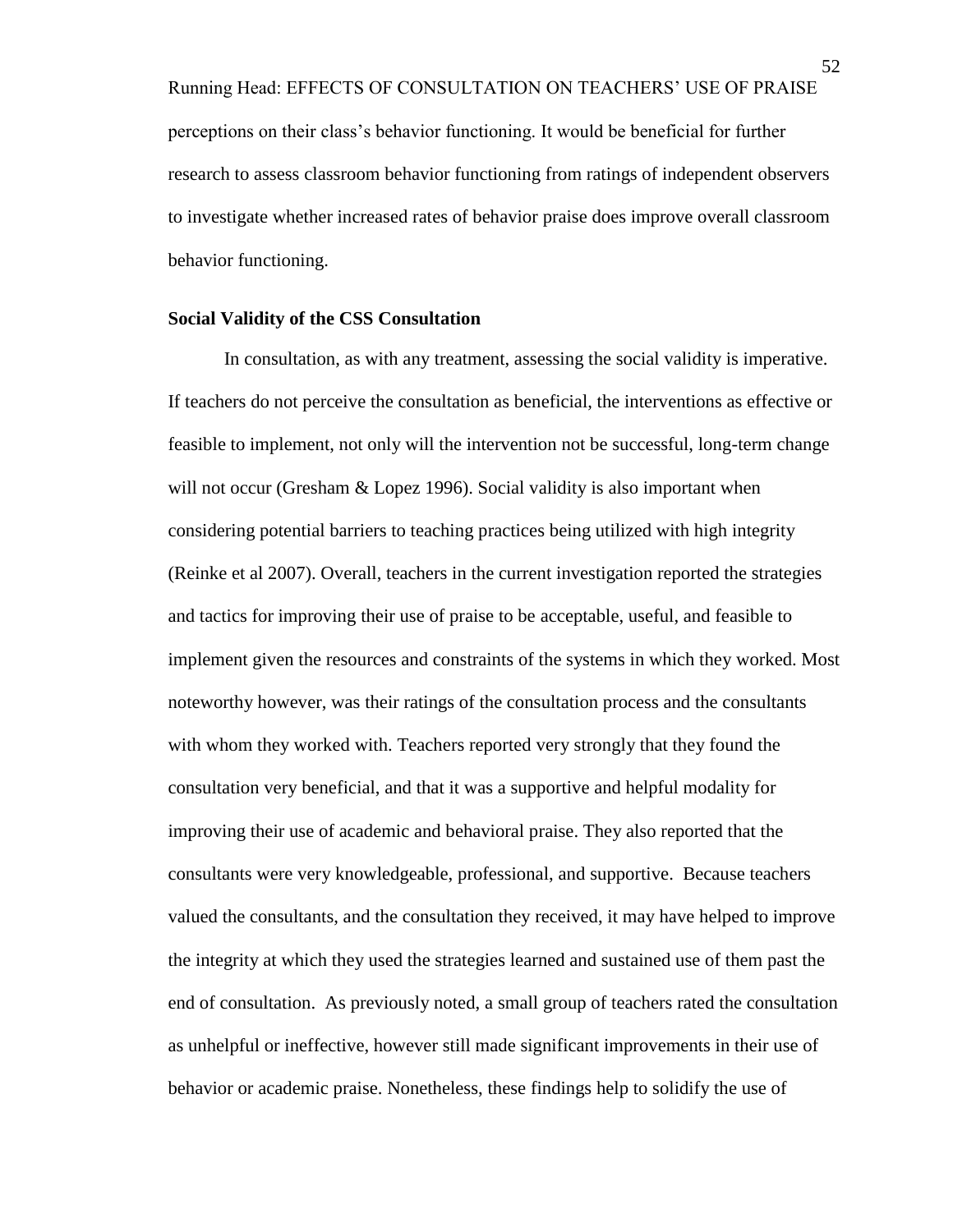Running Head: EFFECTS OF CONSULTATION ON TEACHERS' USE OF PRAISE consultation in schools, as the breadth of studies on teacher consultation have also reported strong social validity for its use in schools (e.g. Mesa et al 2005; Mortenson & Witt 1998; Noell et al 1997; Noell et al 2000; Reinke et al 2008).

## **Implications for Practice**

With increased pressures for teacher effectiveness and educational reform, school administrators are turning to school psychologists to help general education teachers improve their use of evidence-based practices related to student achievement. As Tillery, Varjas, Meyers and Collins (2010) suggested, teachers value the importance of effective classroom management, but need further training and support to utilize behavior management strategies effectively. Simonson (2010) investigated how to best improve teachers' classroom management skills, specifically their use of prompting students and providing praise for appropriate behavior. While both trainings and performance feedback were provided to teachers, teachers' use of these strategies significantly improved with the use of performance feedback, suggesting that training alone was not sufficient (Simonson 2010). It is important to note that during CSS consultation, consultants often gave teachers strategies to help them remember to incorporate academic or behavior praise into their teaching practices. For example, consultants suggested that teachers strategically place post-it stickers with the letter "P" around the classroom as visual reminders. Consultants also suggested that the teachers write the letter "P" on their lesson plans, or place a penny in their pocket, and move it from one pocket to the next every time they utilized academic or behavior praise. These tactics helped the teachers incorporate the strategies into their practice, and therefore may have improved the sustainability of use, once consultation had ended. Thus, the use of individualized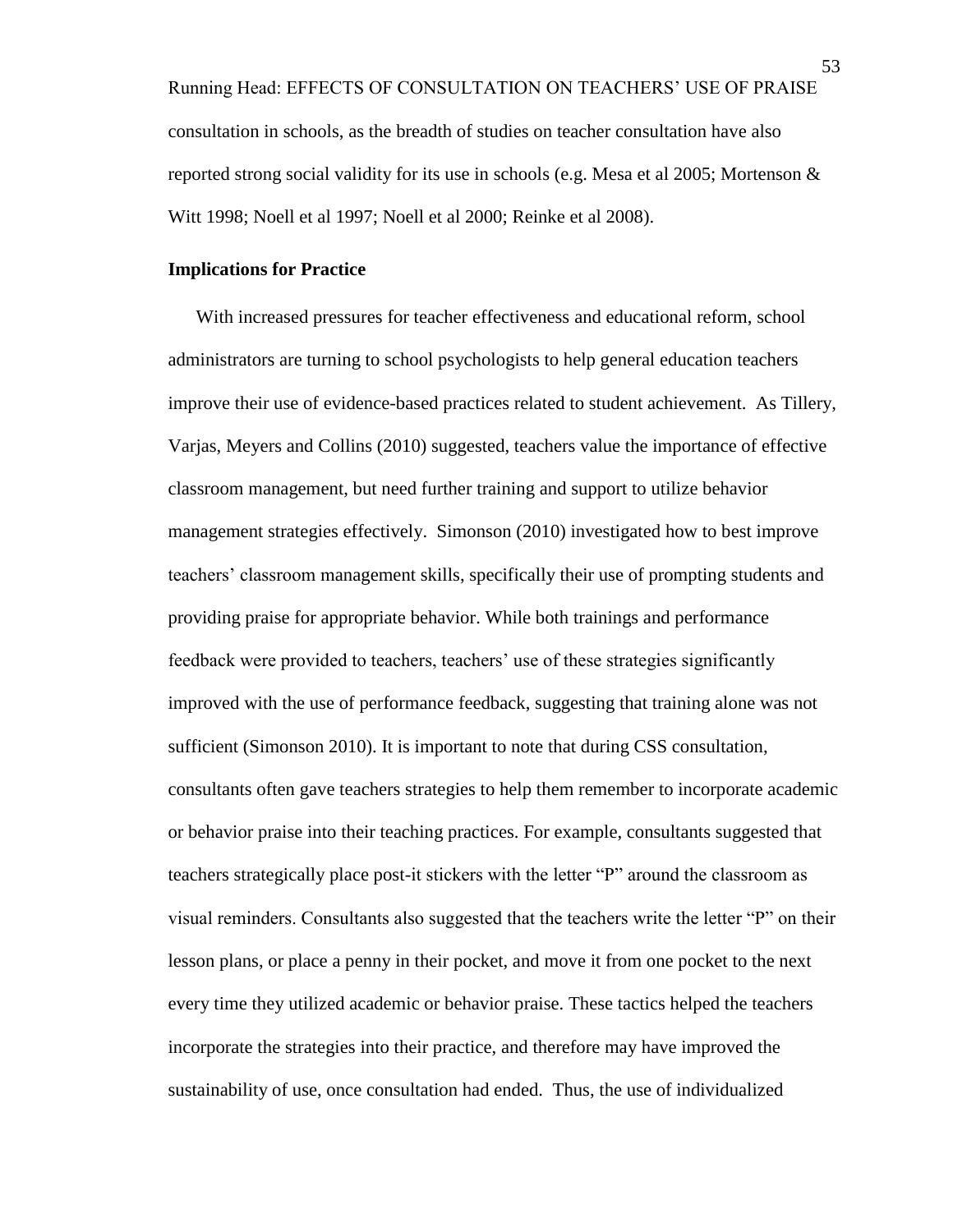Running Head: EFFECTS OF CONSULTATION ON TEACHERS' USE OF PRAISE methods, such as consultation and performance feedback, can be an effective way for school psychologists to help improve teachers' classroom management skills while benefiting a large amount of students.

As discussed, consultation is a useful tool for school psychologists as it is a way to reach a large number of students in a short amount of time. Within the framework of Response to Intervention, the effectiveness of consultation can be heightened when it is used to help the teacher implement class-wide preventive strategies. This is especially true of the CSS consultation model as CSS consultation focuses on tier-one teaching practices that serve to improve the functioning of all students in a given class. Through use of the CSS Observer Form the consultant can provide the teacher with objective data on their progress in improving use of such strategies. The CSS Teacher Form allows the teacher to reflect on their use of the same strategies. Thus, the CSS consultation is a collaborative process in which teacher and consultant work together to identify areas in need of improvement and develop strategies and tactics together. For many teachers, use of behavioral praise is a skill that is often targeted for improvement. As Kerns and Clemens (2007) suggest, behavioral praise is an archetype prevention strategy as it promotes pro-social skills, academic engagement, and on-task behavior. Research has also found that students perceive praise as beneficial. Burnett (2001) surveyed elementary school students to evaluate their preferences for praise used in the classroom. Specifically, he measured students' preferred frequency of being praised, whether students preferred praise for effort or ability, and if students preferred to be praised publicly or privately. Overwhelmingly, the majority (approximately 90%) of students reported they wanted be praised either often or sometimes, both for academics and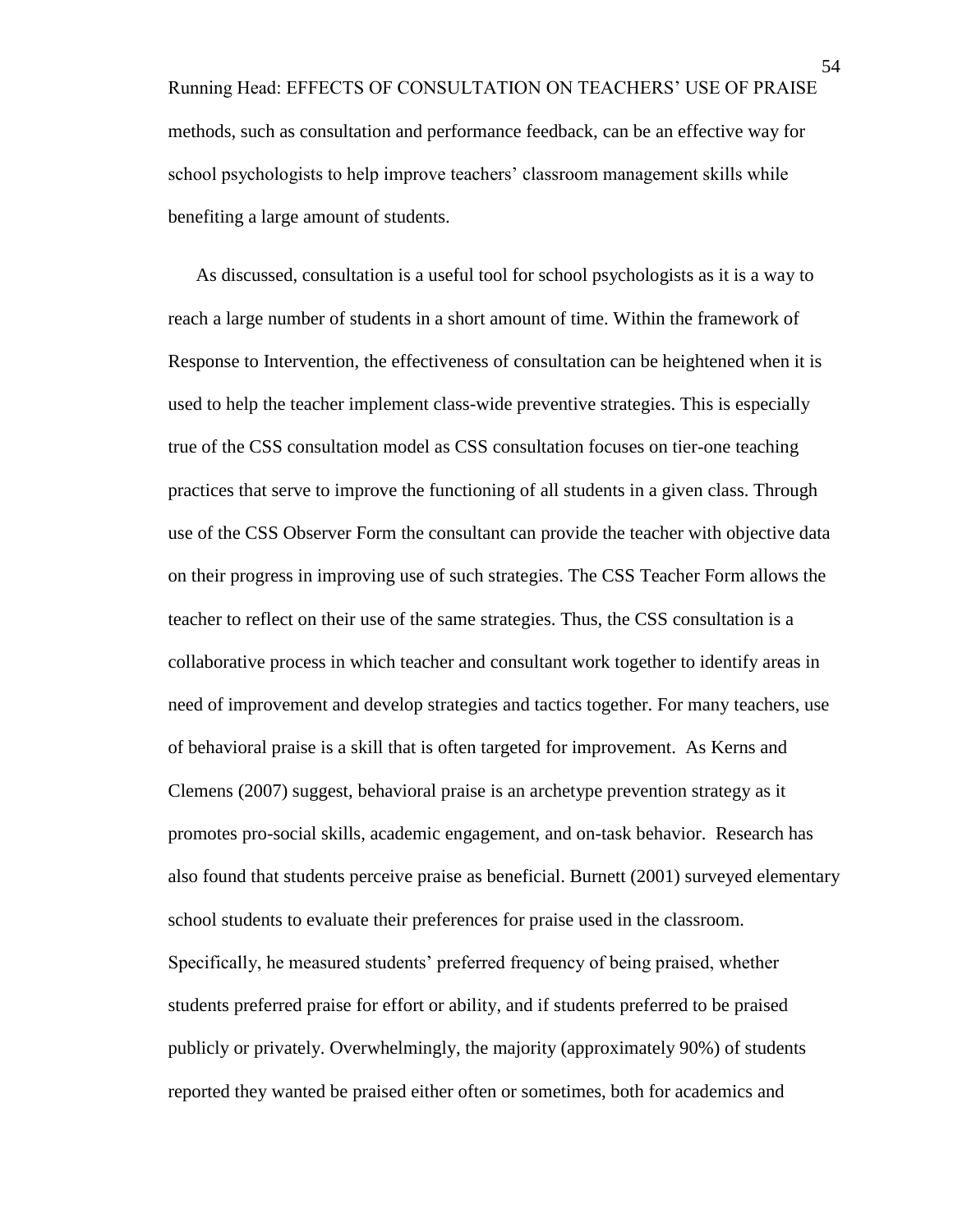Running Head: EFFECTS OF CONSULTATION ON TEACHERS' USE OF PRAISE behavior. Additionally, most students also stated that they rather be praised for their effort rather than for their ability (Burnett 2001). This suggests that students are motivated and reinforced from praise and positive reinforcement from their teacher. It is most likely the experience of being rewarded by an adult they admire or look up to that is rewarding for young children. While teachers also believe in the benefits of praise, the evidence that it is used minimally and inconsistently suggest that this is an opportune area for school psychologists to focus on. Thus, CSS Consultation is an effective tool for school psychologists to use when helping teachers improve their use of praise.

## **Limitations**

The present study includes limitations. First, because this study used multiple inclusionary criteria to select teachers for the sample and assign them to one of the three groups, random assignment could not be utilized. Second, the size of the sample groups was modest and offered limited power. Third, a control group was not use on this study which precludes definitive conclusions about the overall effectiveness of the CSS consultation. While treatment integrity on the part of the consultant was collected, it was collected in the form of a checklist that the consultant completed at the end of every week. No methods of assessing treatment integrity on the part of the teachers were utilized, not making it possible to assess for their use of the teaching strategies when the consultant was not in the room. Previous consultation studies have shown that use of treatment integrity checklists have increased accountability and integrity of intervention implementation on the part of the teacher (Noell et al 1997; Noell et al 2000; Sanetti  $\&$ Kratochwill 2007). Additionally, Sanetti and Kratochwill (2007) suggested discussing the importance of treatment integrity at the start of consultation, and then using multiple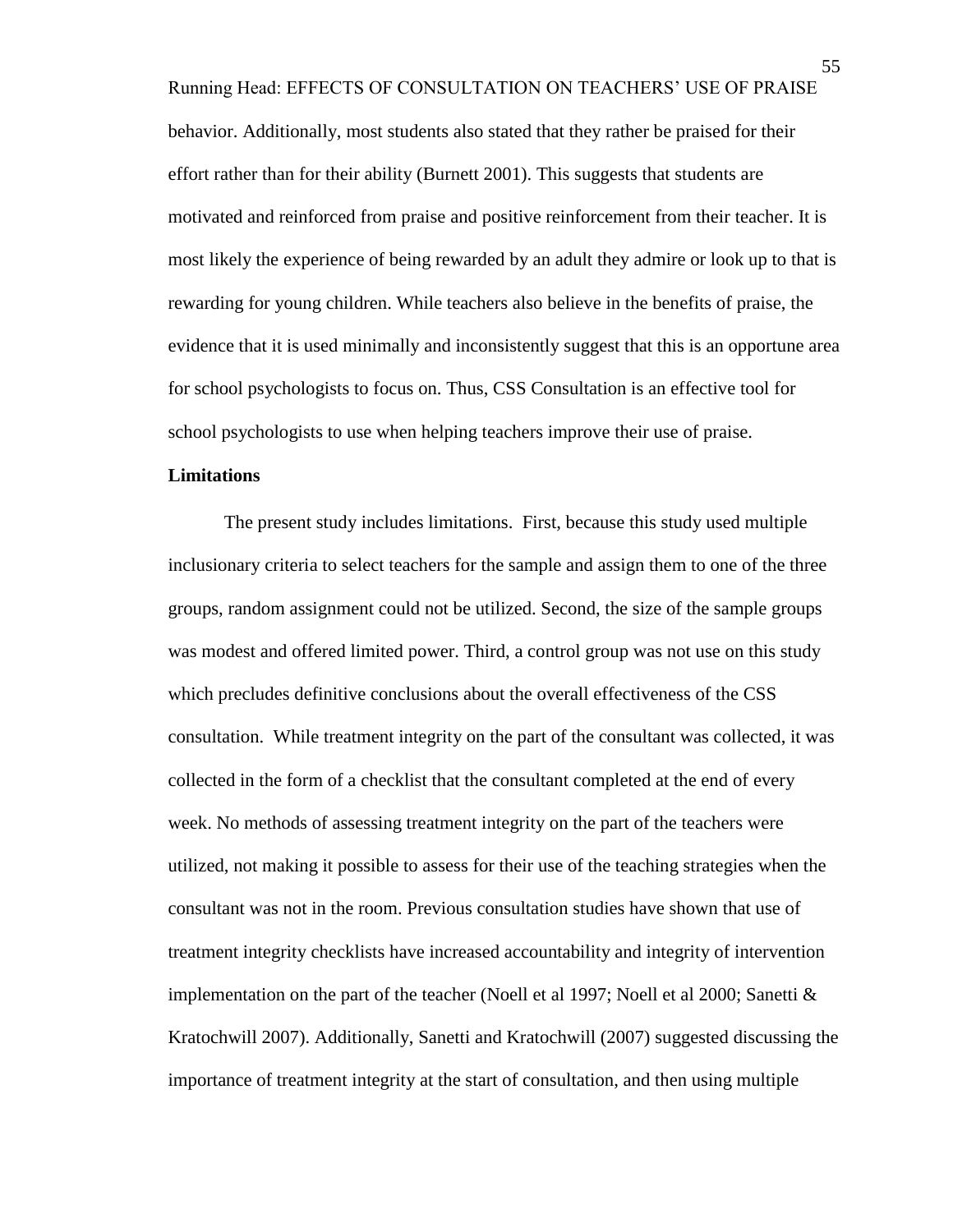Running Head: EFFECTS OF CONSULTATION ON TEACHERS' USE OF PRAISE methods to assess for integrity during implementation of the intervention (Sanetti  $\&$ Kratochwill 2007). Thus, future studies may want to utilize treatment integrity measures for both the consultant and the teachers to ensure protocol is being followed to the highest integrity possible.

#### **Directions for Future Research**

This study offer new directions for research. First, it is important to investigate why teachers are using minimal or inconsistent rates of behavioral praise in the classroom. Specifically, it is important to assess whether this is a product of teacher education training programs, if there are specific traits or skills that predispose teachers to utilize praise more than other teachers, or if its effectiveness is simply not valued or known. This is an important area as the large body of research suggests that praise is a beneficial way to improve student behavior, improve the relationship between student and teacher, and create a positive climate in the classroom (Brophy 1981; Burnett 2002; Swinson & Knight 2007). Second, research is needed that further establishes consensus on the optimal rate of praise for academic performance and appropriate behaviors in general education classrooms. Additionally, future research on use of praise should assess and differentiate between appropriate and inappropriate use of praise in the classroom. Praise can only be an effective means of changing behavior if used appropriately. Third, research is warranted on practical ways to effectively train and coach teachers to use optimal rates of praise in their daily instruction. Although research suggests that consultation is effective in improving teachers' skills and competencies, further studies are needed to investigate whether or not these skills or strategies are maintained once consultation has ended, and if not, what factors inhibit teachers from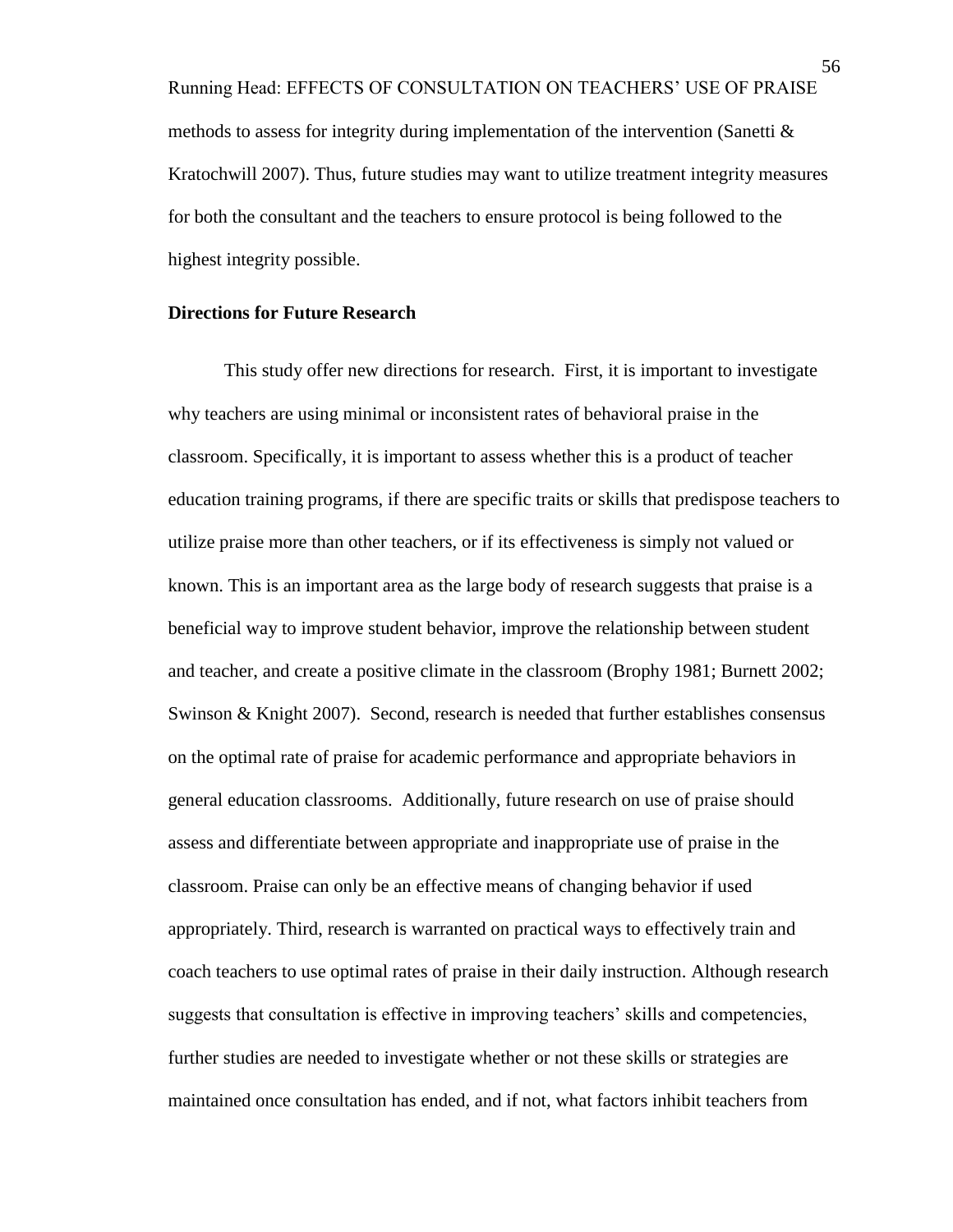Running Head: EFFECTS OF CONSULTATION ON TEACHERS' USE OF PRAISE sustaining the changes made during consultation. Research suggests that often once consultation ends rates of use of praise decrease back to baseline (Reinke et al 2008; Sutherland et al 2000). For example, Sutherland and colleagues (2000) showed that once consultation stopped, rates of use of praise decreased back to baseline, but when consultation was reintroduced, rates increased (Sutherland et al 2000). Thus, future studies should investigate how to sustain use of skills learned, such as the use of booster sessions, to make new strategies part of teachers' repertoire. Finally, future research conducted on consultation with visual performance feedback should utilize control groups so that the clinical effectiveness of consultation can be solidified.

#### **Conclusion**

Overall, consultation with visual performance feedback may be an effective method for improving teachers' classroom practices. This study provided further evidence that teachers are infrequently using behavioral praise in the classroom, despite the large research base that suggests its' effectiveness. By providing teachers with consultation through a supportive and collaborative relationship, significant change can be made. Findings from this study build on the research that has shown behavioral consultation as an effective means to improve teachers' classroom practices (e.g., Cossairt et al 1973; Mesa et al 2005; Reinke et al 2007; Reinke et al 2008). This study provides support that consultation may be an effective method for promoting tier one classroom management strategies and improving teachers 'class-wide skills and competencies and thus improving student outcomes.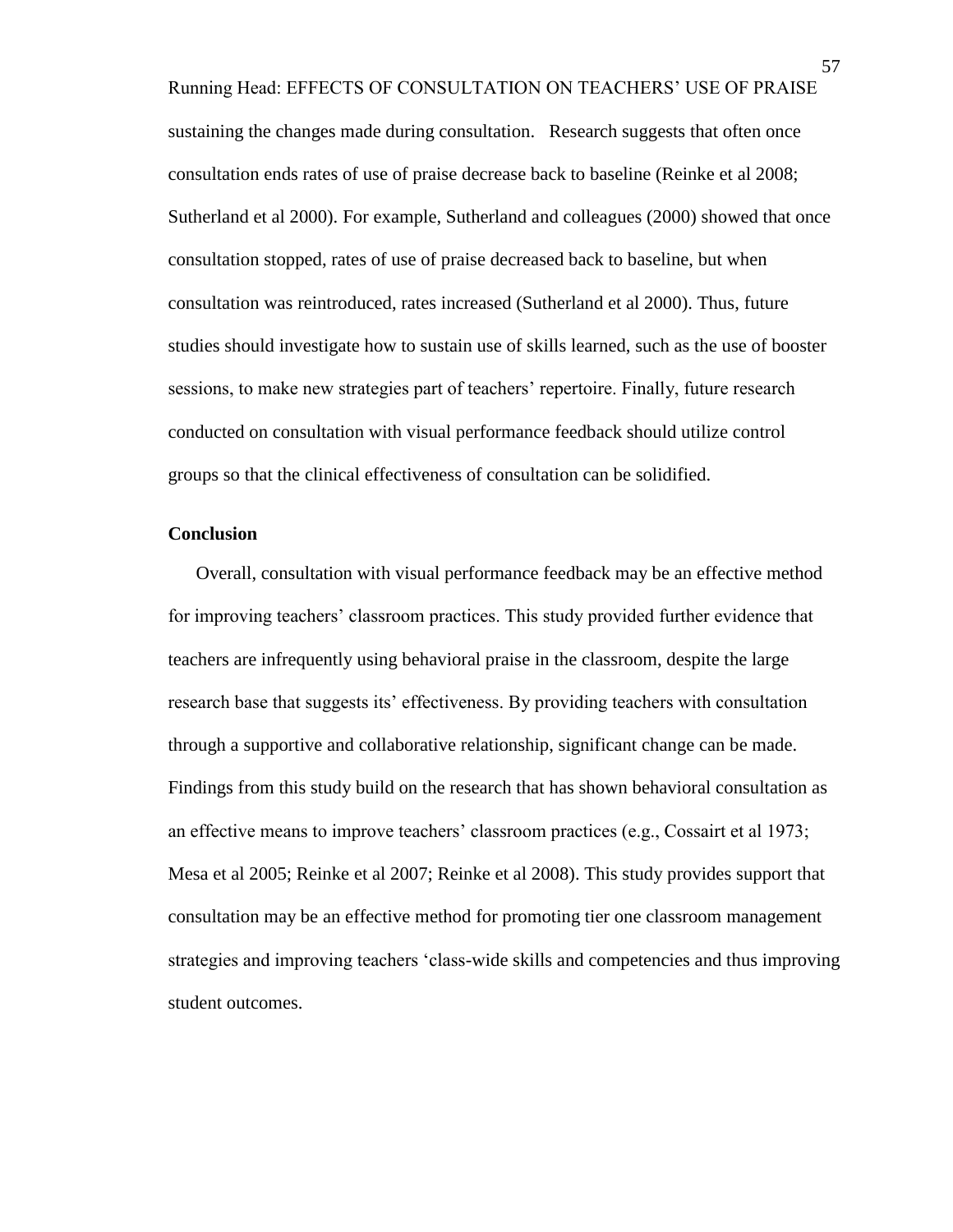#### References

- Albarracin, D., Johnson, B.T., Fishbein, M., & Muellerleile, P.A. (2001). Theories of reasoned action and planned behavior as models of condom use: A meta-analysis. *Psychological Bulletin, 127*(1), 142-161.
- Beaman, R., & Wheldall, K. (2000). Teachers' use of approval and disapproval in the classroom. *Educational Psychology, 20*(4), 431-446.
- Bergen, J.R., & Kratochwill, T.R. (1990). *Behavior Consultation and Therapy.* New York: Plenum Press.
- Brophy, J. (1982). Classroom management and organization. *The Elementary School Journal, 83*(4), 264-285.
- Brophy, J. (1981). Teacher praise: A functional analysis. *Review of Educational Research, 51*(1), 5-32.
- Burnett, P.C. (2001). Elementary students' preference for teacher praise. *Journal of Classroom Interaction, 36*(1), 16-23.
- Burnett, P.C. (2002). Teacher praise and feedback and students' perceptions of the classroom environment. *Educational Psychology, 22*(1), 5-16.
- Busk, P., & Serlin, R. (1992). Meta-analysis for single-participant research. In T. R. Kratochwill & J. R. Levin (Eds.), *Single-case research design and analysis: New directions for psychology and education* (pp. 187-212). Mahwah, NJ: Erlbaum.
- Chadwick, B.A., & Day, R.C. (1971). Systematic reinforcement: Academic performance of underachieving students. *Journal of Applied Behavior Analysis, 4*(4), 311-319.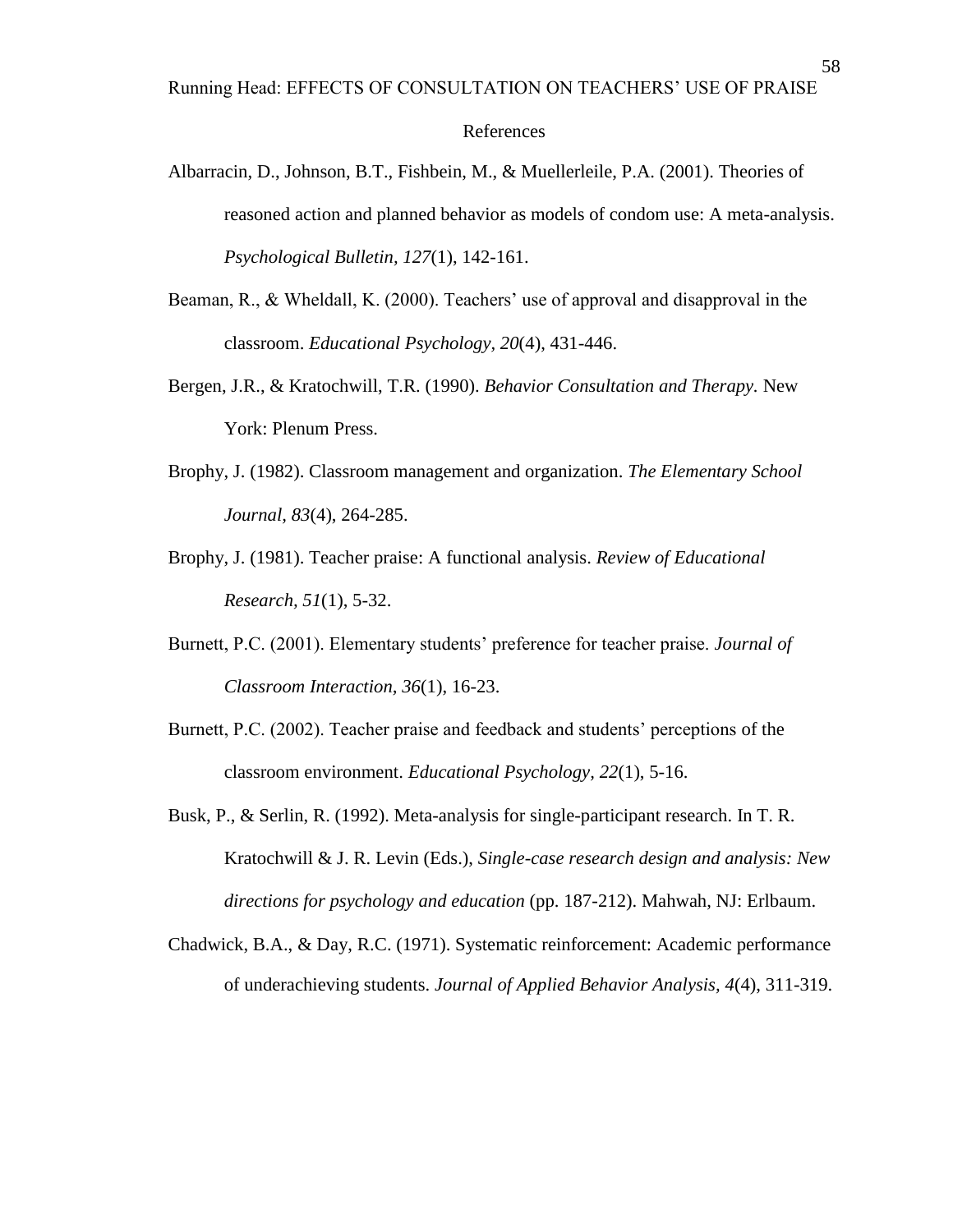- Chalk, K., & Bizo, L. (2004). Specific praise improves on-task behaviour and bumeracy enjoyment: A study of year four pupils engaged in the numeracy hour. *Educational Psychology in Practice, 20*(4), 335-351.
- Clunies-Ross, P., Little, E., & Kienhuis, M. (2008) Self-reported and actual use of proactive and reactive classroom management strategies and their relationship with teacher stress and student behaviour. *Educational Psychology, 28*(6), 693- 710.
- Cohen, J. (1988*). Statistical Power Analysis for the Behavioral Sciences* (2nd Ed.). Hillsdale, NJ: Lawrence Earlbaum Associates.
- Cossairt, A., Hall, R.V., & Hopking, B.L. (1973). The effect of experimenter's instructions, feedback and praise on teacher praise and student attending behavior. *Journal of Applied Behavior Analysis, 6*(1), 89-100.
- Darch, C., & Rusell, G. (1985). The effects of teacher presentation rate and praise on LD students' oral reading performance. *Journal of Educational Psychology, 55*(3), 295-303.
- Dodge, A.F. (1938). What are the personality traits of the successful teacher? *Journal of Applied Psychology, 27*(4), 325-332.
- The Evidenced Based Intervention Work Group. (2005). Theories of change and adoption of innovations: The Evolving evidence-based intervention and practice movement in school psychology. *Psychology in the Schools, 42*(5), 475-494.
- Frazier, P., Tix, A., & Barron, K. (2004). Testing moderator and mediator effects in counseling psychology research. *Journal of Counseling Psychology*, *51*(1), 115- 134.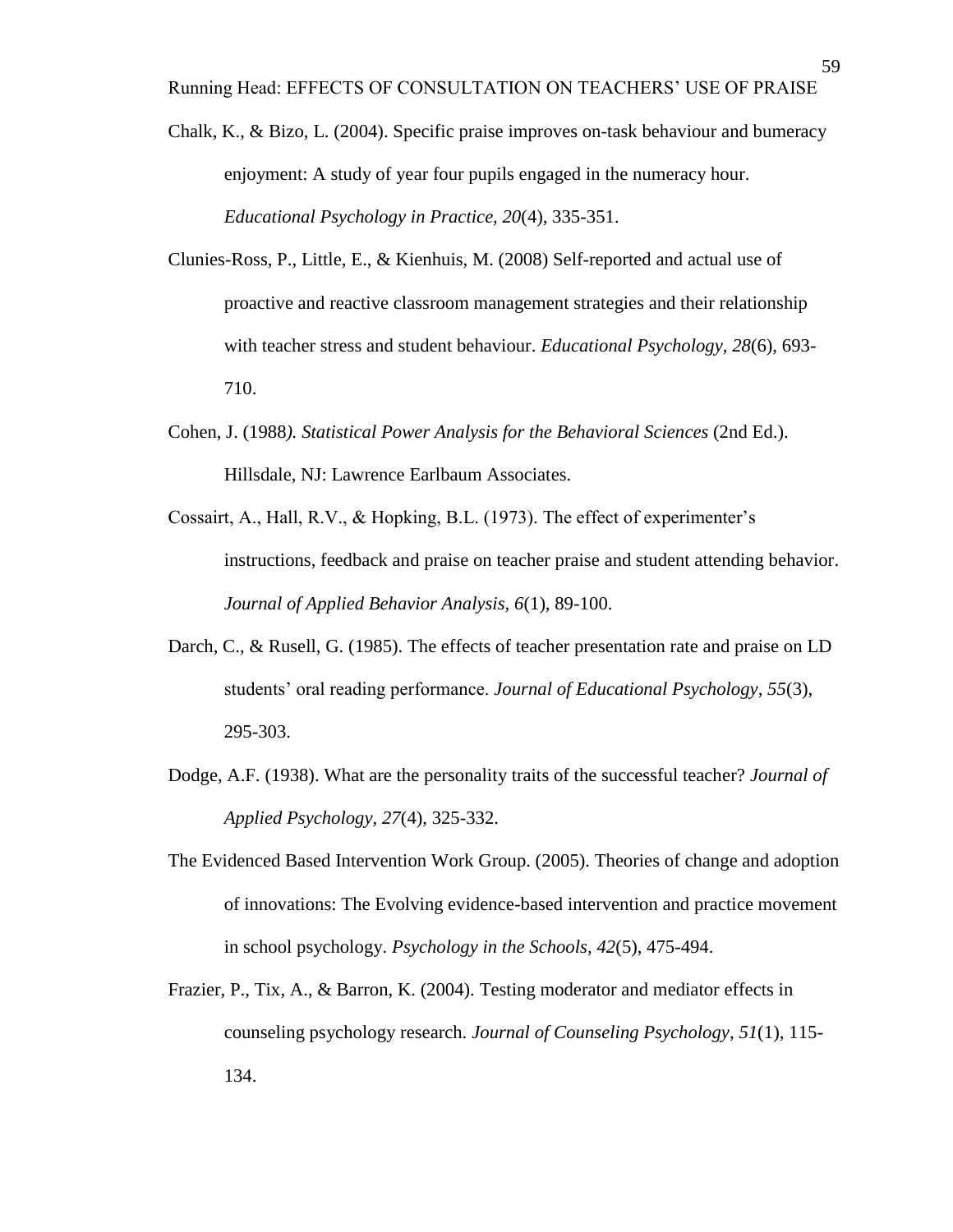- Gable, R.E., Hester, P.H., Rock, M.L., & Hughes K.G. (2009). Back to basics: Ignoring and reprimands revisited. *Intervention in School and Clinic, 44*(4), 195-205.
- Gresham, F. M. & Lopez, M. F. (1996). Social validation: A unifying concept for schoolbased consultation research and practice. *School Psychology Quarterly, 11*(3), 204-227.
- Hattie, J. (1992). Measuring the effects of schooling. *American Journal of Education, 36*(1), 5-13.
- Huck, S.W., & McLean, R.A. (1975). Using a repeated measures ANOVA to analyze the data from a pretest-posttest design: A potentially confusing task. *Psychological Bulletin, 82*(4), 511-518.
- Kamins, M.L., & Dweck, C.S. (1999). Person versus process praise and criticism: Implications for contingent self-worth and coping. *Developmental Psychology, 35*(3), 835-847.
- Kazdin, A.E. (1973). The effect of vicarious reinforcement on attentive behavior in the classroom. *Journal of Applied Behavior Analysis, 6*(1), 71-78.
- Kern, L. & Clemens, N.H. (2007). Antecedent strategies to promote appropriate classroom behavior. *Psychology in the Schools, 44*(1), 65-75.
- Latham G. (1992). Interacting with at risk children: The positive position. *Principal, 72*(1), 26-30.
- Mace, F.C., Cancelli, A.A., & Manos, M.J. (1983). Increasing teacher delivery of contingent praise and contingent materials using consultant feedback and praise. *School Psychology Review, 12*(3), 340-346.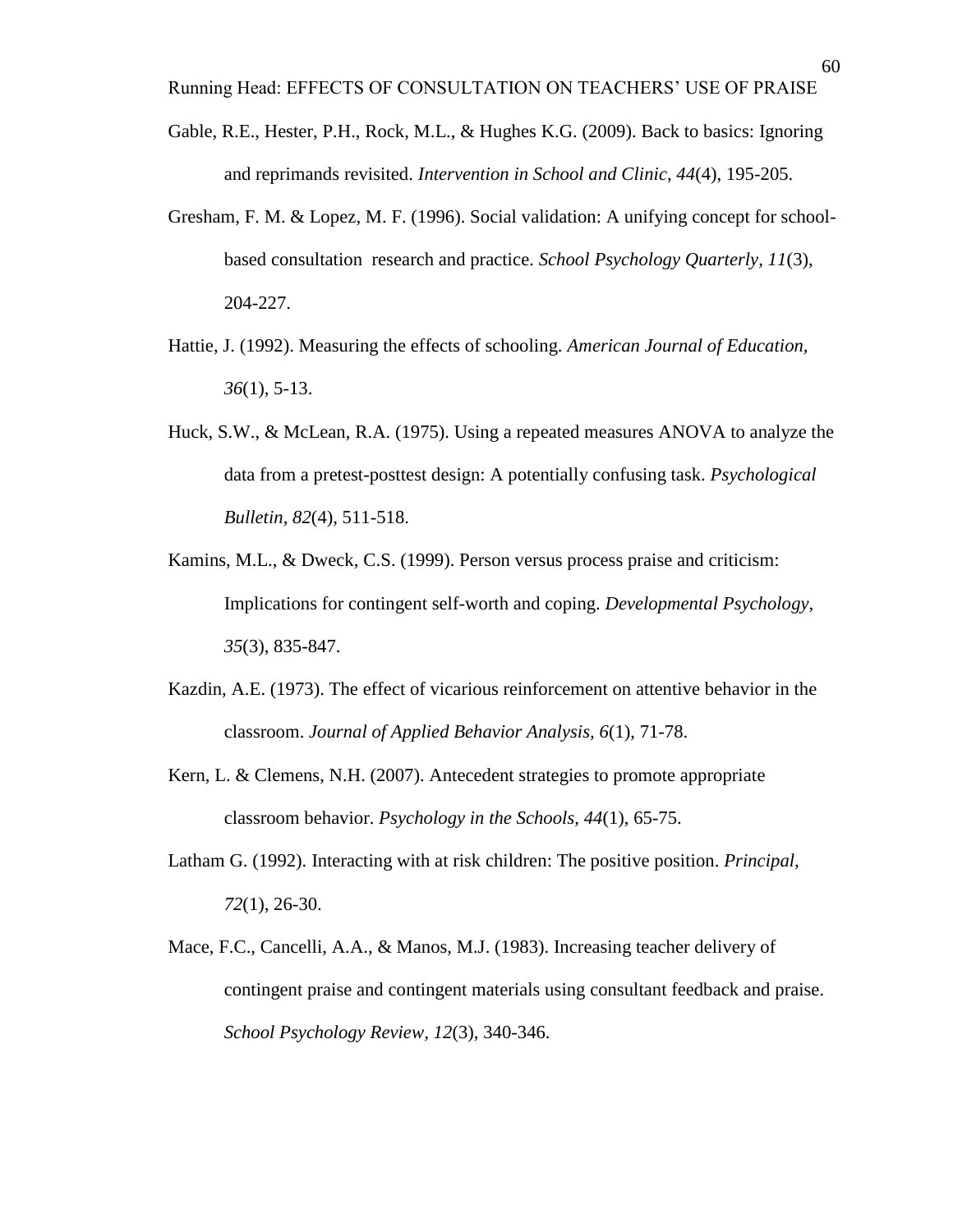- Madsen, C, Becker, W.C., & Thomas, D.R. (1968). Rules, praise, and ignoring: Elements of elementary classroom control. *Journal of Applied Behavior Analysis, 1*(2), 139- 150.
- Martens, B.K., Hiralall, A.S., and Bradley, T.A. (1997). A note to teacher: Improving student behavior through goal setting and feedback. *School Psychology Quarterly, 12*(1), 33-41.
- Mesa, J., Lewis-Palmer, T., & Reinke, W. (2005). Providing teachers with performance feedback on praise to reduce students problem behaviors. *Beyond Behavior, 15*(1), 3-7.
- Metsapelto, R.L. & Pulkkinen, L. (2003). Personality traits and parenting: neuroticism, extraversion, and openness to experience as discriminative factors. *European Journal of Personality, 17*(1), 59-78.
- Morgan, R.L., Menlove, R., Salzberg, C.L., & Hudson, P. (1994). Effects of peer coaching on the acquisition of direct instruction skills by low-performing preservice teachers. *Journal of Special Education, 28*(1), 59-76.
- Mortenson, B., & Witt, J. (1998). The use of weekly performance feedback to increase teacher implementation of a prereferral academic intervention. *School Psychology Review, 27* (4), 613-627.
- Nafpaktitis, M., Mayer, G.R. (1985). Natural rates of teacher approval and disapproval and their relation to student behavior in intermediate school classrooms. *Journal of Educational Psychology, 77*(3), 362-367.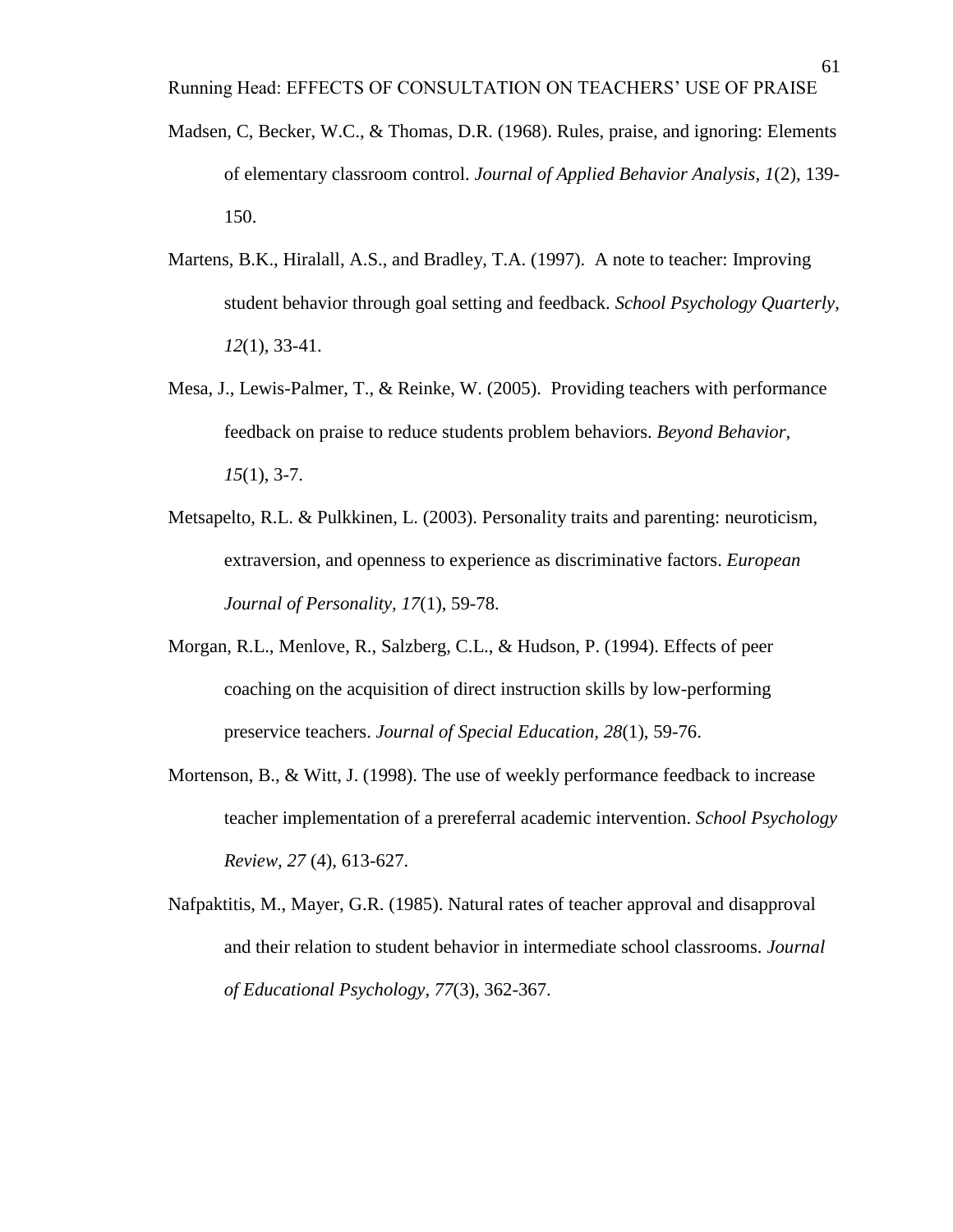- Noell, G. H., Witt, J. C., Gilbertson, D. N., Ranier, D. D., & Freeland, J. T. (1997). Increasing teacher intervention implementation in general education settings through consultation and performance feedback. *School Psychology Quarterly, 12*(1), 77-88.
- Noell, G.H, Witt, J.C., LaFleur, L.H., Mortenson, B.P., Rainer, D.D., & LeVelle, J. (2000). Increasing intervention implementation in general education consultation: A comparison of two follow-up strategies. *Journal of Applied Behavior Analysis, 33*(3), 271-284.
- O'Leary, D.K & O'Leary, S.G. (1977). *Classroom management: The successful use of behavior modification.* New York: Pegamon Press.
- O'Reilly, M.F., Renzaglia, A., Hutching, M., Koterba-Bass, L., Clayton, M., Halle, J.W. et al. (1992). Teaching systematic instruction competencies to special education student teachers: An applied behavioral supervision model. *Journal for the Association for Persons with Severe Handicaps, 17*(2), 104-111.
- O'Reilly, M.F., Renzaglia, A., & Lee, S. (1994). An analysis of acquisition, generalization and maintenance of systematic instruction competencies by preservice teachers using behavioral supervision techniques. *Education and Training in Mental Retardation and Developmental Disabilities, 29*(1), 22-33.
- Partin, T.M., Roberton, R.E., Maggin, D.M., Oliver, R.M., & Wehby, J. (2010). Using teacher praise and opportunities to respond to promote appropriate student behavior. *Preventing School Failure, 54*(3), 172-178.
- Pianta, R.C., LaParo, K.M., & Hamre, B.K. (2008). *Classroom Assessment Scoring System (CLASS).* Baltimore: Brookes Publishing.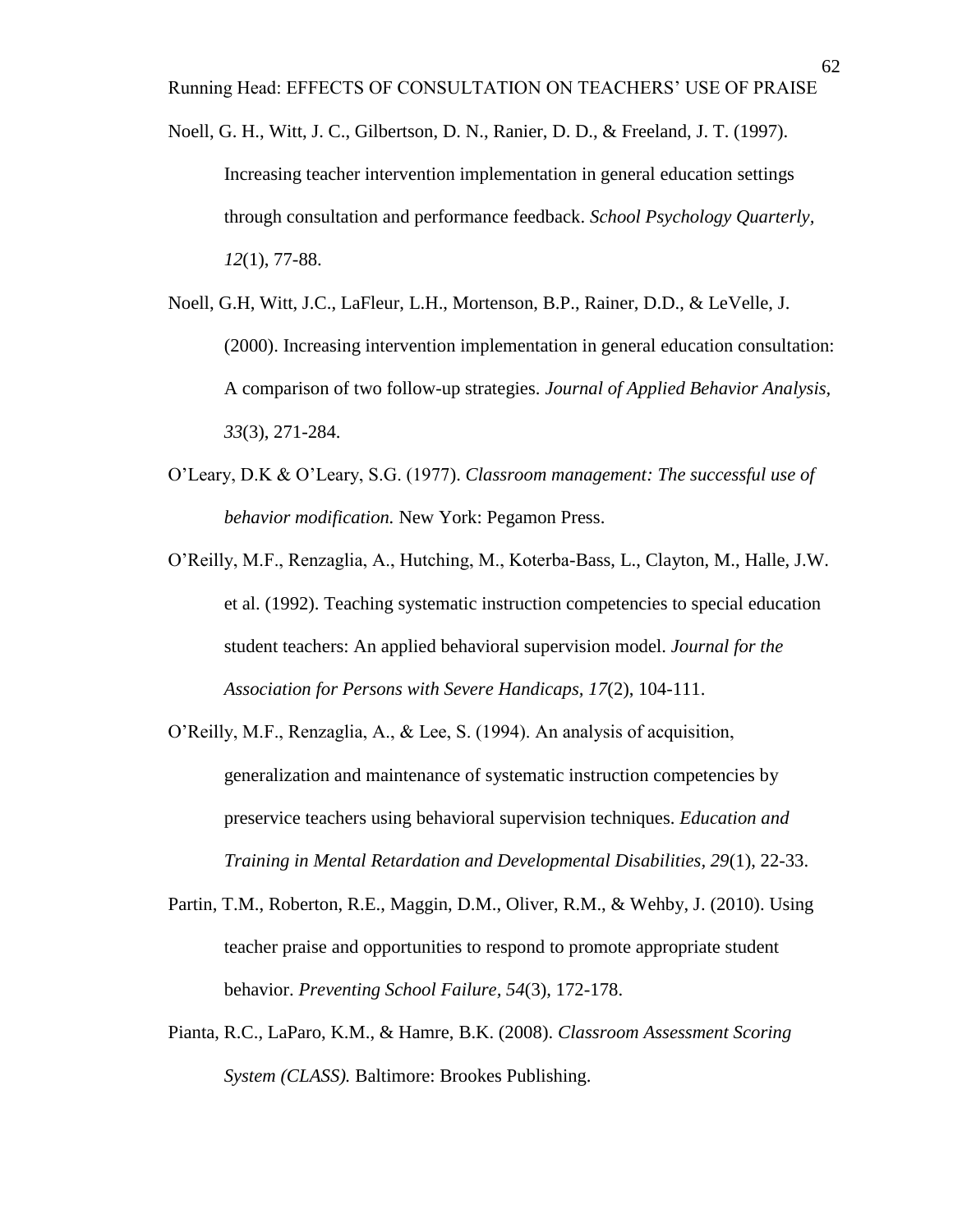- Reddy, L. A., Fabiano, G., & Dudek, C.M. (2012). Instructional and behavioral management practices implemented by elementary general education teachers. *Journal of School Psychology.*
- Reddy, L.A., Fabiano, G., & Dudek, C.M. (2012). Concurrent validity of the classroom strategies scale for elementary school-Observer form. *Journal of Psychoeducational Assessment.*
- Reinke, W.M., Lewis-Palmer, T., & Martin, E. (2007). The effect of visual performance feedback on teacher use of behavior-specific praise. *Behavior Modification, 31*(3), 247-263.
- Reinke, W.M., Lewis-Palmer, T., & Merrell, K. (2008). The classroom check-up: A classwide teacher consultation model for increasing praise and decreasing disruptive behavior. *School Psychology Review, 37*(3), 315-332.
- Roache, J. and Lewis, R. (2011). Teachers' view on the impact of classroom management on student responsibility. *Australian Journal of Education, 55*(2), 132-146.

Rogers, E.M. (2003). *Diffusion of Innovation, Fifth Edition.* New York: Free Press.

- Sanetti, L.M.H., and Kratochwill, T.R. (2008). Treatment integrity in behavioral consultation: Measurement, promotion, and outcome. *International Journal of Behavioral Consultation and Therapy, 4*(1), 95-114.
- Scheeler, M.C, Congdon, M., & Stansbery, S. (2010). Providing immediate feedback to co-teachers through bug-in-ear technology: An effective method of peer coaching in inclusion classrooms. *Teacher Education and Special Education, 33*(1), 83-96.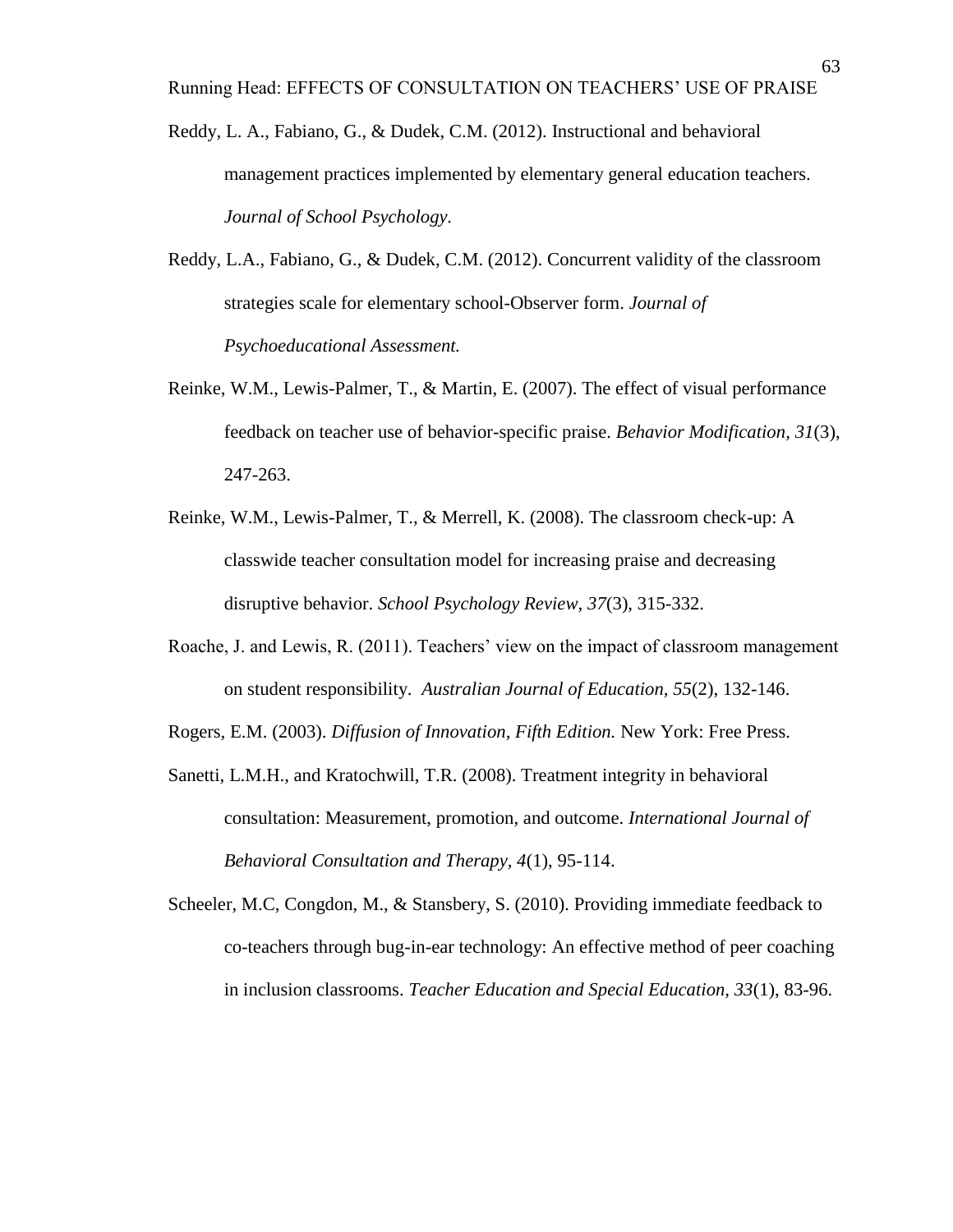Running Head: EFFECTS OF CONSULTATION ON TEACHERS' USE OF PRAISE

- Scheeler, M.C., McAfee, J.K., Ruhl, K.L., & Lee, D.L. (2010). Effects of corrective feedback delivered via wireless technology on preservice teacher performance and student behavior. *Teacher Education and Special Education, 29*(1), 12-25.
- Scheeler, M.C., Ruhl, K.L., & McAfee, J.K. (2004). Providing performance feedback to teachers: A review. *Teacher Education and Special Education, 27*(4), 396-407.

Sheridan, S.M., & Kratochwill, T.R. (2007). *Conjoint Behavioral Consultation: Promoting Family-School Connections and Interventions.* New York: Springer.

- Simonsen, B., Myers, D., and DeLuca, C. (2010). Teaching teachers to use prompts, opportunities to respond, and specific praise. *Teacher Education and Special Education,33*(4), 300-318.
- Stichter, J.P., Lewis, T.J., Whittaker, T.A., Richter, M., Johnson, M.W., & Trussell, R.P. (2009). Assessing teacher use of opportunities to respond and effective classroom management strategies. *Journal of Positive Behavioral Interventions, 11*(2), 68- 81.
- Sutherland, K. S., Lewis-Palmer, T., Stichter, J., Morgan, P. L. (2008). Examining the influence of teacher behavior and classroom context on the behavioral and academic outcomes for students with emotional or behavioral disorders. *Journal of Special Education, 41*(4), 223-233.
- Sutherland, K, Wehby, J & Copeland. S.R. (2000). Effect of varying rates of behaviorspecific praise on the on-task behavior of students with EBD. *Journal of Emotional and Behavioral Disorders, 8*(1), 2-8.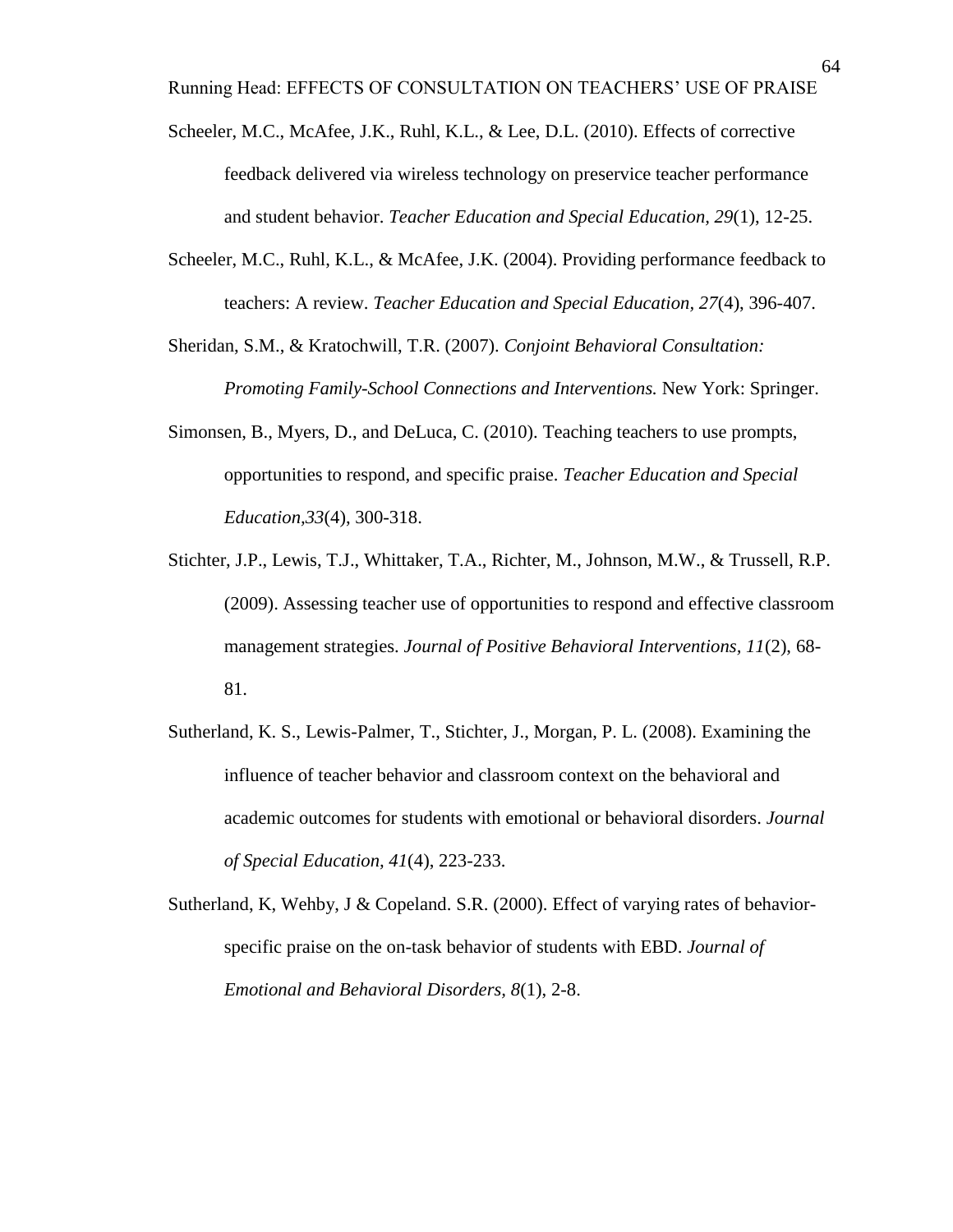- Sutherland, K. S., Wehby, J. H., & Yoder, P. J. (2002). Examination of the relationship between teacher praise and opportunities for students with EBD to respond to academic requests. *Journal of Emotional and Behavioral Disorders, 10*(1), 5-9.
- Swinson, J., & Knight, R. (2007). Teacher verbal feedback directed towards secondary pupils with challenging behaviour and its relationship to their behaviour. *Educational Psychology in Practice, 23*(3), 241-255.
- Tillery, A.D., Varjas, K., Meyers, J., & Collins, A.S.(2010). General education teachers' perceptions of behavior management and intervention strategies. *Journal of Positive Behavior Interventions, 12*(2), 86-102.
- Van Houten, R., Hill, S., & Parsons, M. (1975). An analysis of a performance feedback system: The effects of timing and feedback public posting and praise upon academic performance and peer interaction. *Journal of Applied Behavior Analysis, 8*(4), 449-457.
- Walker, H.M., & Hyman, H. (1976). Increasing academic achievement by reinforcing direct academic performance and/or facilitative nonacademic responses. *Journal of Educational Psychology, 68*(2), 218-225.
- White, M. A. (1975). Natural rates of teacher approval and disapproval in the classroom, *Journal of Applied Behavior Analysis, 8*(4), 367-372.
- Witty, P. (1947). An analysis of the personality traits of the effective teacher. *Journal of Educational Research, 40*(9), 662-671.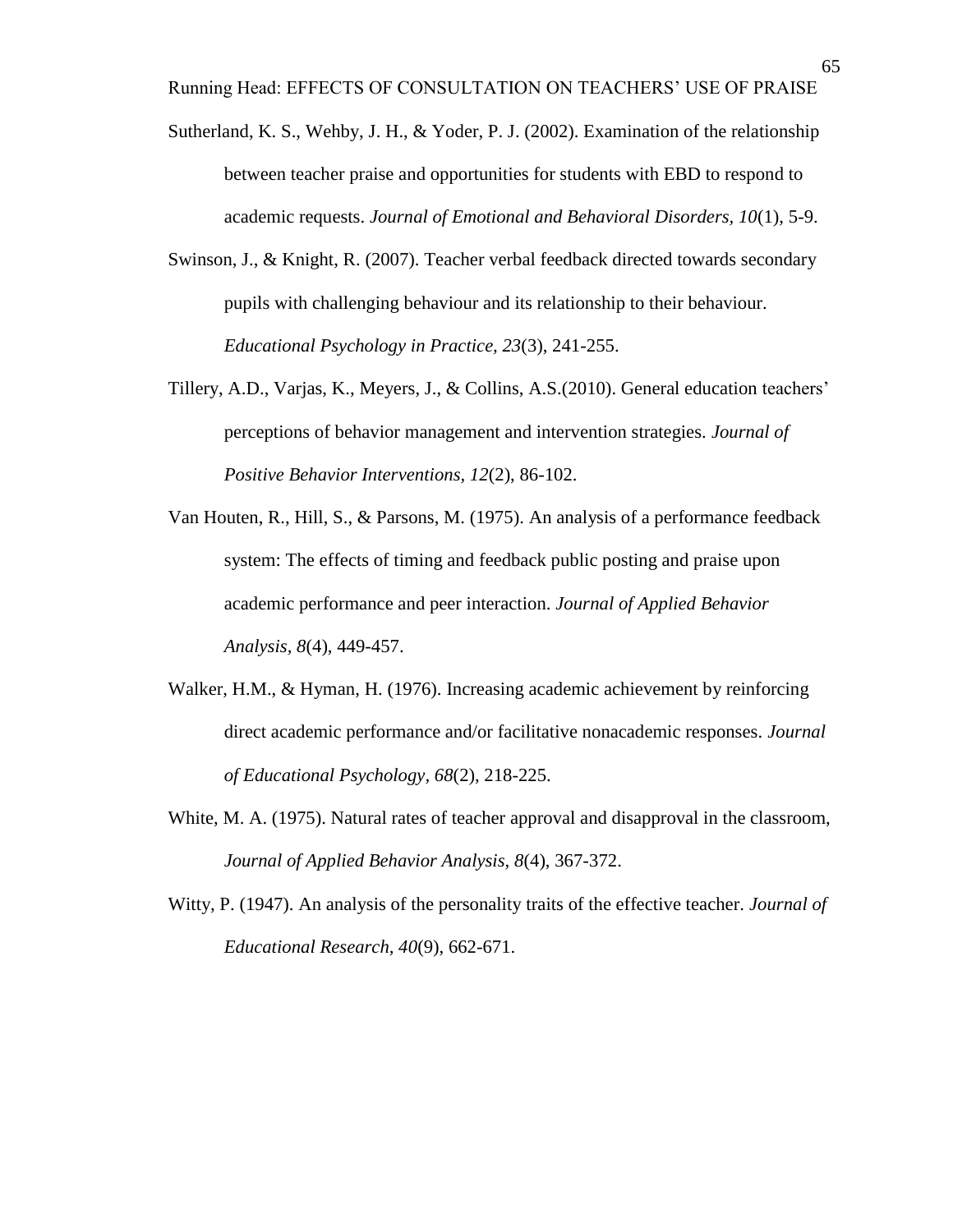| Study                                              | Praise for<br>appropriate<br>behavior or<br>academic<br>performance? | $\mathbf N$                      | Population           | <b>Reported Rate</b>                                                                                                               | *Converted rate                            |
|----------------------------------------------------|----------------------------------------------------------------------|----------------------------------|----------------------|------------------------------------------------------------------------------------------------------------------------------------|--------------------------------------------|
| Cossairt,<br>Hall &<br>Hopkins<br>(1973)           | Behavior                                                             | $N=3$                            | General<br>education | $M=0$ per $15$<br>minute<br>observation                                                                                            | $M=0$ per $15$<br>minute<br>observation    |
| White<br>(1975)                                    | Academic                                                             | $N = 104$<br>(meta-<br>analysis) | General<br>education | $M = .34$ per<br>minute                                                                                                            | $M = 6.8$                                  |
|                                                    | Behavior                                                             |                                  |                      | $M = .03$ per<br>minute<br>per 20 minute<br>observation                                                                            | $M = 0.6$<br>per 20 minute<br>observation  |
| Madsen,<br>Becker &<br>Thomas<br>(1978)            | Behavior                                                             | $N=2$                            | General<br>education | $M = 15.5$ across a<br>20 minute<br>observation                                                                                    | $M = 15.5$ per 20<br>minute<br>observation |
| Nafpaktis &<br>Mayer(1985)                         | Behavior                                                             | $N = 87$                         | General<br>education | M=27 over 3 30<br>minute<br>observation                                                                                            | $M = 9$ per 30<br>minute<br>observation    |
| Martens,<br>Hiralall &<br><b>Bradley</b><br>(1997) | Behavior                                                             | $N=1$                            | Special<br>education | $M=6.0$ praise<br>statements/30<br>minutes towards<br>Student A, M=<br>8.4 praise<br>statements/30<br>minutes towards<br>Student B | $M = 7.2$ per 30<br>minute<br>observation  |
| Sutherland,<br>Wehby &                             | Behavior                                                             | $N=1$                            | Special              | $M = 2.3$ per 15<br>minute                                                                                                         | $M = 2.3$ per 15<br>minute                 |

Appendix A: Rates of Academic and Behavioral Praise at Baseline